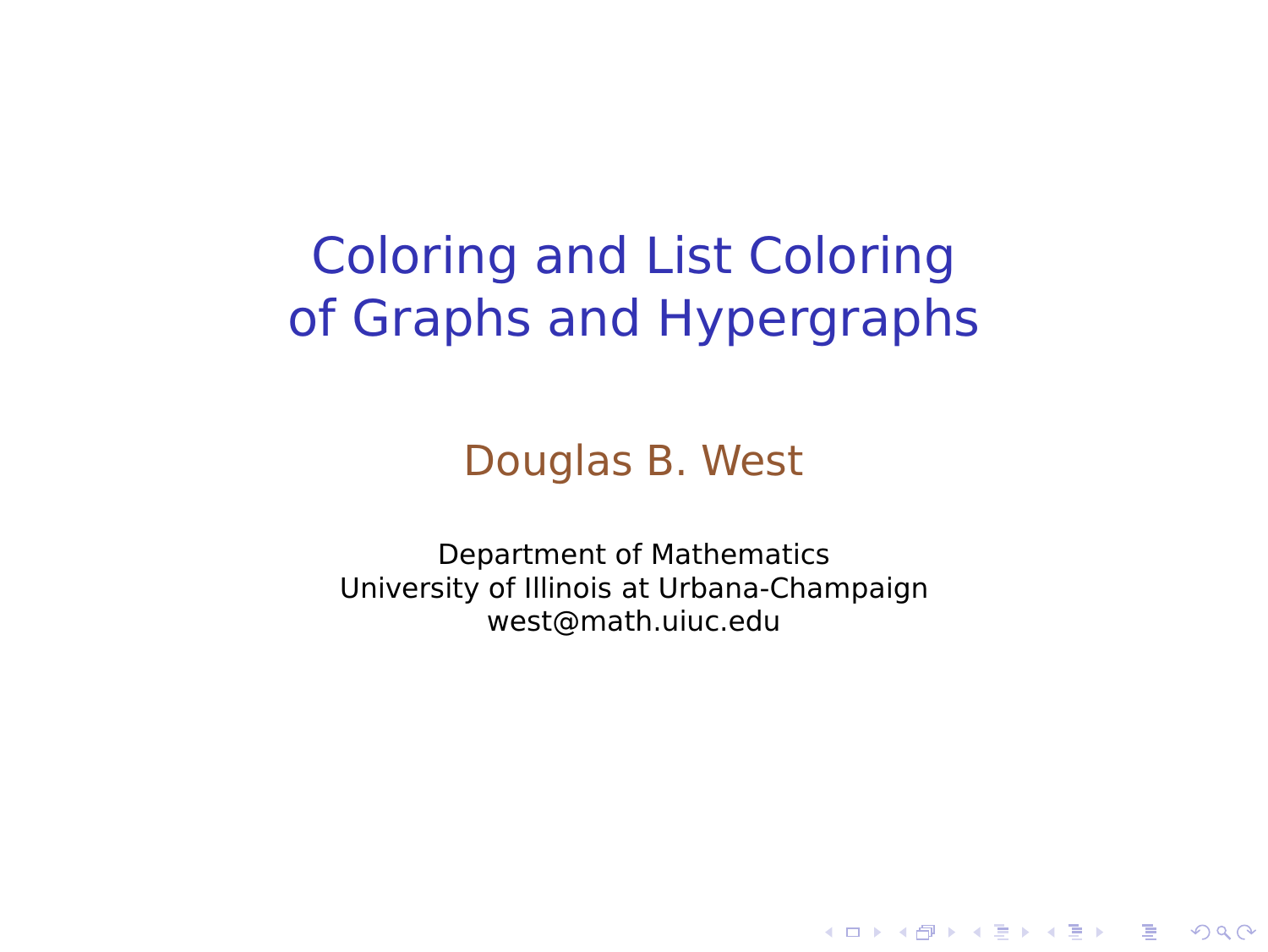#### **Def.** graph G: a vertex set  $V(G)$  and an edge set  $E(G)$ , where each edge is an unordered pair of vertices.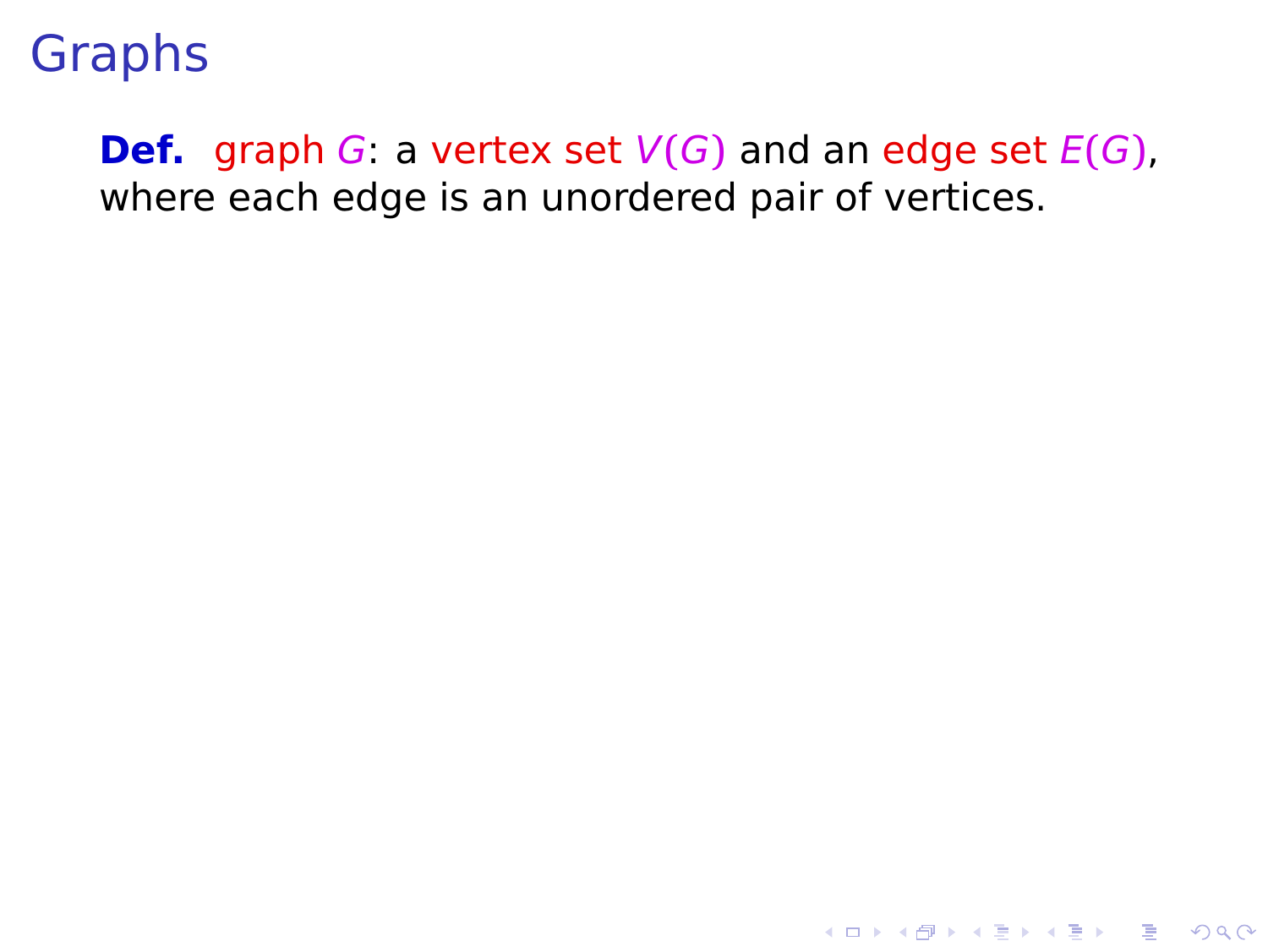**Def.** graph G: a vertex set V**(**G**)** and an edge set E**(**G**)**, where each edge is an unordered pair of vertices.

**Ex.** bipartite graph: V**(**G**)** is two independent sets.



A DIA 4 FEA 4 EN AGO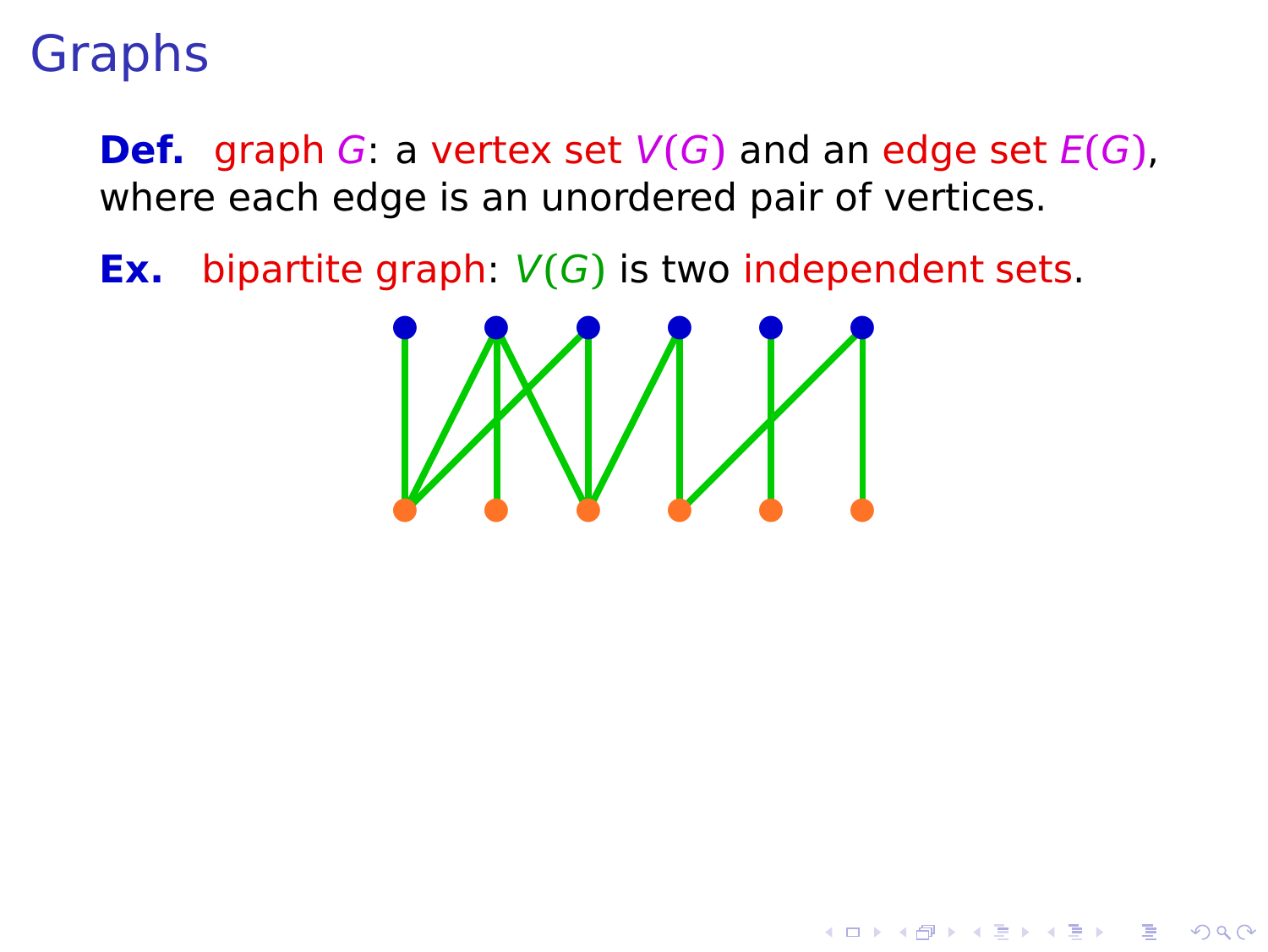**Def.** graph G: a vertex set V**(**G**)** and an edge set E**(**G**)**, where each edge is an unordered pair of vertices.

**• • • • • •**

**Ex.** bipartite graph: V**(**G**)** is two independent sets.



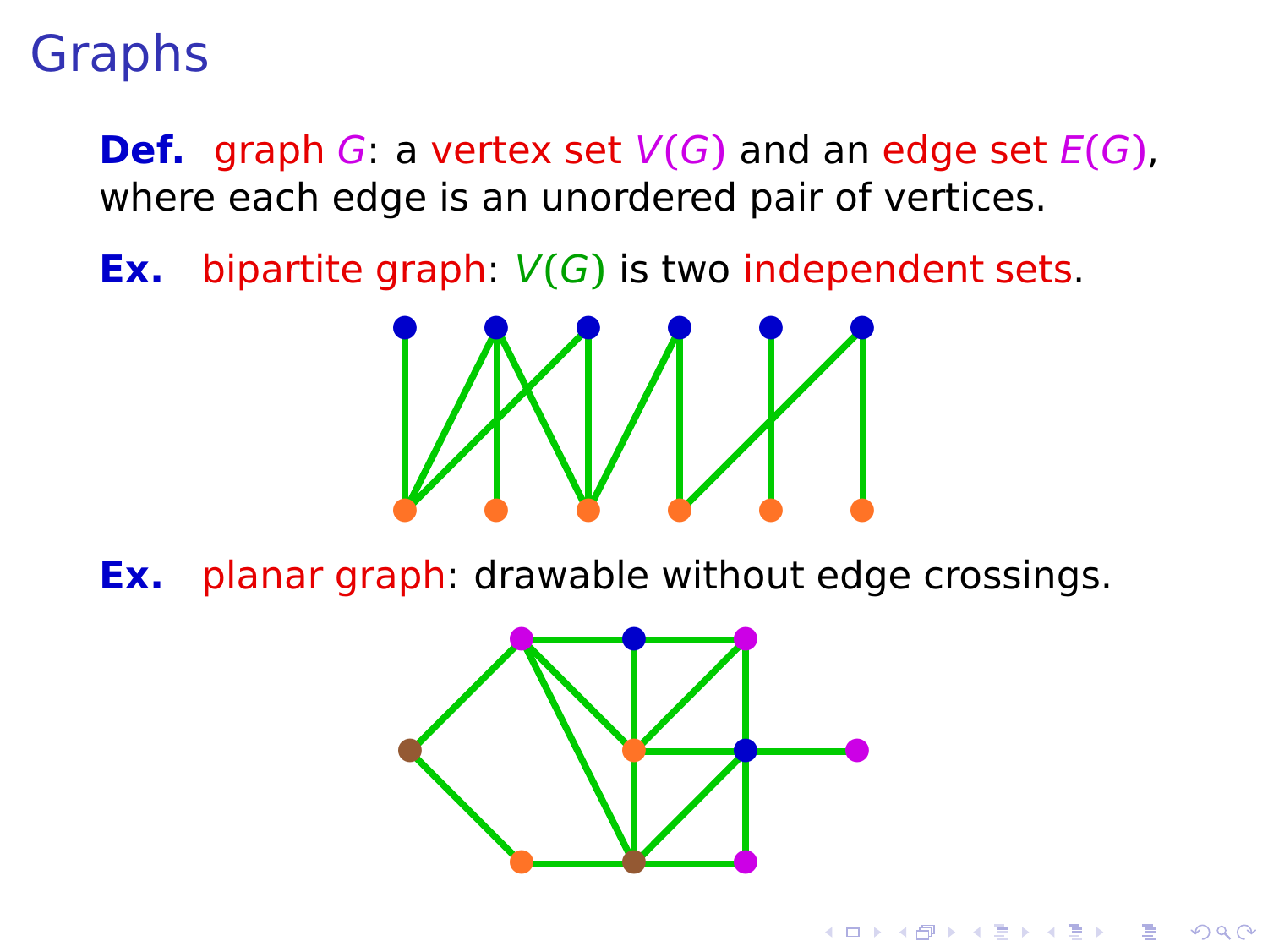**Def.** graph G: a vertex set V**(**G**)** and an edge set E**(**G**)**, where each edge is an unordered pair of vertices.

**• • • • • •**

**• • • • • •**

**Ex.** bipartite graph: V**(**G**)** is two independent sets.



<span id="page-4-0"></span>What do the colors mean?

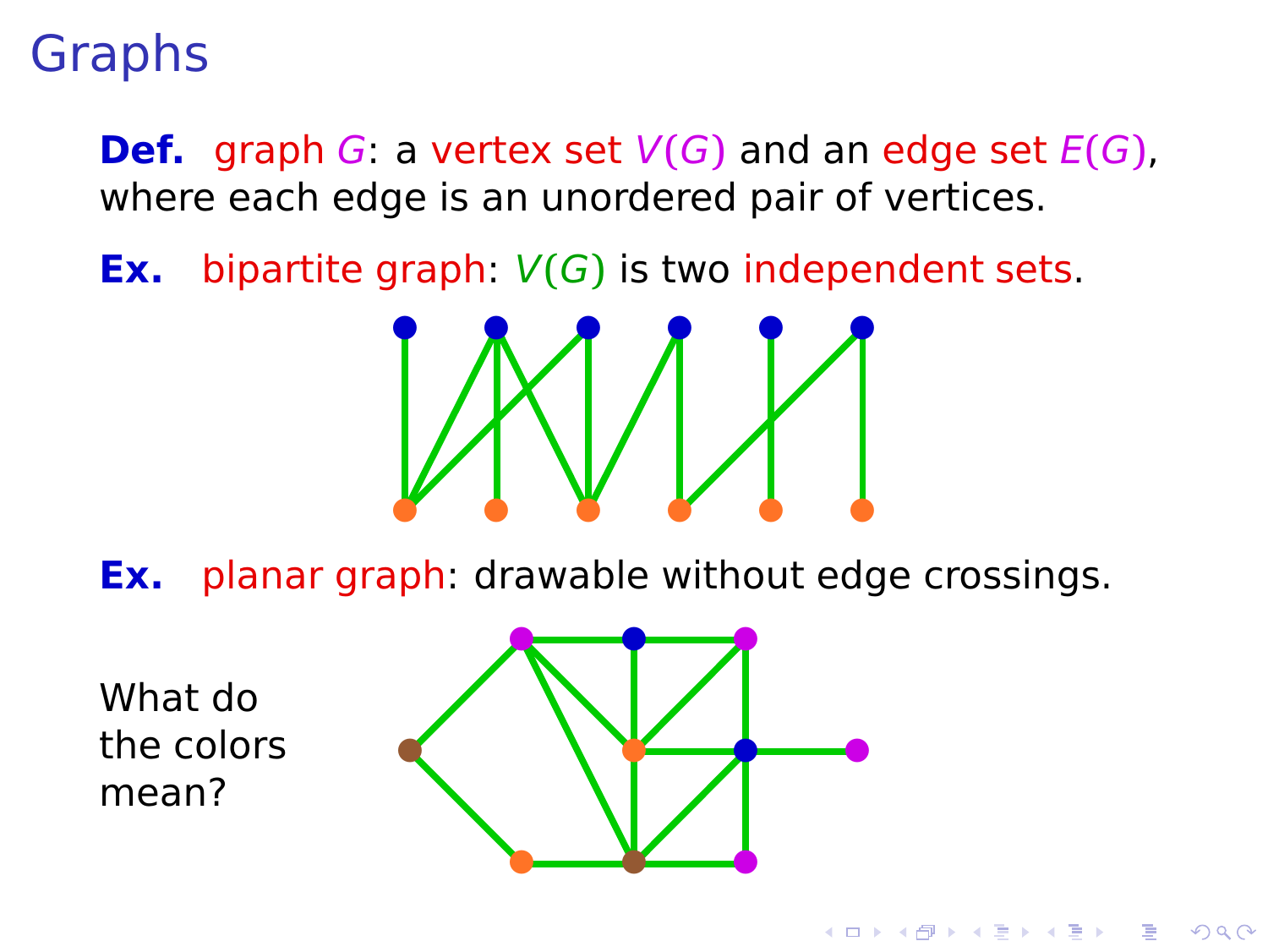**Def.** coloring of G: assigns each vertex a label (color).  $\mathsf{proper}$  coloring  $c: uv \in E(G) \Rightarrow c(u) \neq c(v)$ . G is k-colorable if ∃ proper coloring using **≤** k colors. chromatic number  $\chi(G) = \min\{k : G$  is k-colorable  $\}.$ 

**KORK ERKERK ADAM**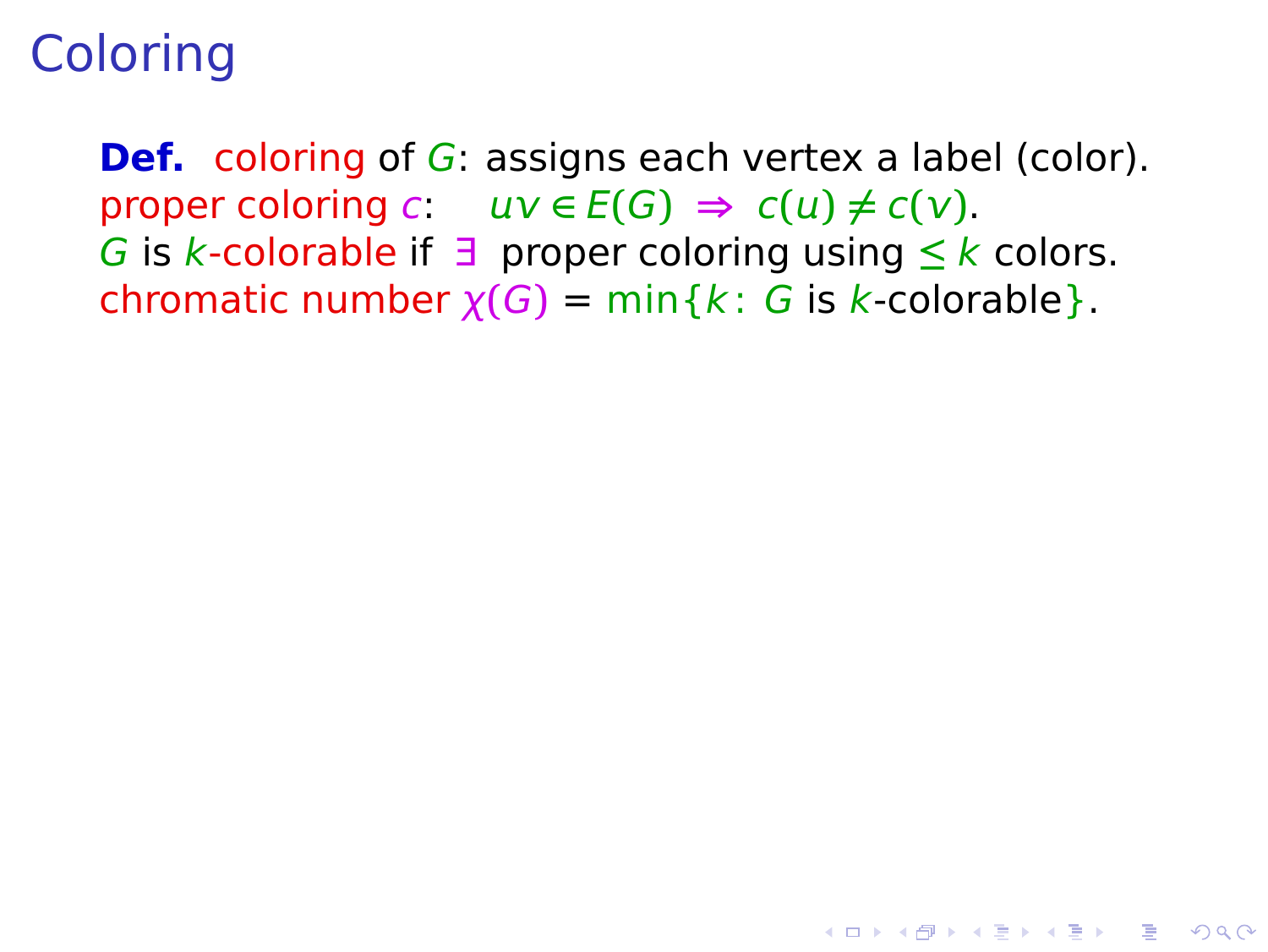**Def.** coloring of G: assigns each vertex a label (color).  $\mathsf{proper}$  coloring  $c: uv \in E(G) \Rightarrow c(u) \neq c(v)$ . G is k-colorable if ∃ proper coloring using **≤** k colors. chromatic number  $\chi(G) = \min\{k : G$  is k-colorable  $\}.$ 

**KORK ERKERK ADAM** 

**Ex.** How many time slots are needed to schedule Senate committees?

**•** common members **⇒** different time slots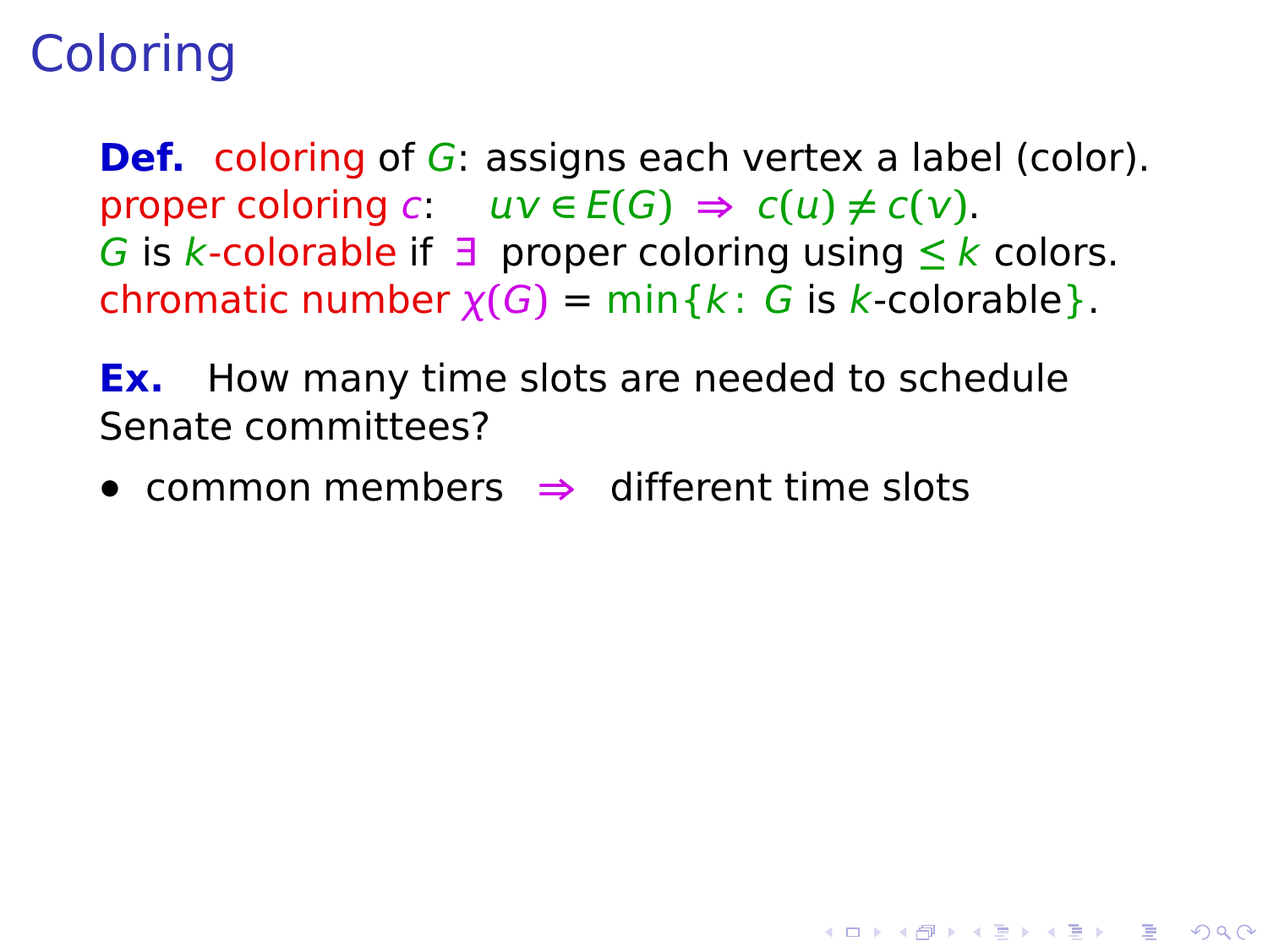**Def.** coloring of G: assigns each vertex a label (color).  $\mathsf{proper}$  coloring  $c: uv \in E(G) \Rightarrow c(u) \neq c(v)$ . G is k-colorable if ∃ proper coloring using **≤** k colors. chromatic number  $\chi(G) = \min\{k : G$  is k-colorable  $\}.$ 

**Ex.** How many time slots are needed to schedule Senate committees?

**•** common members **⇒** different time slots

Let  $V(G) = \{commities\}$  $E(G) = \{ \text{pairs of vertices } w. \text{ common members} \}.$ min #time slots =  $\chi(G)$ .

**KORKA SERKER YOUR**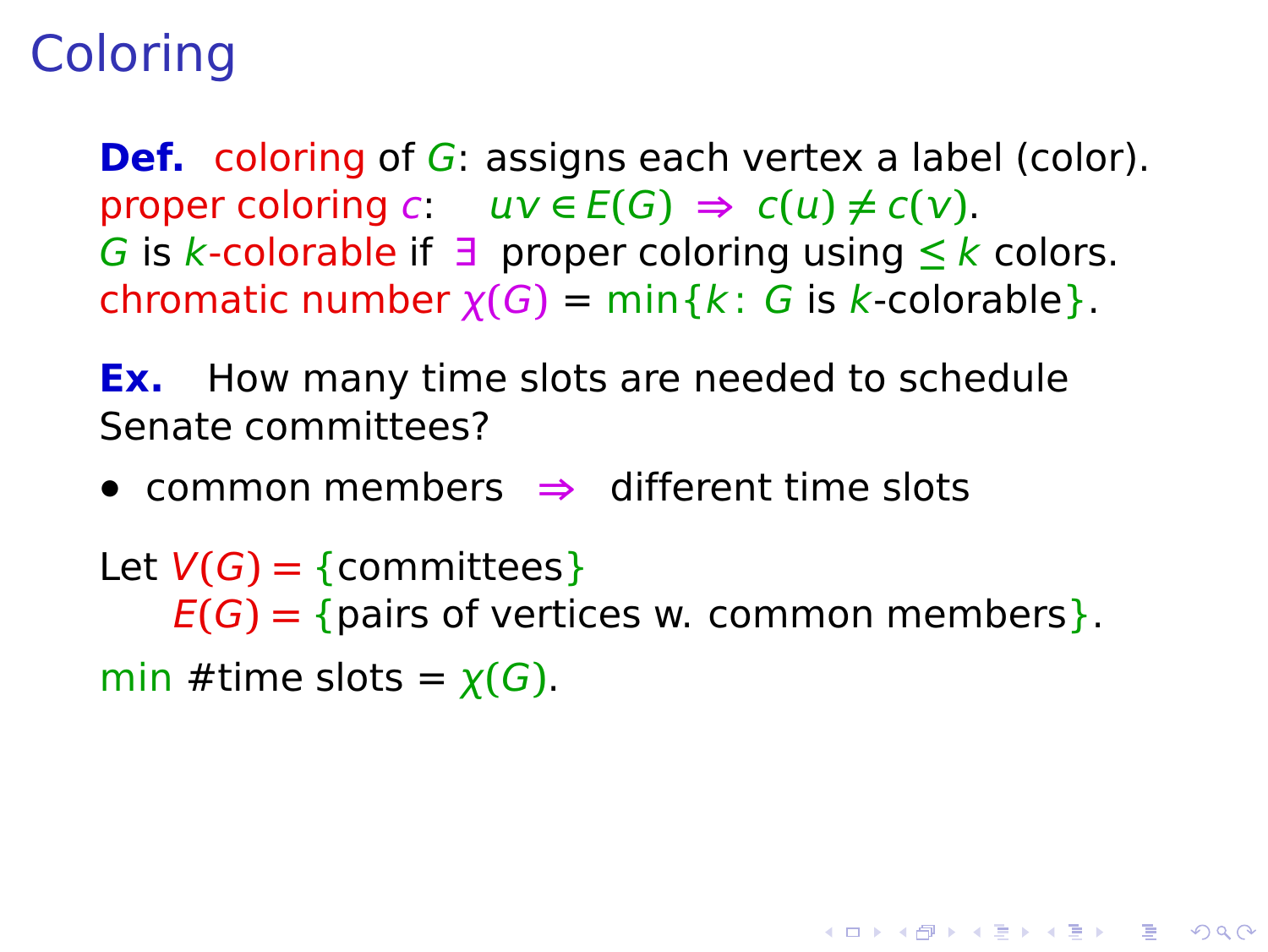**Def.** coloring of G: assigns each vertex a label (color).  $\mathsf{proper}$  coloring  $c: uv \in E(G) \Rightarrow c(u) \neq c(v)$ . G is k-colorable if ∃ proper coloring using **≤** k colors. chromatic number  $\chi(G) = \min\{k : G$  is k-colorable  $\}.$ 

**Ex.** How many time slots are needed to schedule Senate committees?

**•** common members **⇒** different time slots

Let  $V(G) = \{commities\}$  $E(G) = \{ \text{pairs of vertices } w. \text{ common members} \}.$ min #time slots =  $\chi(G)$ .

 $He$ **re**  $\chi(G) = 4$ 

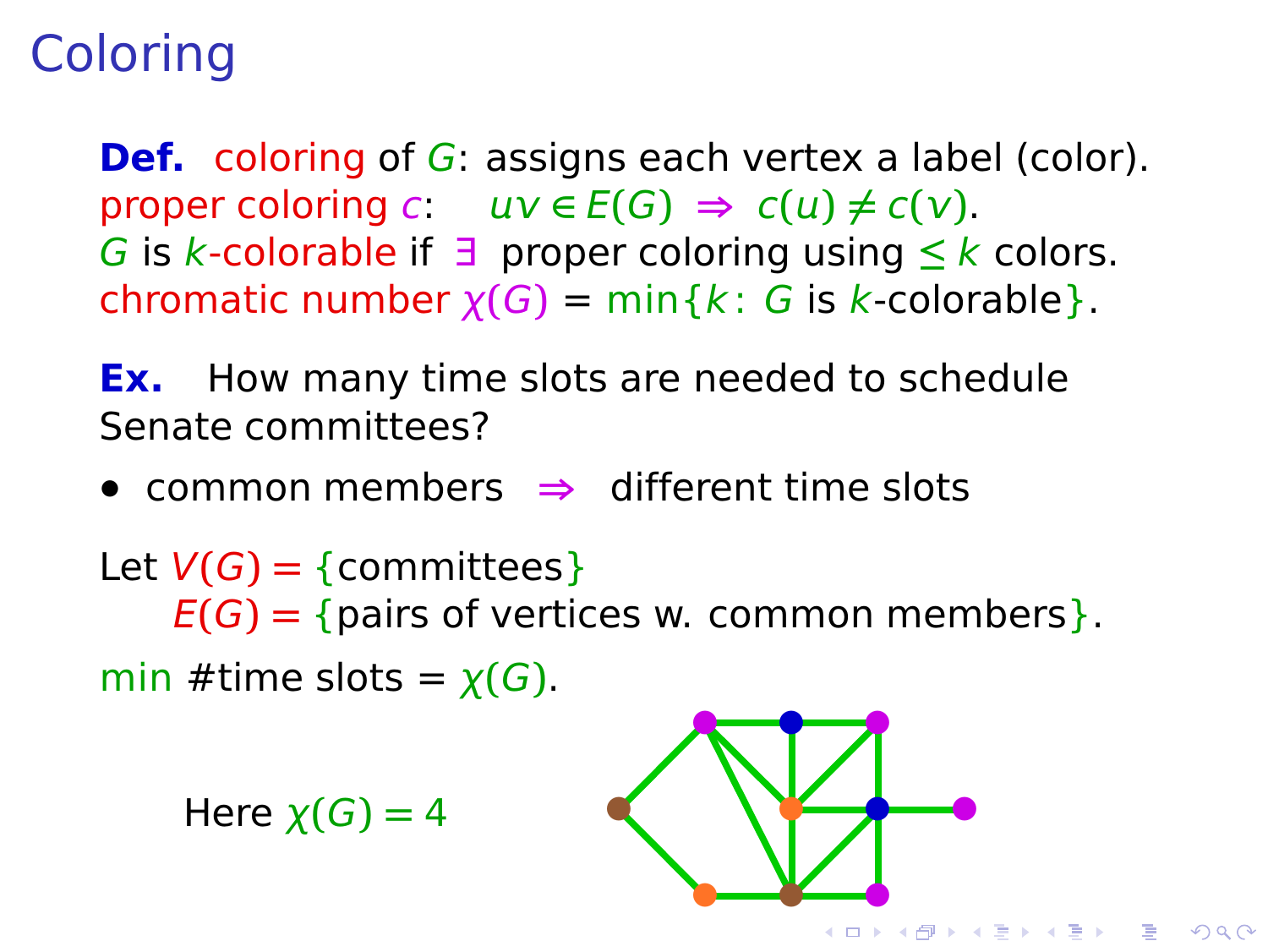#### List Coloring Vizing [1976], Erdős-Rubin-Taylor [1979]

K □ ▶ K @ ▶ K 할 ▶ K 할 ▶ 이 할 → 9 Q @

<span id="page-9-0"></span>Some committees can't meet at certain times.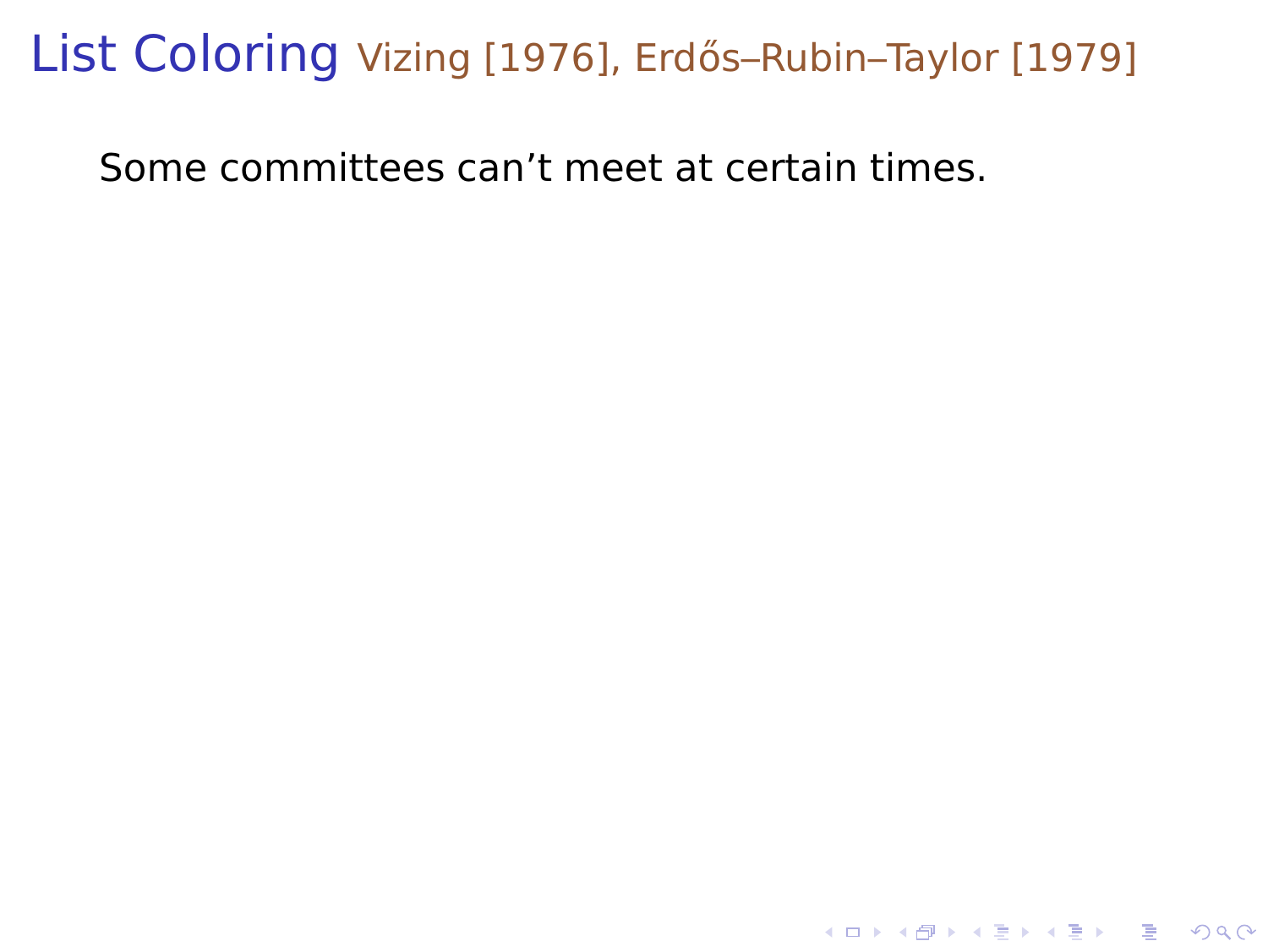List Coloring Vizing [1976], Erdős-Rubin-Taylor [1979]

Some committees can't meet at certain times.

**Def.** list assignment:  $L(v) =$  color set available at v. L-coloring: proper coloring s.t.  $c(v) \in L(v)$  ∀  $v \in V(G)$ . k-choosable G: ∃ L-coloring whenever all **|**L**()| ≥** k. list chromatic number (or choosability)  $\chi_{\ell}(G) = \min\{k : G \text{ is } k\text{-choosable}\}.$ 

**KORKA SERKER YOUR**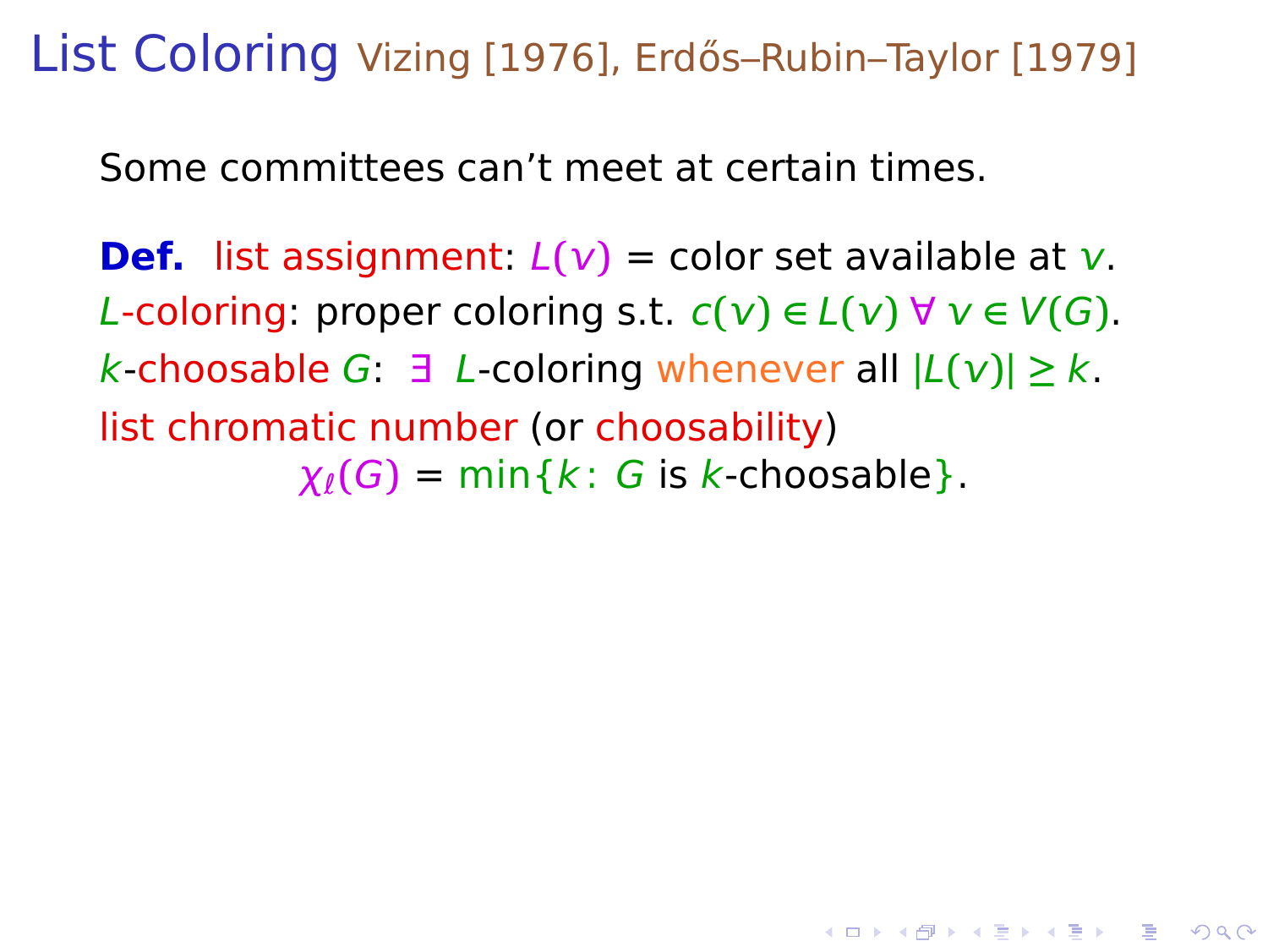List Coloring Vizing [1976], Erdős-Rubin-Taylor [1979]

Some committees can't meet at certain times.

**Def.** list assignment:  $L(v) =$  color set available at v. L-coloring: proper coloring s.t.  $c(v) \in L(v)$  ∀  $v \in V(G)$ . k-choosable G: ∃ L-coloring whenever all **|**L**()| ≥** k. list chromatic number (or choosability)  $\chi_{\ell}(G) = \min\{k : G \text{ is } k\text{-choosable}\}.$ 

**Prop.**  $\chi(G) \leq \chi_{\ell}(G) \leq \Delta(G) + 1$ .

**Pf.** Lower bound: The lists may be identical.

Upper bound: Lists of size  $\Delta(G) + 1 \implies$  a color is available for each successive vertex in any order.

<span id="page-11-0"></span>•  $d(v) =$  degree of vertex  $v: \Delta(G) = \max_{v \in V(G)} d(v)$ .

**KORKA SERKER YOUR**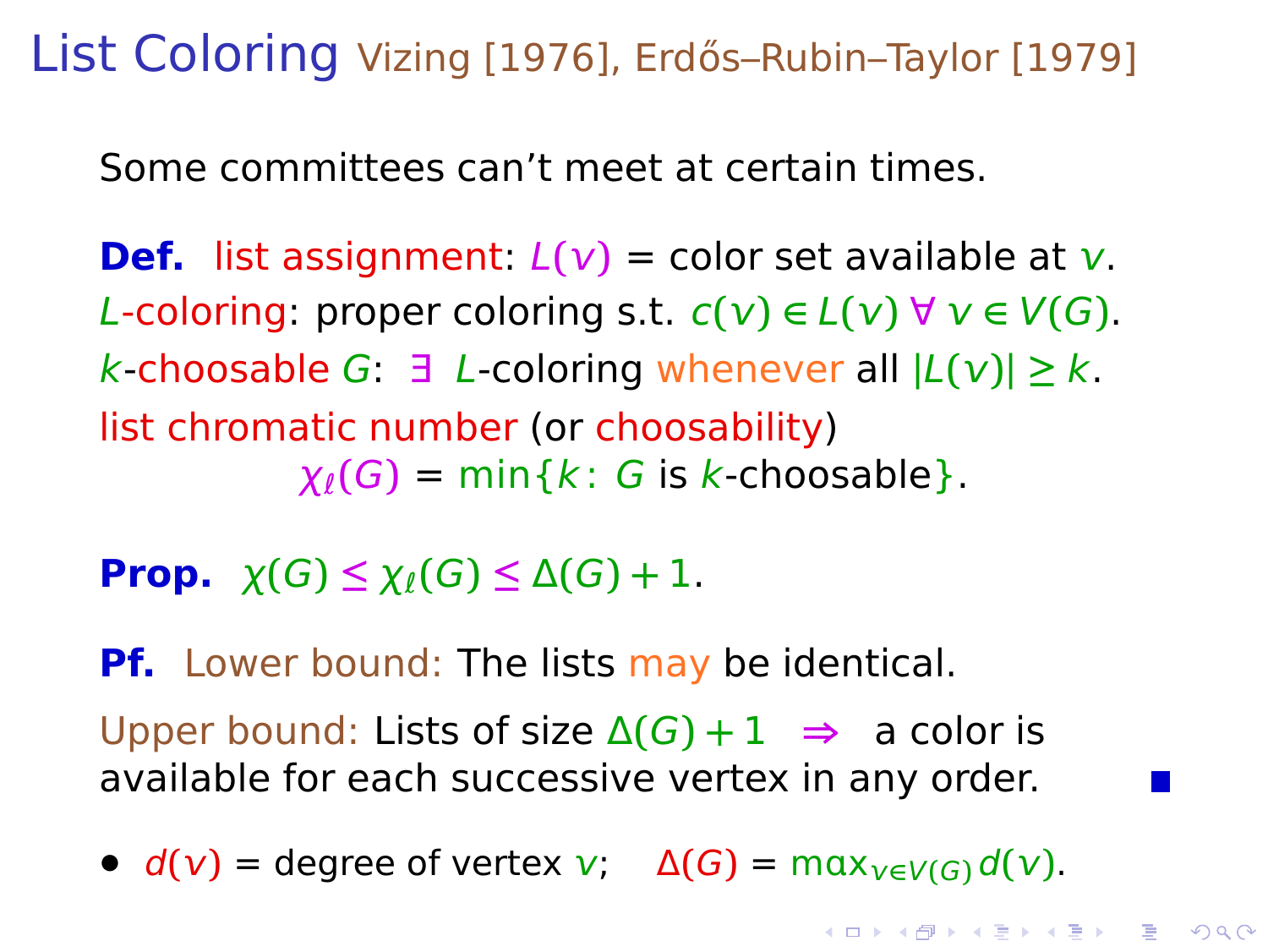**Ex.**  $\chi(K_{2,4}) = 2$ , but  $\chi_{\ell}(K_{2,4}) > 2$ .



<span id="page-12-0"></span>•  $K_{r,s}$  = complete bipartite graph, part-sizes r and s.

K ロ ▶ K @ ▶ K 콜 ▶ K 콜 ▶ 『 콜 │ ⊙ Q Q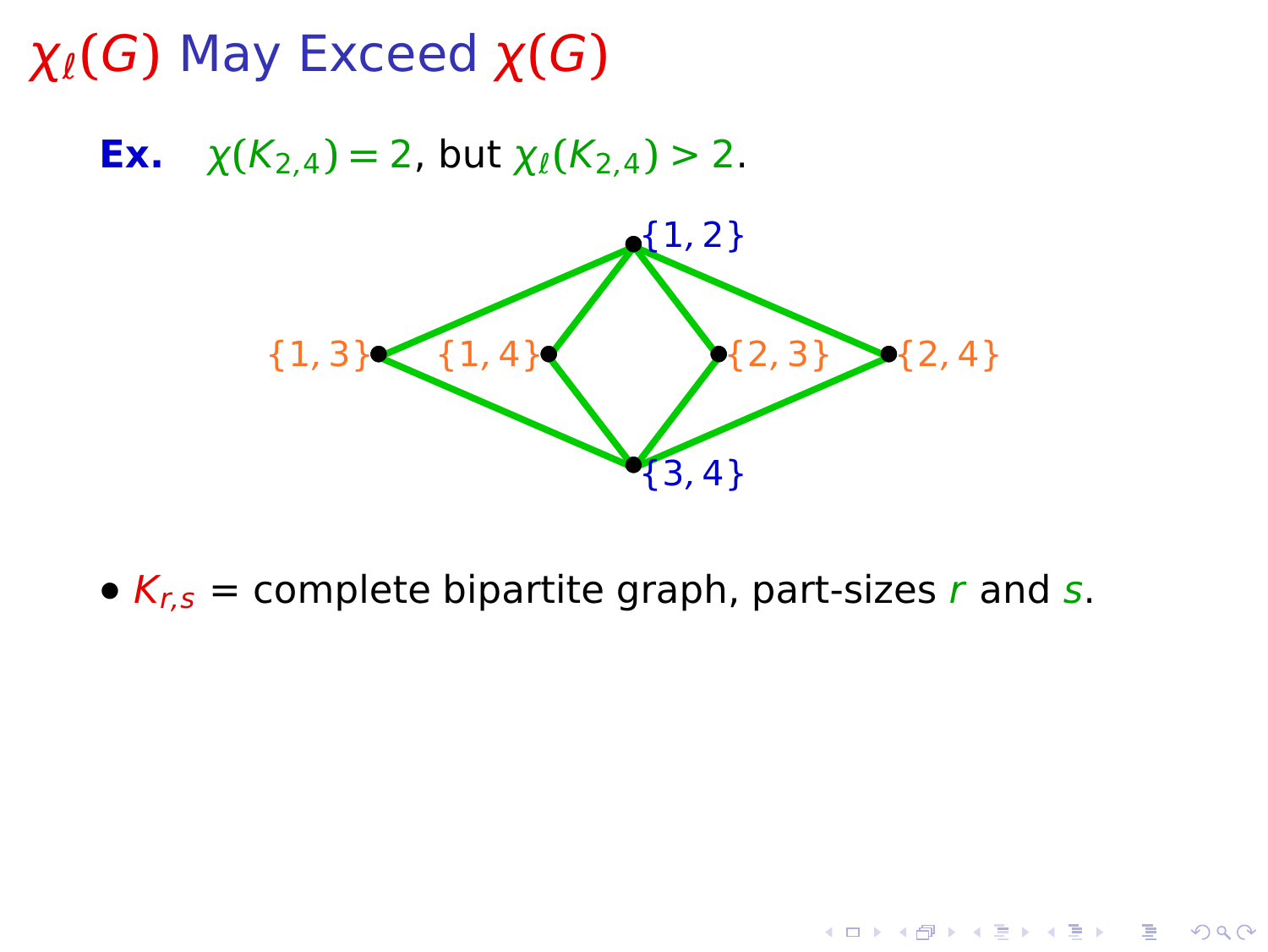**Ex.**  $\chi(K_{2,4}) = 2$ , but  $\chi_{\ell}(K_{2,4}) > 2$ .



**KORK EXTERNE MORE** 

Bipartite graphs may have large choice number. **Prop.** If  $m = \binom{2k-1}{k}$ , then  $K_{m,m}$  is not k-choosable.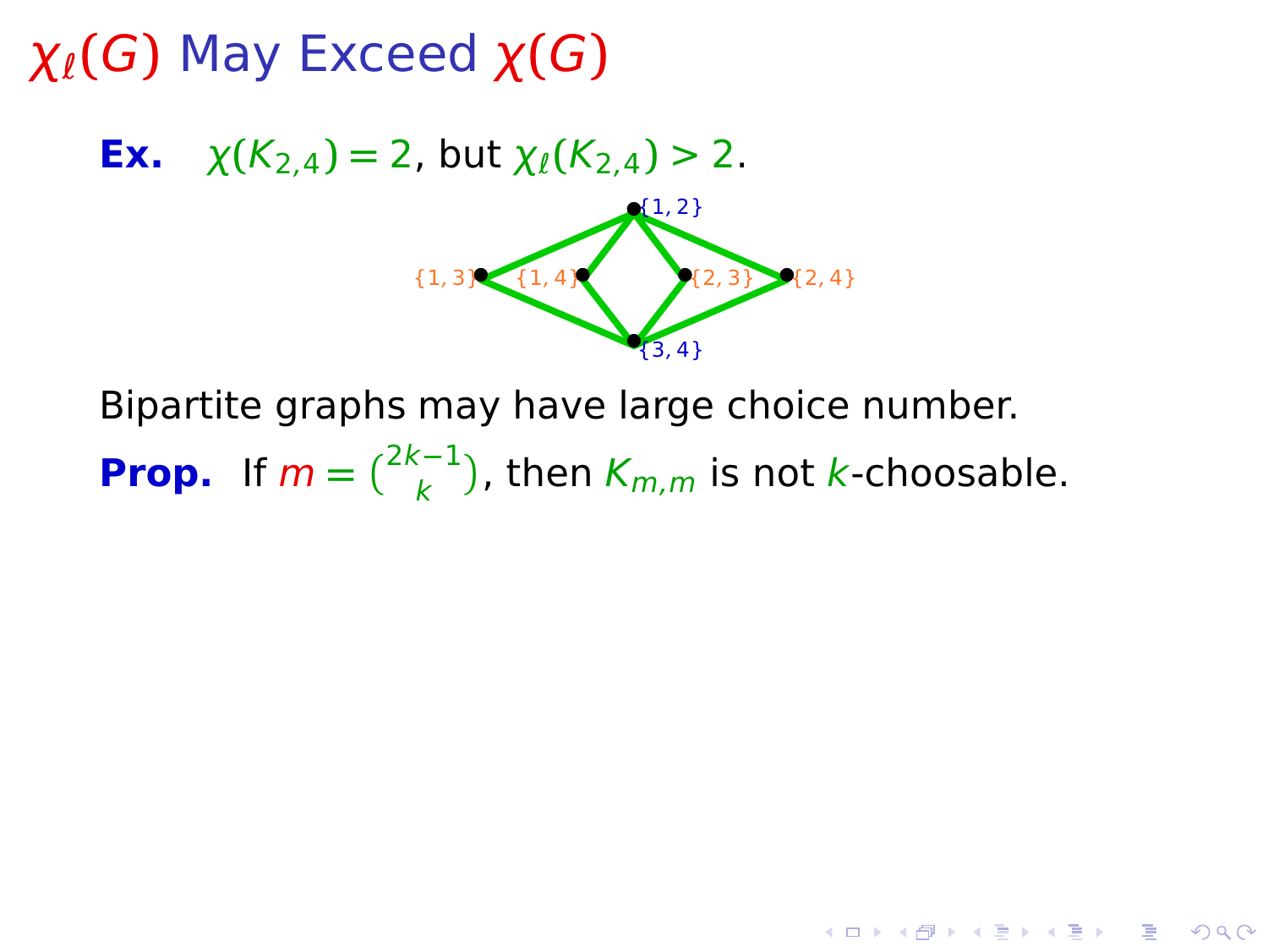



Bipartite graphs may have large choice number. **Prop.** If  $m = \binom{2k-1}{k}$ , then  $K_{m,m}$  is not k-choosable.

<span id="page-14-0"></span>**Pf.** Use the k-sets in [2k−1] as the lists for both X and Y.



**KORKA SERKER YOUR**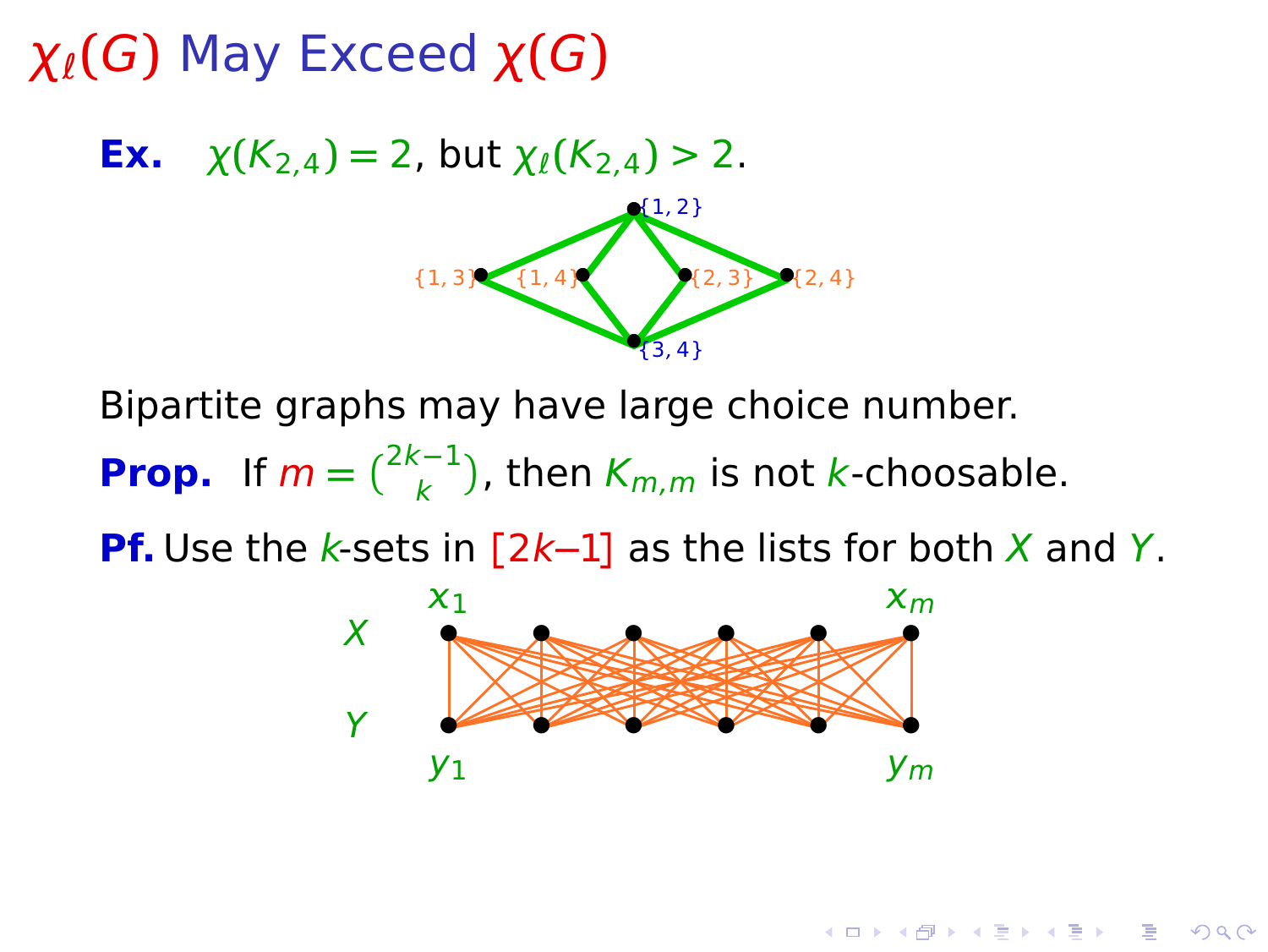**Ex.**  $\chi(K_{2,4}) = 2$ , but  $\chi_{\ell}(K_{2,4}) > 2$ .



Bipartite graphs may have large choice number. **Prop.** If  $m = \binom{2k-1}{k}$ , then  $K_{m,m}$  is not k-choosable.

**Pf.** Use the k-sets in [2k−1] as the lists for both X and Y.



<span id="page-15-0"></span> $\langle \cdot \rangle$  k colors on  $X \implies$  some vertex of X left uncolored. k colors o[n](#page-15-0)  $X$  ⇒ vertex of Y w. that li[st](#page-14-0) [is](#page-16-0) [u](#page-12-0)n[c](#page-16-0)[o](#page-24-0)[l](#page-12-0)o[r](#page-25-0)[a](#page-11-0)[b](#page-24-0)[le](#page-25-0)[.](#page-0-0) ■

> (何) (ヨ) (ヨ)  $QQ$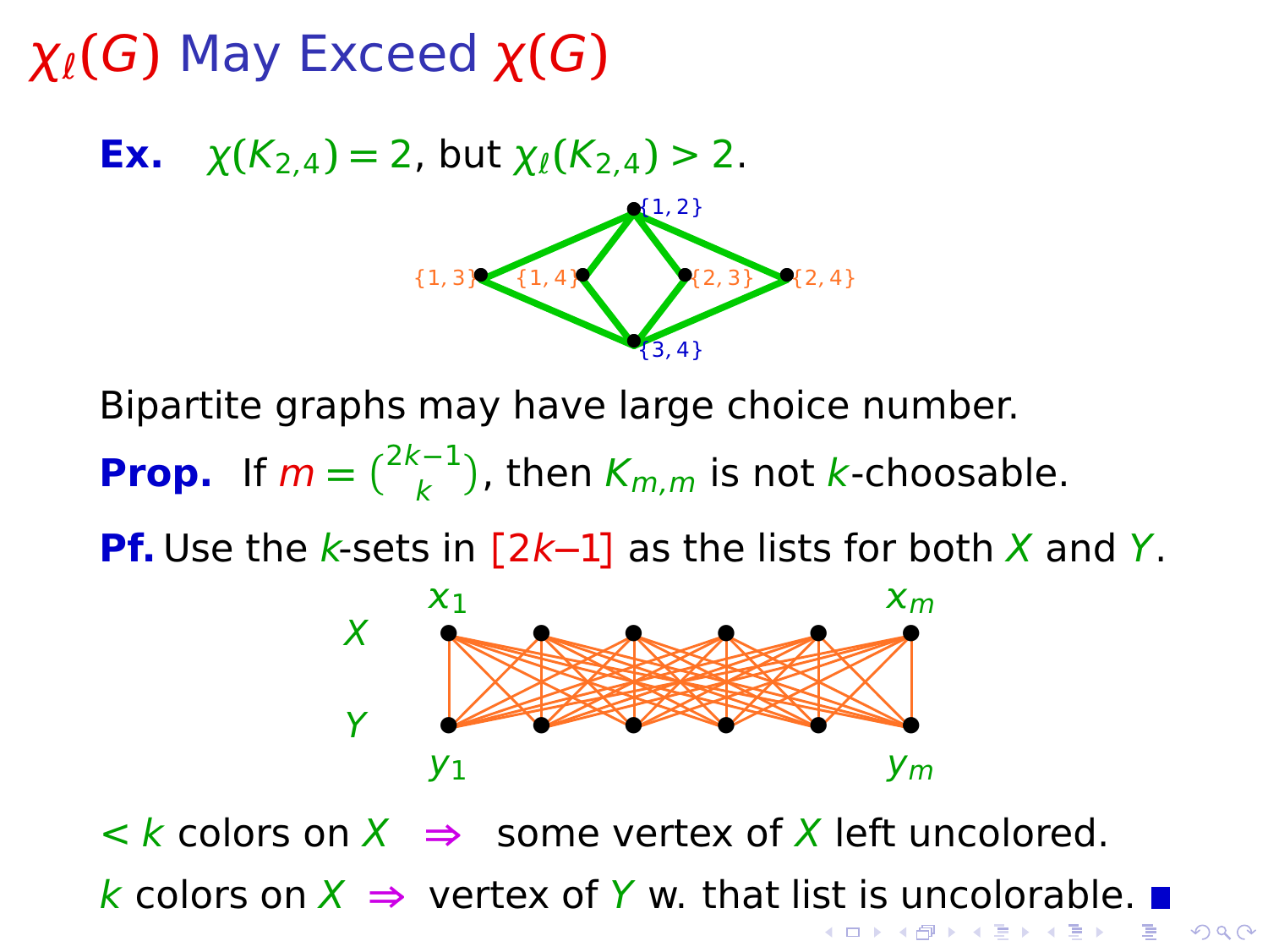# **Conj.**  $\binom{\text{Vizing } [1976]}{E-R-T [1979]}$   $\text{max}\{\chi_{\ell}(G): G \text{ is planar}\}=5.$

<span id="page-16-0"></span>**Ex.** Non 4-choosable: <sup>Voigt [1993] 238 vertices<br>Mirzakhani [1996] 63 vertices</sup>

**KORK ERKERK ADAM**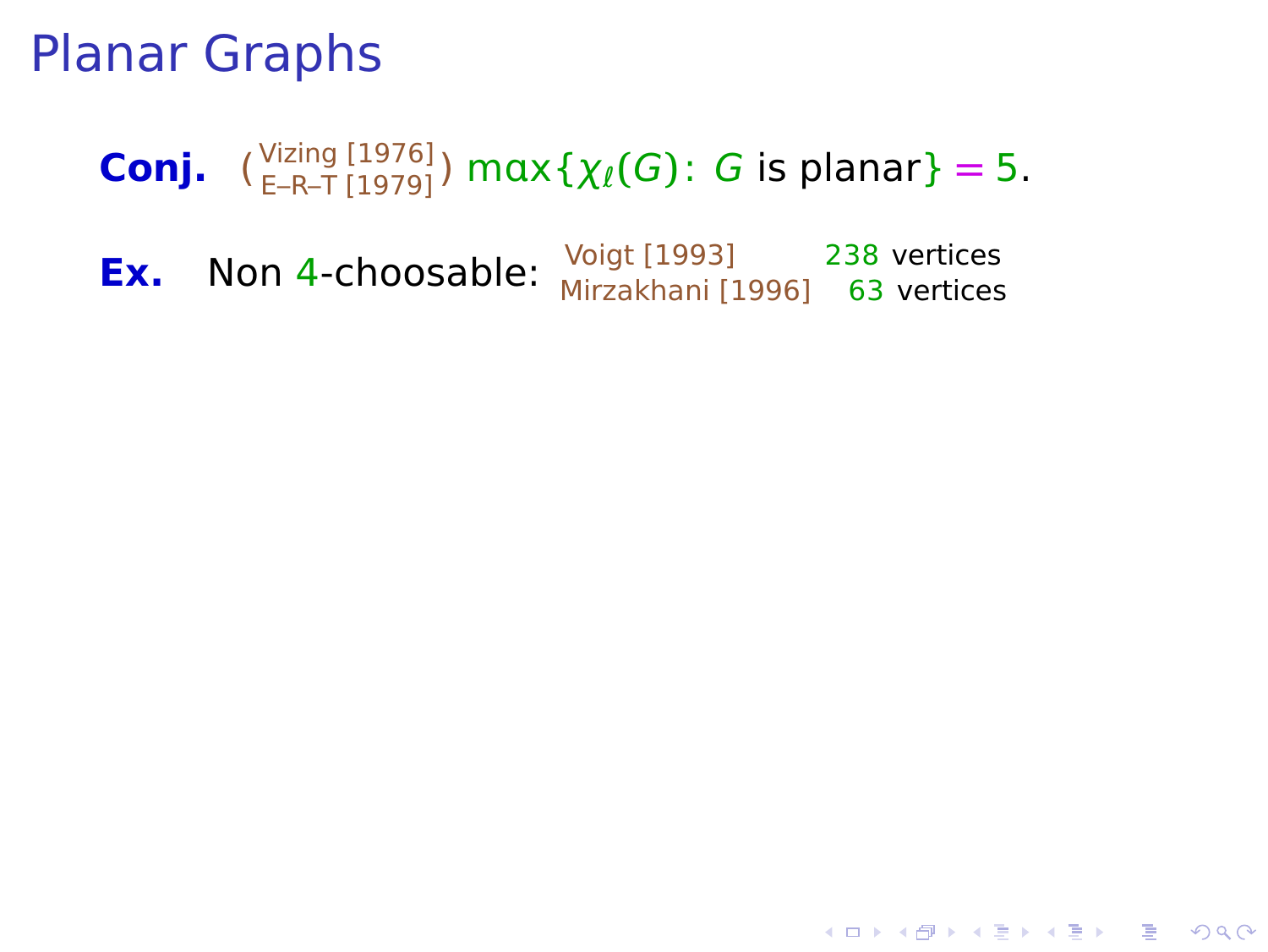## **Conj.**  $\binom{\text{Vizing } [1976]}{E-R-T [1979]}$   $\text{max}\{\chi_{\ell}(G): G \text{ is planar}\}=5.$

**Ex.** Non 4-choosable: <sup>Voigt [1993] 238 vertices<br>Mirzakhani [1996] 63 vertices</sup>

**Thm.** (Thomassen [1994])  $\chi_{\ell}(G) \leq 5$  if G is planar.

**KORK ERKERK ADAM**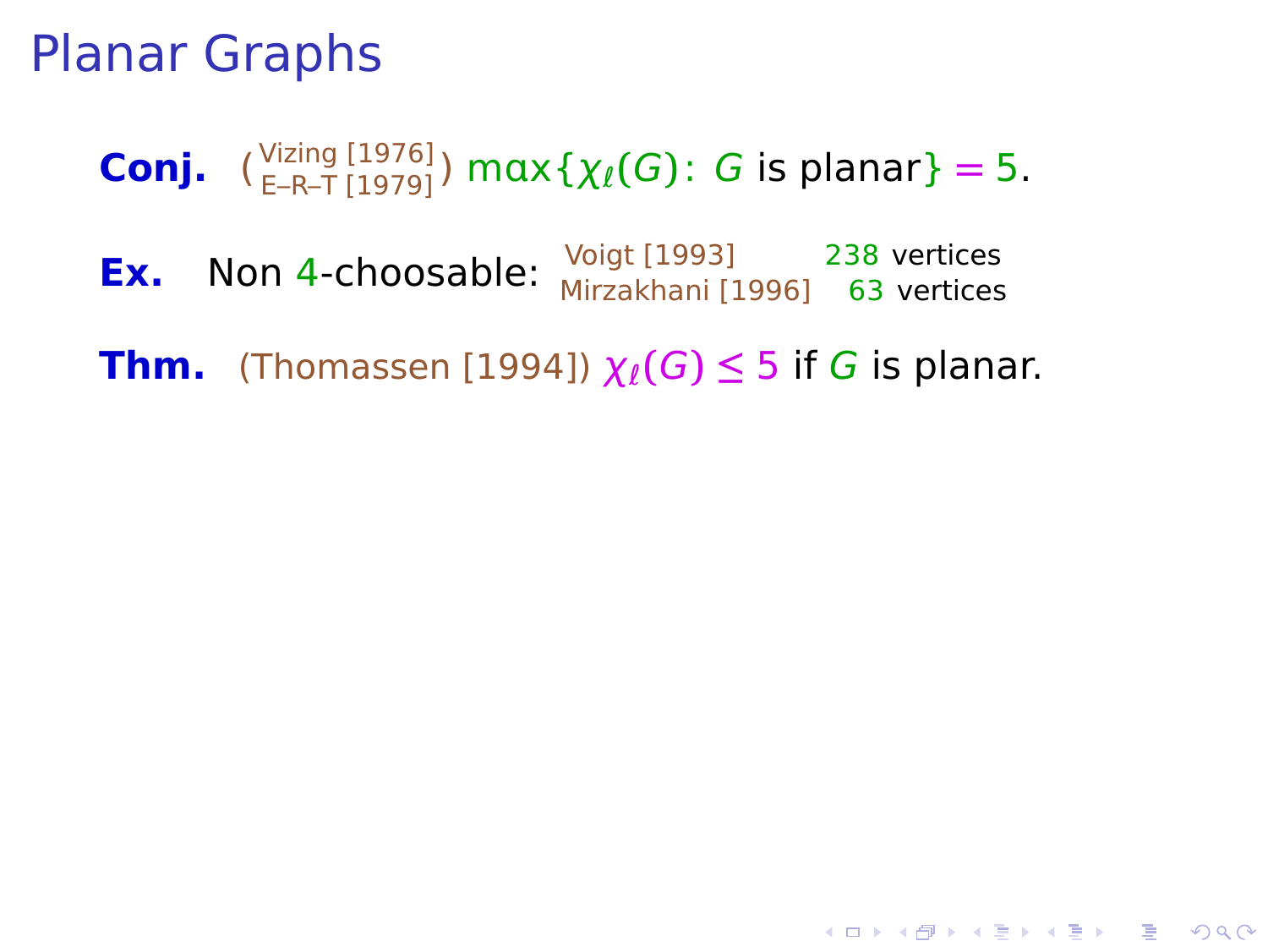**Conj.**  $\binom{\text{Vizing } [1976]}{E-R-T [1979]}$   $\text{max}\{\chi_{\ell}(G): G \text{ is planar}\}=5.$ 

**Ex.** Non 4-choosable: Voigt [1993] 238 vertices Mirzakhani [1996] 63 vertices

**Thm.** (Thomassen [1994])  $\chi_{\ell}(G) \leq 5$  if G is planar.

**Pf.** Idea: Prove stronger result (by induction). Coloring still choosable if  $|L(v)| = 3$  for outer vertices, except  $|L(v)| = 1$  for two adjacent outer vertices.

**KORKA SERKER YOUR**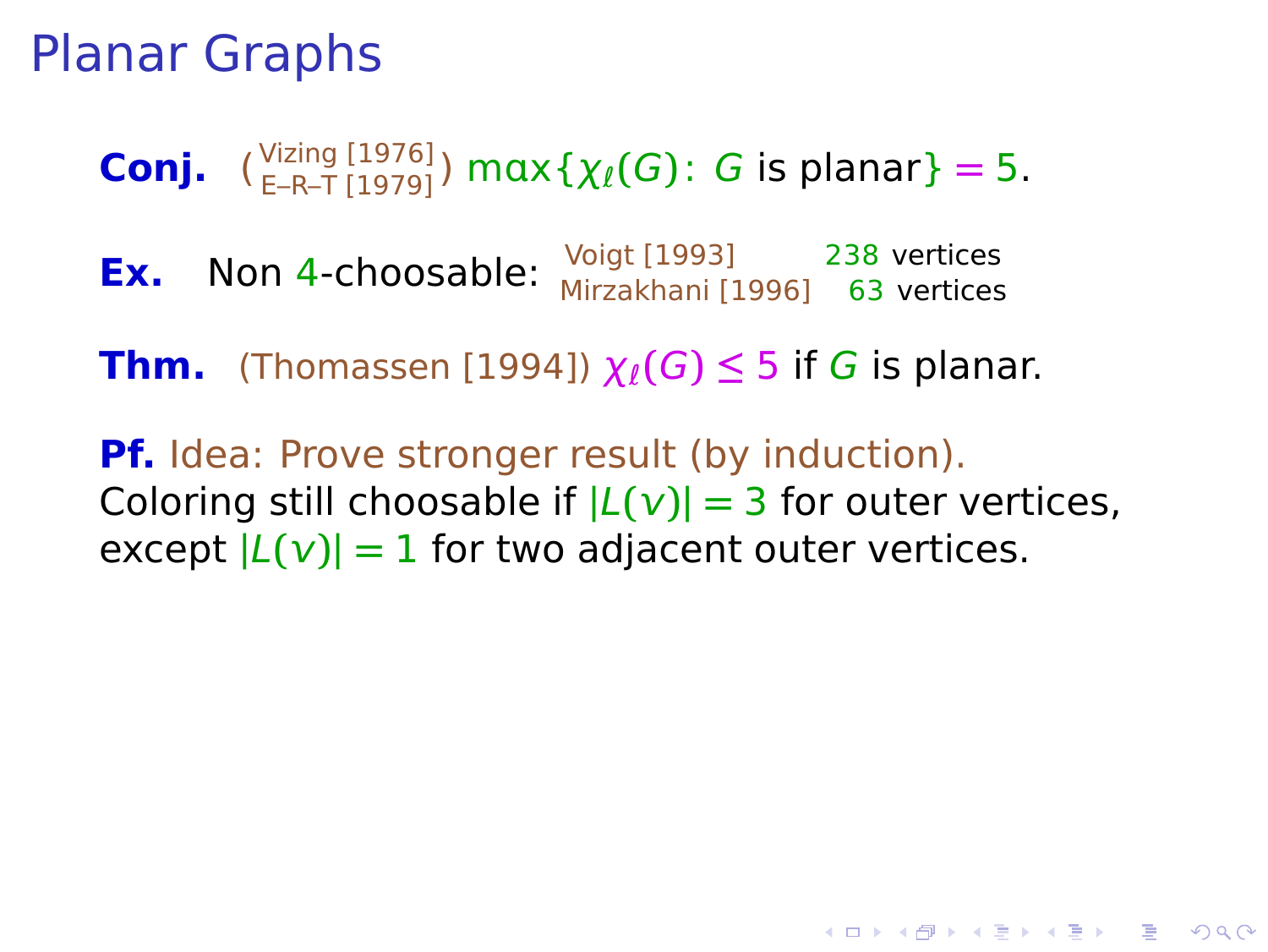**Conj.**  $\binom{\text{Vizing } [1976]}{E-R-T [1979]}$   $\text{max}\{\chi_{\ell}(G): G \text{ is planar}\}=5.$ 

**Ex.** Non 4-choosable: Voigt [1993] 238 vertices Mirzakhani [1996] 63 vertices

**Thm.** (Thomassen [1994])  $\chi_{\ell}(G) \leq 5$  if G is planar.

**Pf.** Idea: Prove stronger result (by induction). Coloring still choosable if  $|L(v)| = 3$  for outer vertices, except  $|L(v)| = 1$  for two adjacent outer vertices.

We may assume that all bounded faces are triangles and the outer face is a cycle.





 $\overline{z}$  (  $\overline{z}$  ) (  $\overline{z}$  ) (  $\overline{z}$  ) (  $\overline{z}$  )

 $QQ$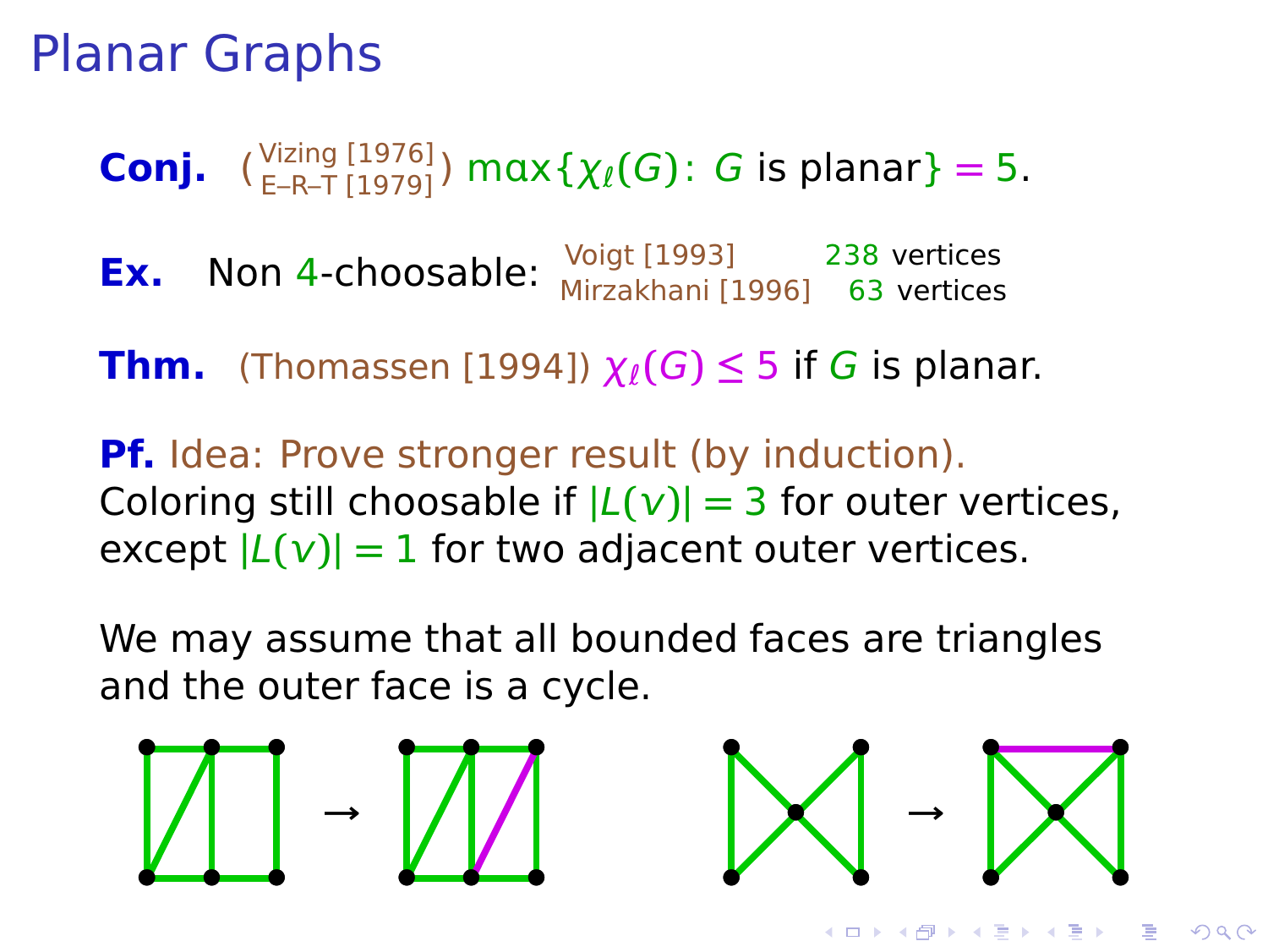**Conj.**  $\binom{\text{Vizing } [1976]}{E-R-T [1979]}$   $\text{max}\{\chi_{\ell}(G): G \text{ is planar}\}=5.$ 

**Ex.** Non 4-choosable:  $\frac{\text{Voigt} [1993]}{\text{Voart} [1993]}$  238 vertices Mirzakhani [1996] 63 vertices

**Thm.** (Thomassen [1994])  $\chi$ <sub>l</sub>(G)  $\leq$  5 if G is planar.

**Pf.** Idea: Prove stronger result (by induction). Coloring still choosable if  $|L(v)| = 3$  for outer vertices, except  $|L(v)| = 1$  for two adjacent outer vertices.

We may assume that all bounded faces are triangles and the outer face is a cycle.

Basis step:



**KORA ERREY ADAMS**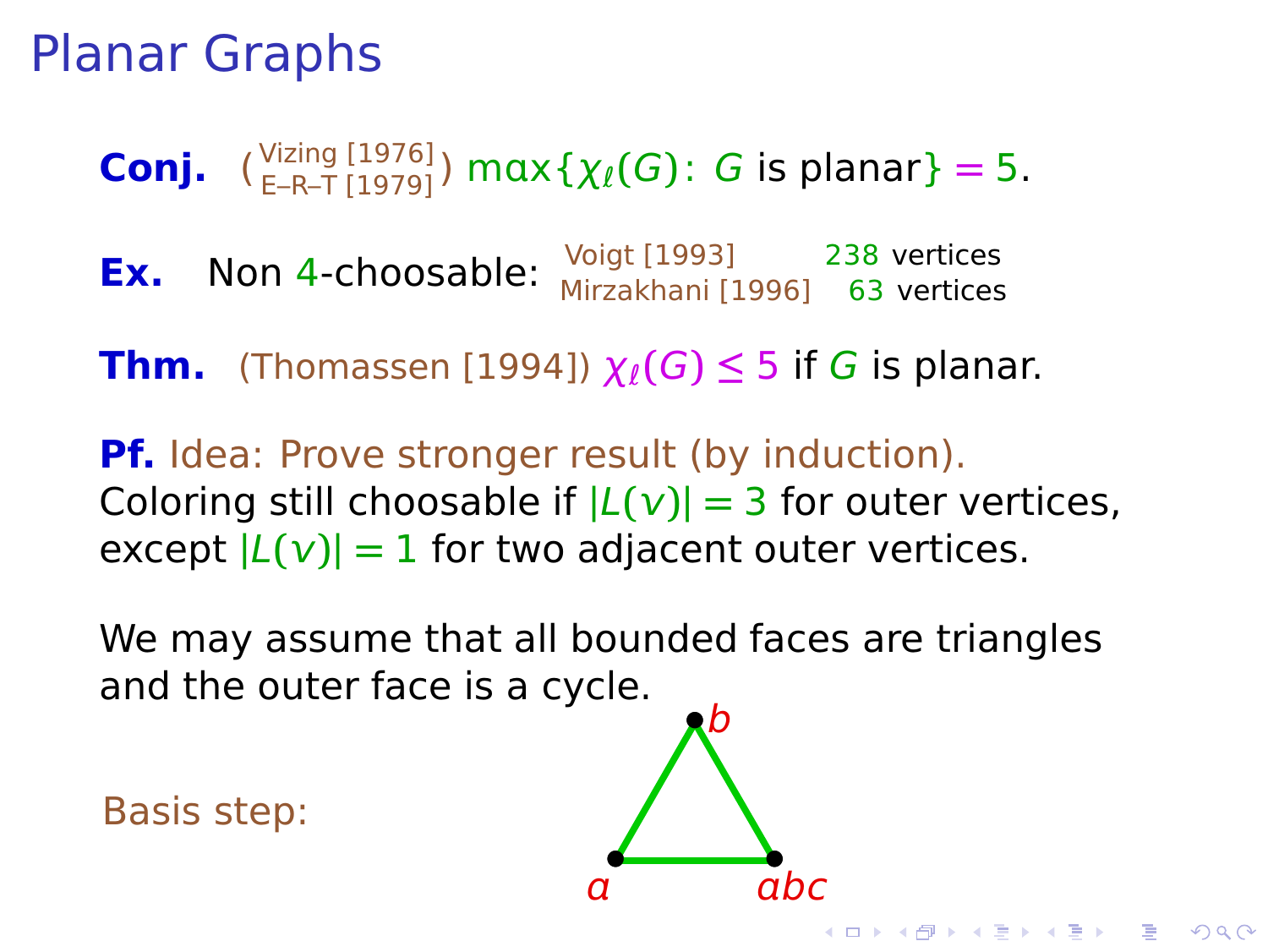Let  $[v_1, \ldots, v_p]$  be the outer cycle C in order,  $|\mathcal{L}(V_1)| = |\mathcal{L}(V_p)| = 1.$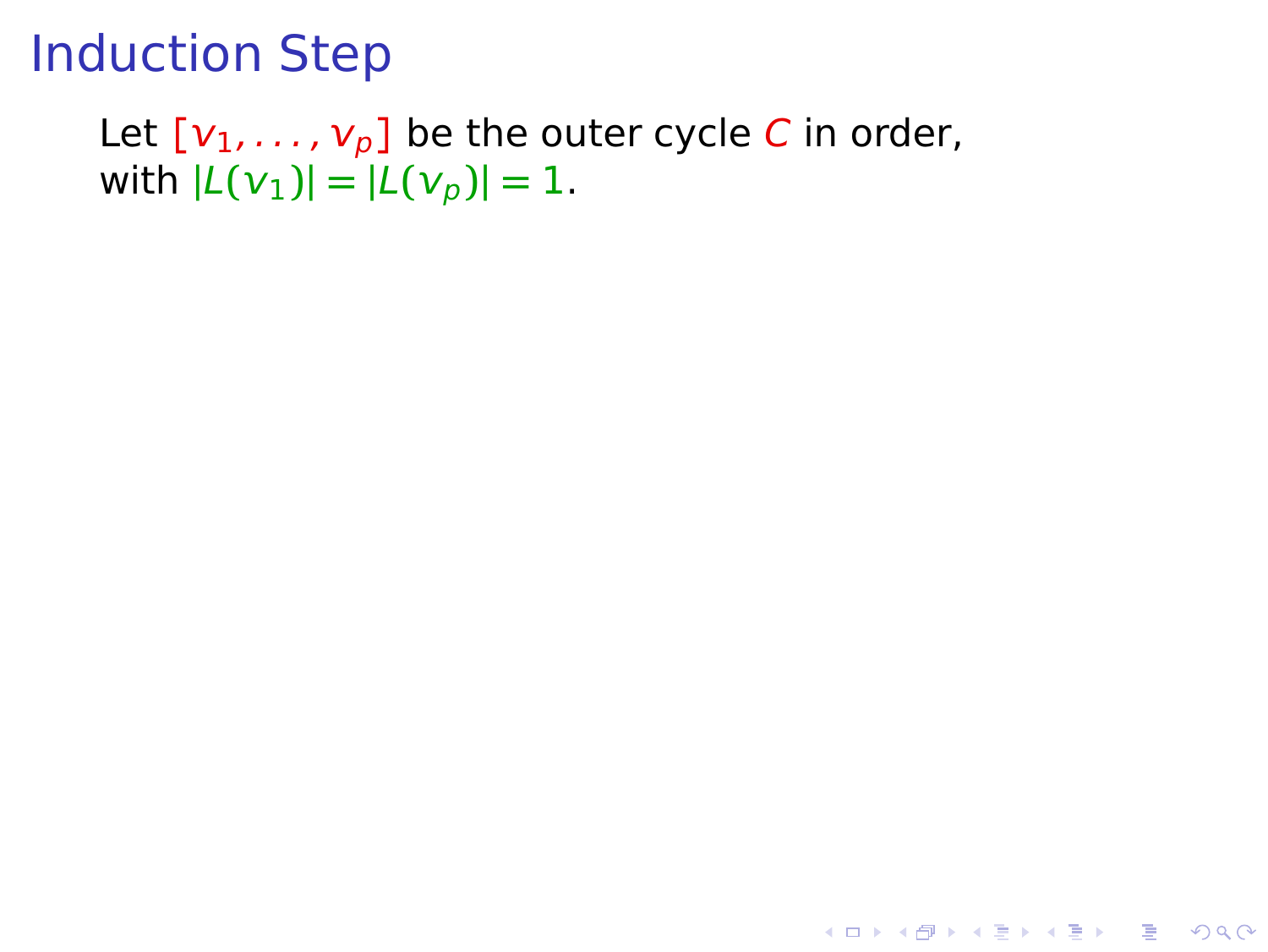Let  $[v_1, \ldots, v_p]$  be the outer cycle C in order,  $|\mathcal{L}(V_1)| = |\mathcal{L}(V_p)| = 1.$ 





K ロ ▶ K @ ▶ K 할 ▶ K 할 ▶ 이 할 → 9 Q Q\*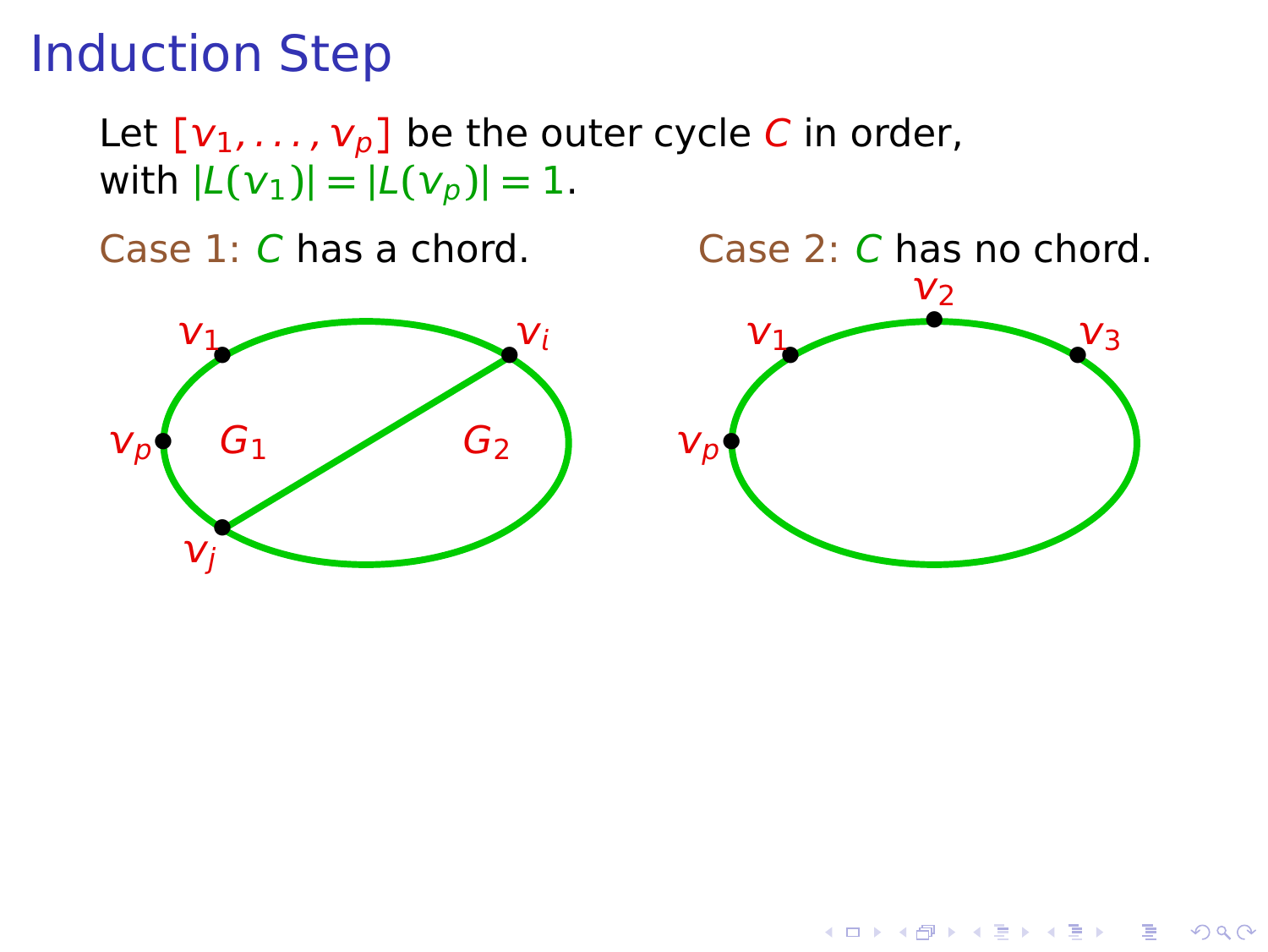Let  $[v_1, \ldots, v_p]$  be the outer cycle C in order,  $|\mathcal{L}(V_1)| = |\mathcal{L}(V_p)| = 1.$ 

Case 1: C has a chord. Case 2: C has no chord. **• • • •**  $\bar{\nu}_p$  $v_1$  $G<sub>1</sub>$  $v_i$  $\mathcal{V}_j$ G<sup>2</sup> **• • • •**  $\mathcal{V}_p$  $v_1$ V2  $v_3$ 

Case 1: Choose L-coloring on  $G_1$ , then L'-coloring on  $G_2$ using the colors chosen from L for  $v_i$  and  $v_i$ .

**KORK EXTERNE MORE**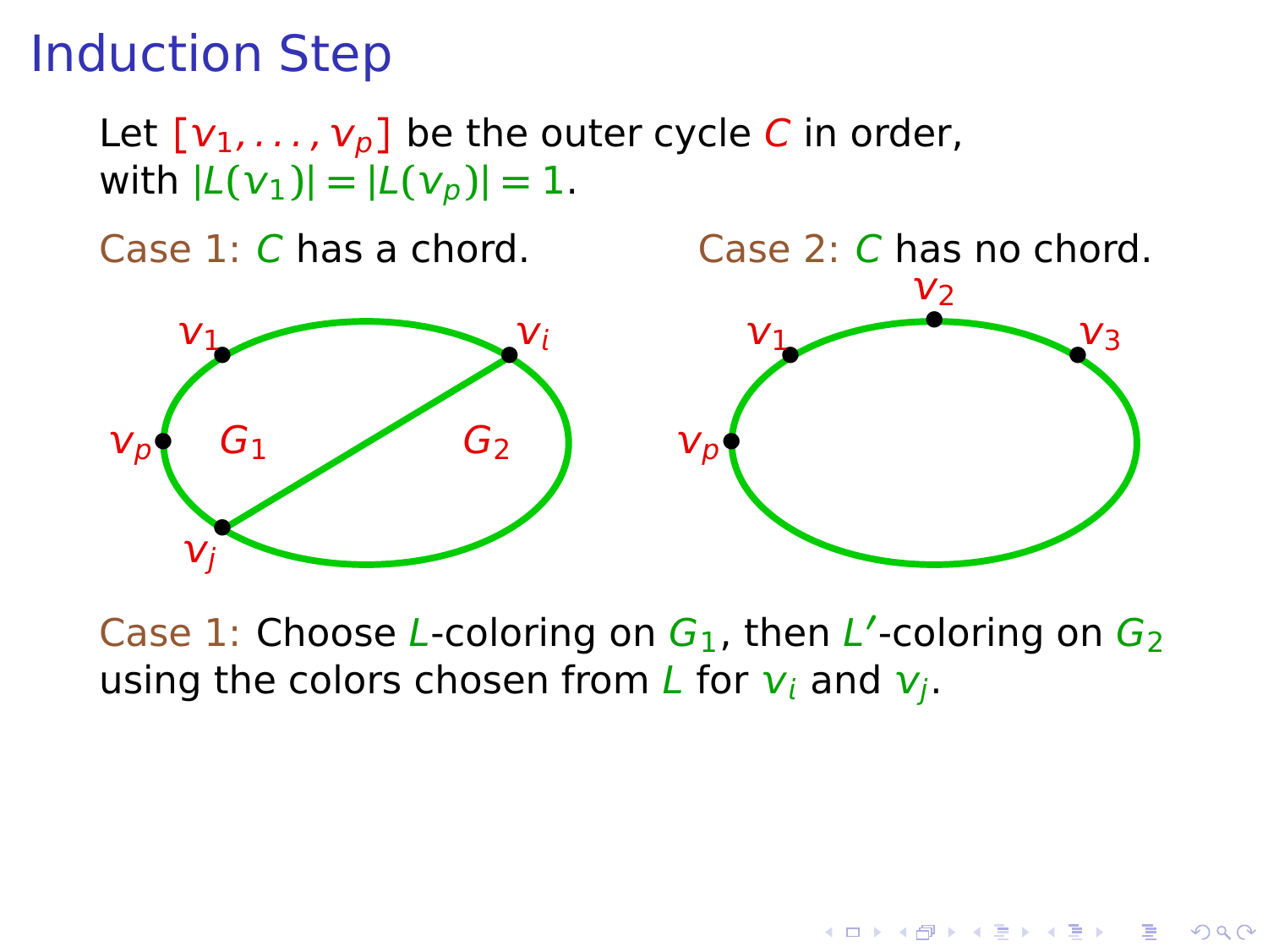Let  $[v_1, \ldots, v_p]$  be the outer cycle C in order,  $|\mathcal{L}(V_1)| = |\mathcal{L}(V_p)| = 1.$ 

Case 1: C has a chord. Case 2: C has no chord.



Case 1: Choose L-coloring on  $G_1$ , then L'-coloring on  $G_2$ using the colors chosen from L for  $v_i$  and  $v_i$ .

<span id="page-24-0"></span>Case 2:  $L(v_1) = \{a\}$ . Pick  $x, y \in L(v_2) - \{a\}$ . Delete x and y from each  $L(u_i)$ . Choose L-coloring on  $G - v_2$ . Extend to  $v_2$  using x or y.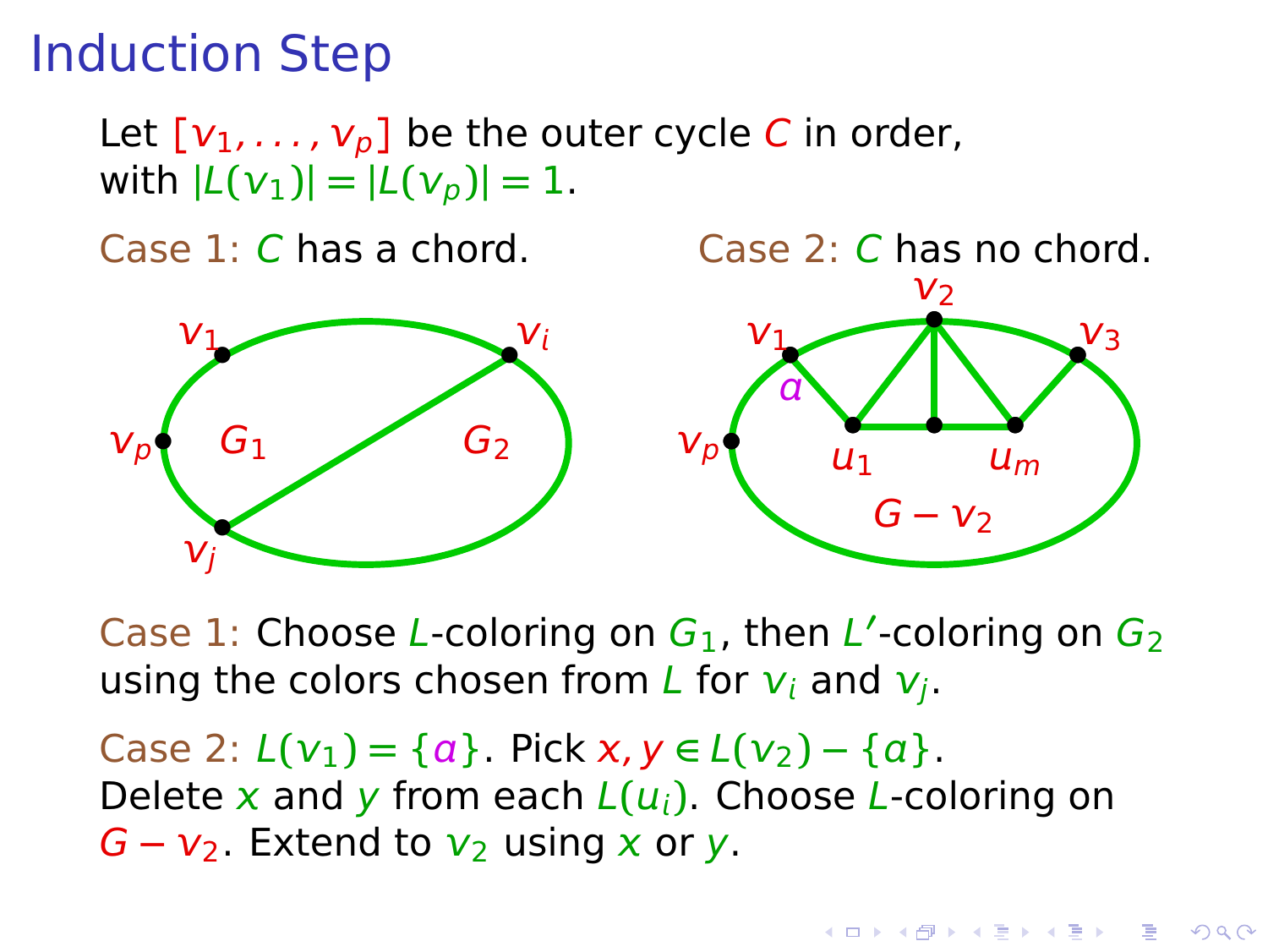<span id="page-25-0"></span>**Def.** circulation C in a digraph  $D = a$  subdigraph s.t. indegree d **−**  $\frac{1}{C}$  (**v**) = outdegree  $d_C^+$  $C^+$ (**v**) at each  $v \in V(D)$ .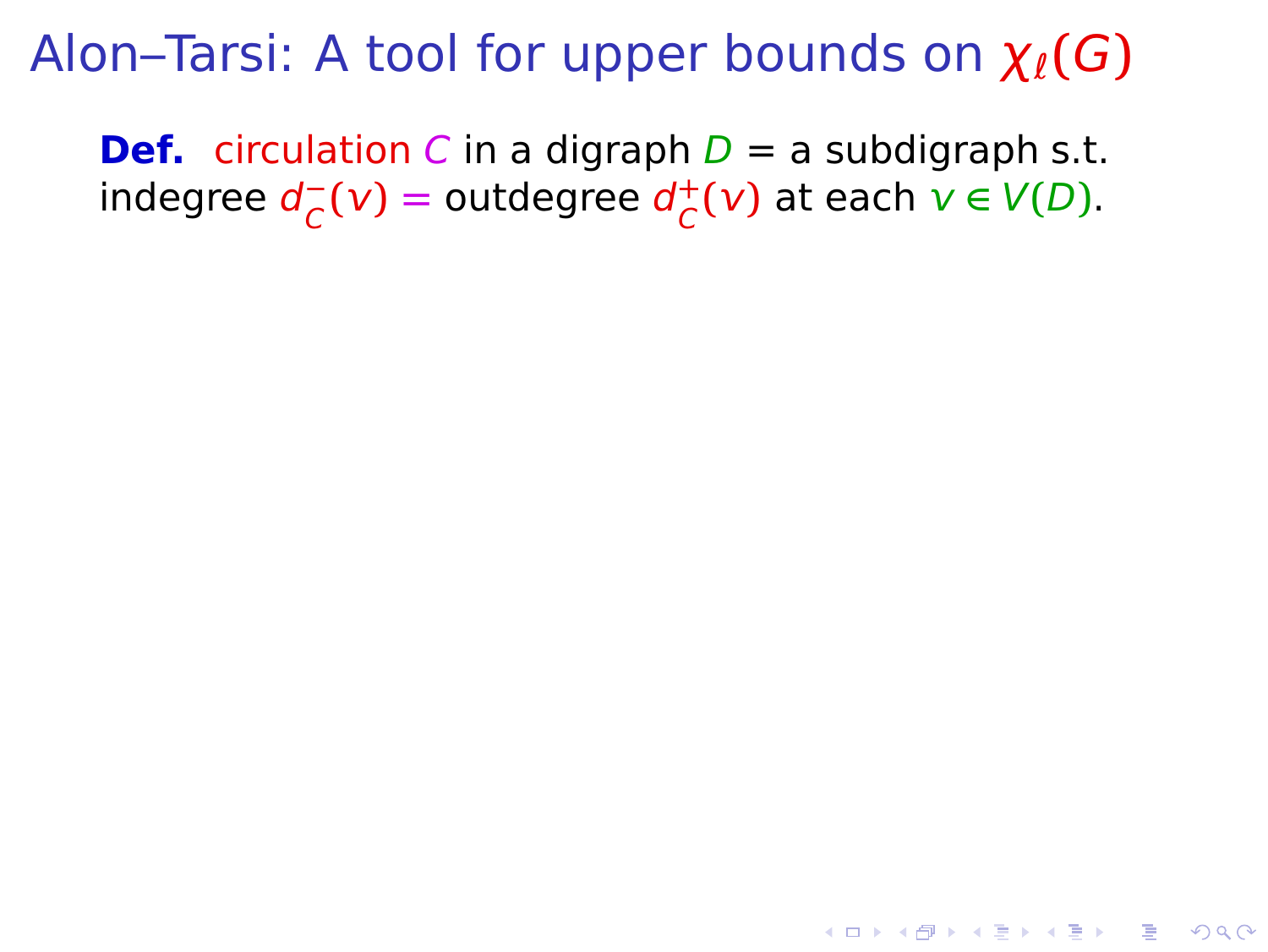**Def.** circulation C in a digraph  $D = a$  subdigraph s.t. indegree d **−**  $\frac{1}{C}$  (**v**) = outdegree  $d_C^+$  $C^+$ (**v**) at each  $v \in V(D)$ .

**KORKA SERKER YOUR** 

 $diff(D) = #circulations of even size in D$ **−** #circulations of odd size in D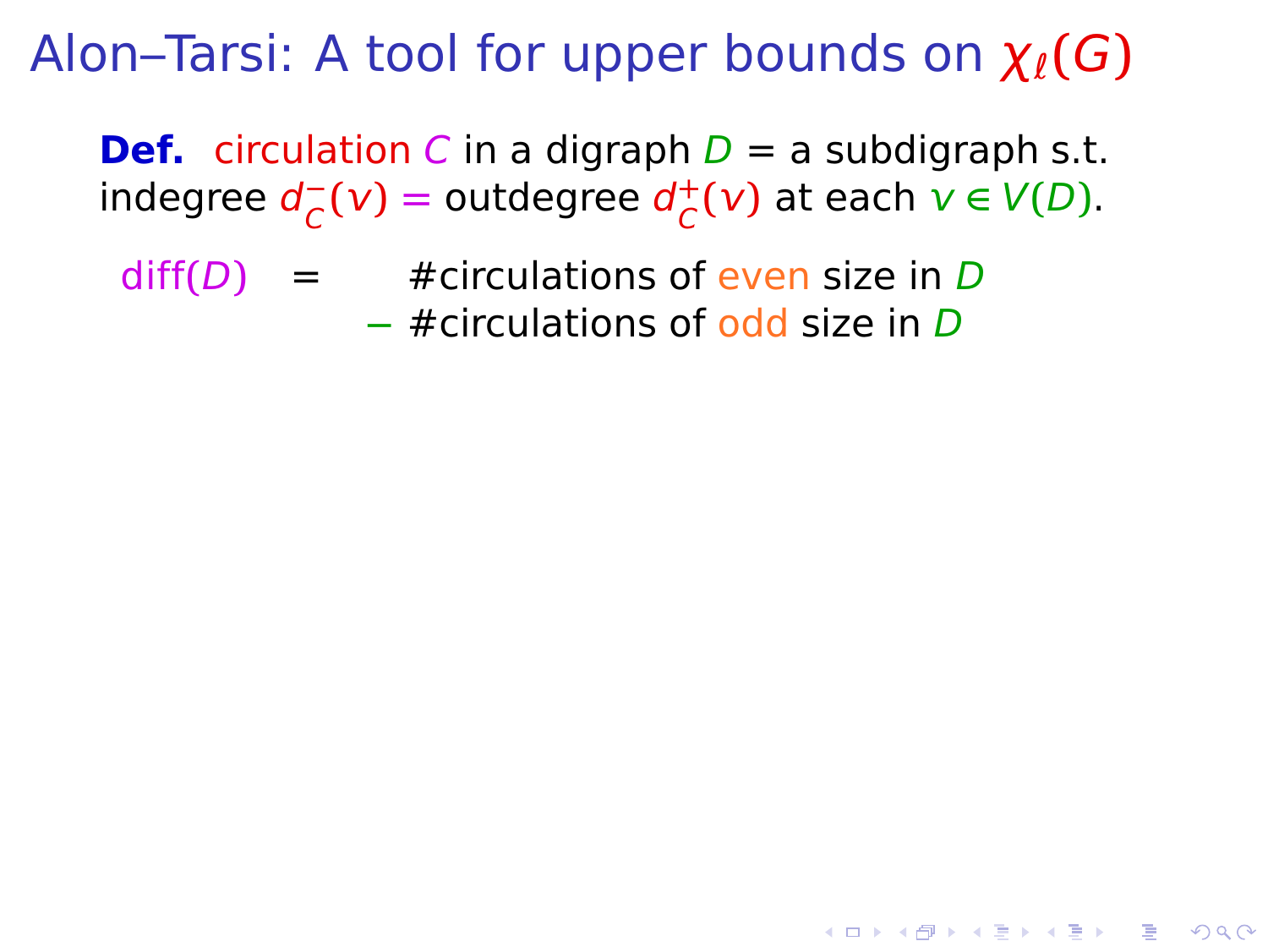**Def.** circulation C in a digraph  $D = a$  subdigraph s.t. indegree d **−**  $\frac{1}{C}$  (**v**) = outdegree  $d_C^+$  $C^+$ (**v**) at each  $v \in V(D)$ .

 $diff(D) = #circulations of even size in D$ **−** #circulations of odd size in D

**Thm.** (Alon–Tarsi [1992]) If G has an orientation D such that  $diff(D) \neq 0$ , then G has an *L*-coloring whenever  $|L(v)| > d_D^+$  $\bigcup_{D}^{+}(V)$  for all  $V \in V(G)$ .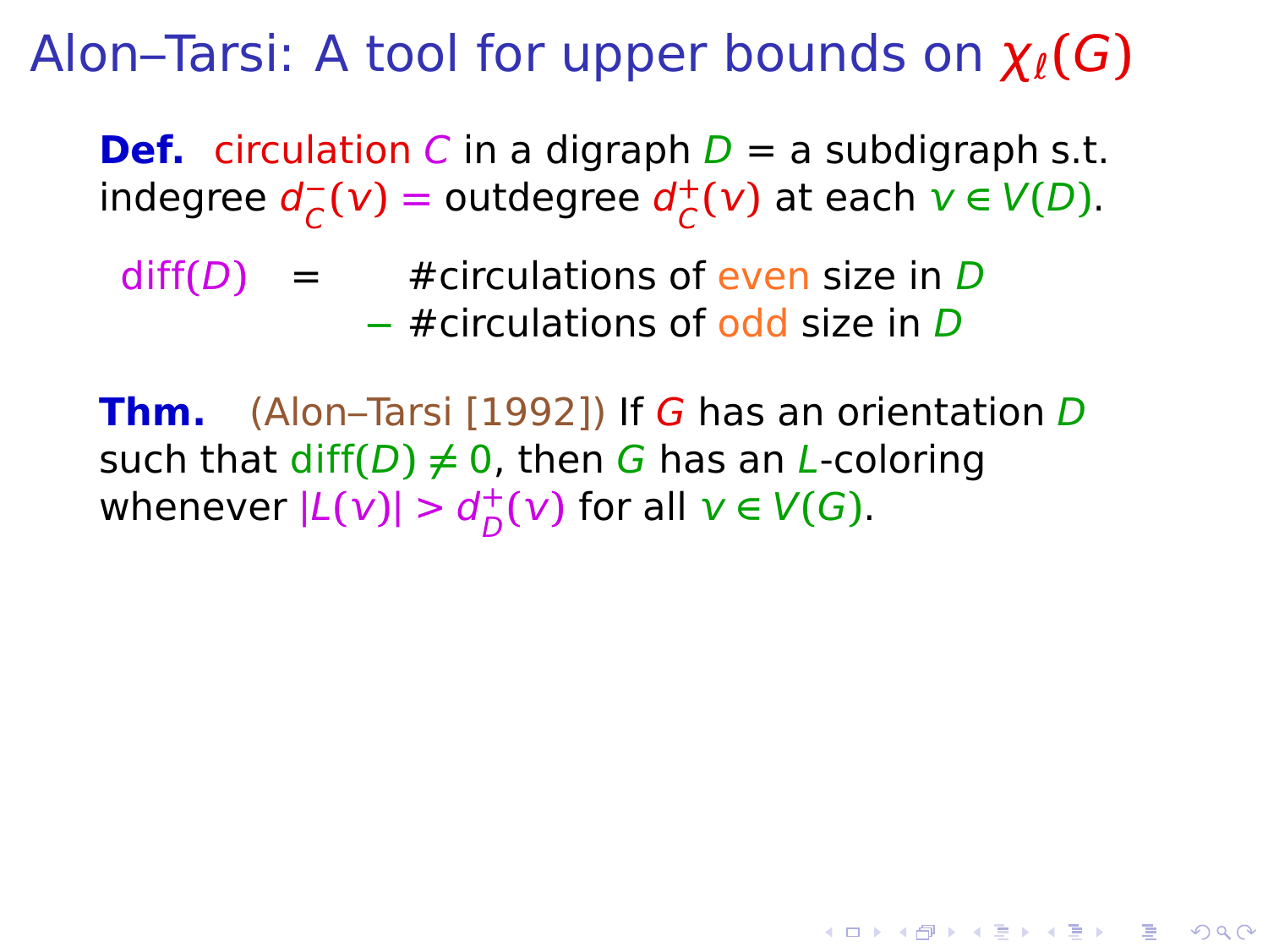**Def.** circulation C in a digraph  $D = a$  subdigraph s.t. indegree d **−**  $\frac{1}{C}$  (**v**) = outdegree  $d_C^+$  $C^+$ (**v**) at each  $v \in V(D)$ .

 $diff(D) = #circulations of even size in D$ **−** #circulations of odd size in D

**Thm.** (Alon–Tarsi [1992]) If G has an orientation D such that  $diff(D) \neq 0$ , then G has an *L*-coloring whenever  $|L(v)| > d_D^+$  $\bigcup_{D}^{+}(V)$  for all  $V \in V(G)$ .

KID KA KERKER E DAG

**Ex.** even cycle

$$
\sum_{\substack{2 \text{ even, 0 odd} \\ \chi_{\ell}(C_{2k}) \leq 2}}
$$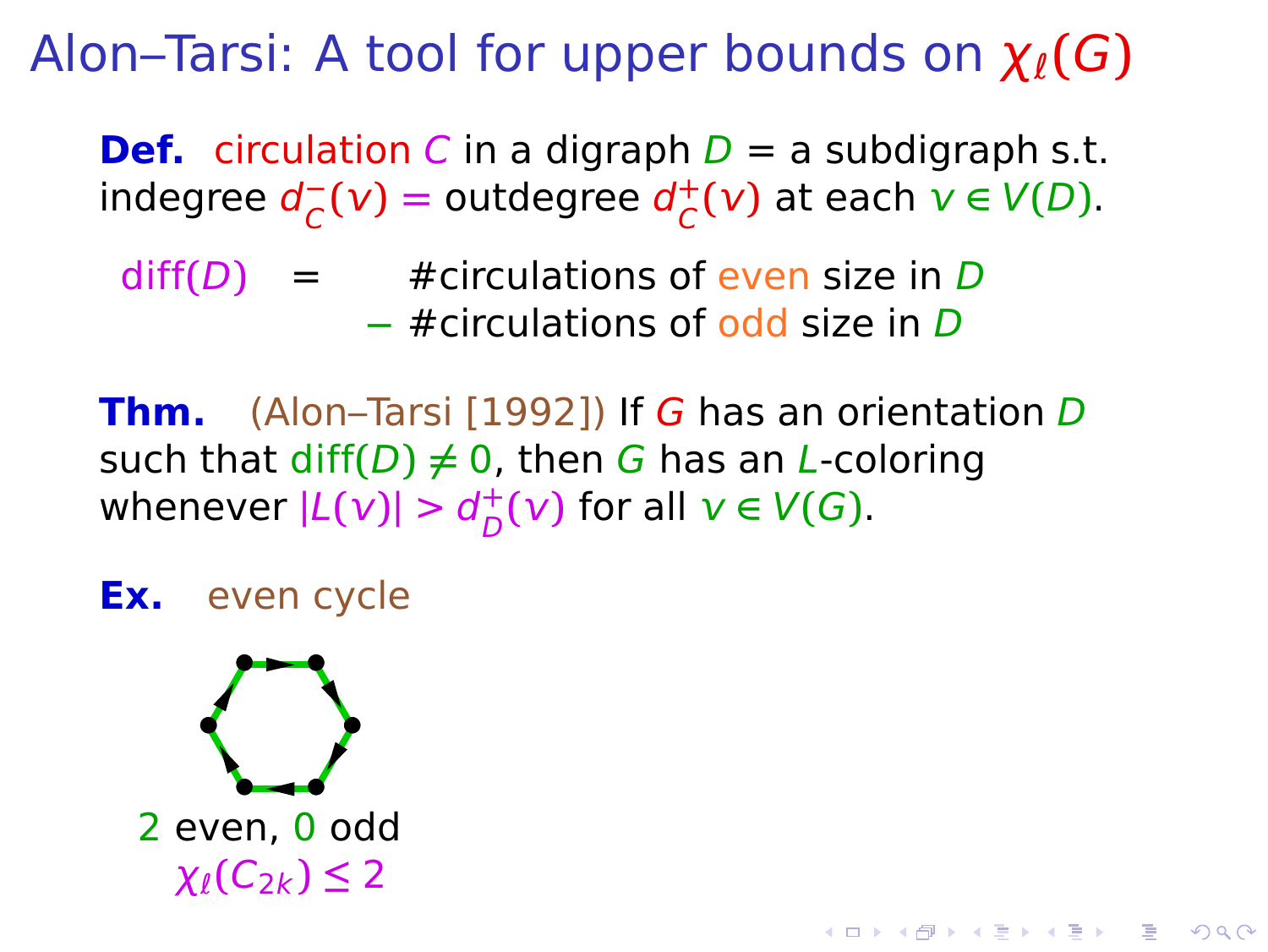**Def.** circulation C in a digraph  $D = a$  subdigraph s.t. indegree d **−**  $\frac{1}{C}$  (**v**) = outdegree  $d_C^+$  $C^+$ (**v**) at each  $v \in V(D)$ .

 $diff(D) = #circulations of even size in D$ **−** #circulations of odd size in D

**Thm.** (Alon–Tarsi [1992]) If G has an orientation D such that  $diff(D) \neq 0$ , then G has an *L*-coloring whenever  $|L(v)| > d_D^+$  $\bigcup_{D}^{+}(V)$  for all  $V \in V(G)$ .

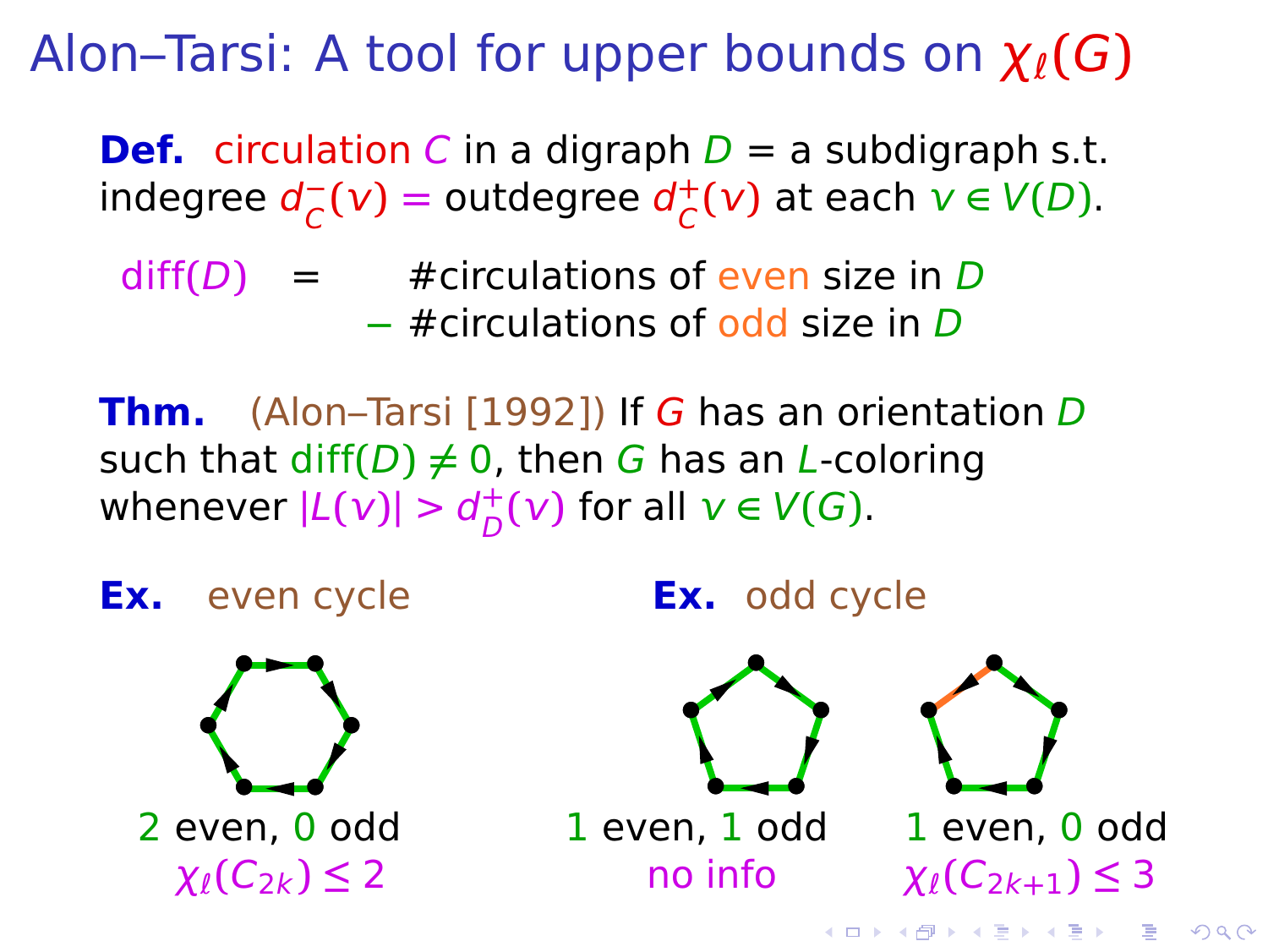**Def.** matching = a set of pairwise disjoint edges. X, Y-bigraph = bipartite graph with partite sets X and Y.



A DIA 4 FEA 4 EN AGO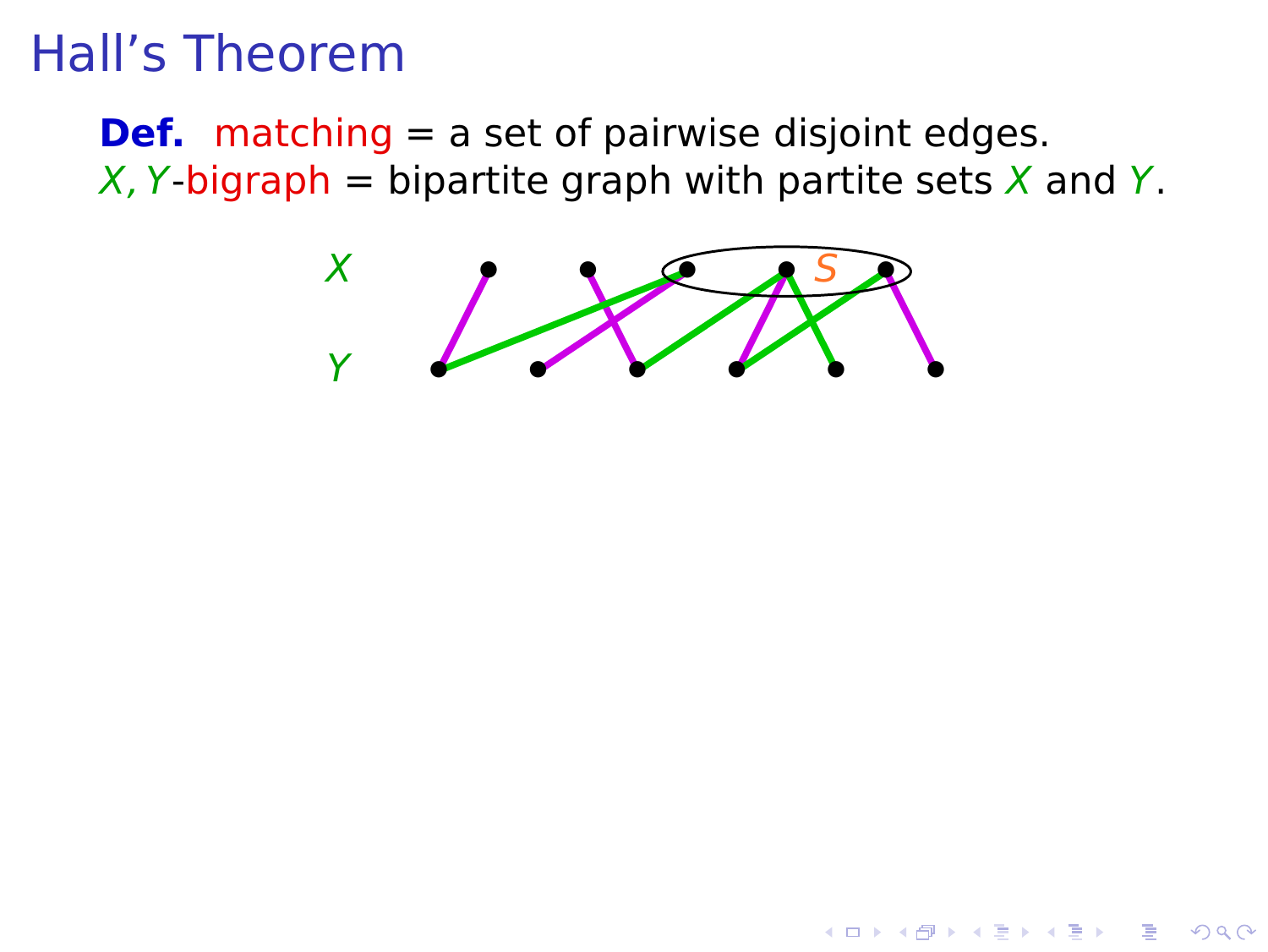**Def.** matching = a set of pairwise disjoint edges. X, Y-bigraph = bipartite graph with partite sets X and Y.



**Thm.** (P. Hall [1935]) TONCAS

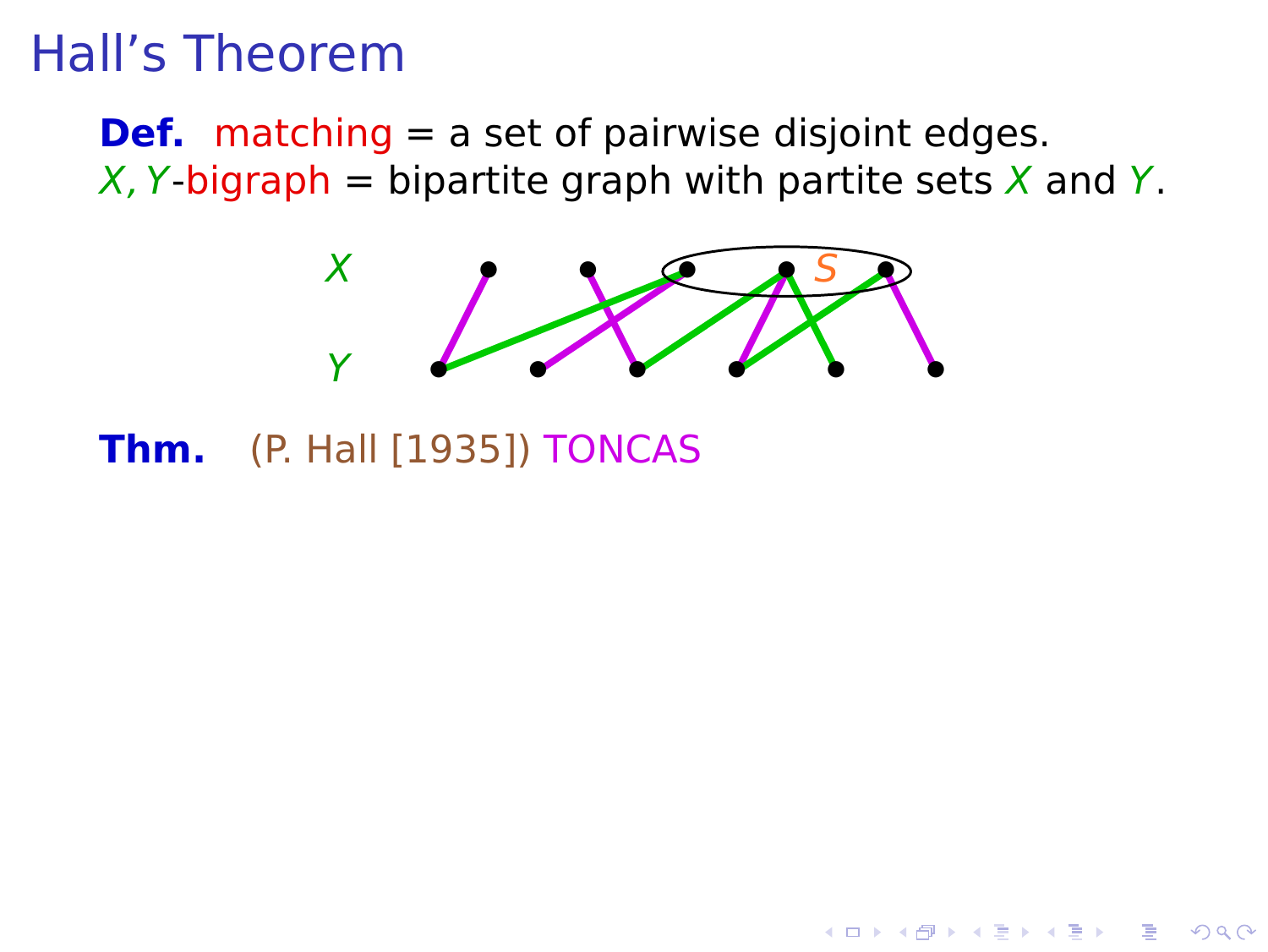**Def.** matching = a set of pairwise disjoint edges. X, Y-bigraph = bipartite graph with partite sets X and Y.



**Thm.** (P. Hall [1935]) TONCAS An X, Y-bigraph G has a matching covering  $X$   $\Leftrightarrow$   $|N(S)| \ge |S|$  for all  $S \subseteq X$ .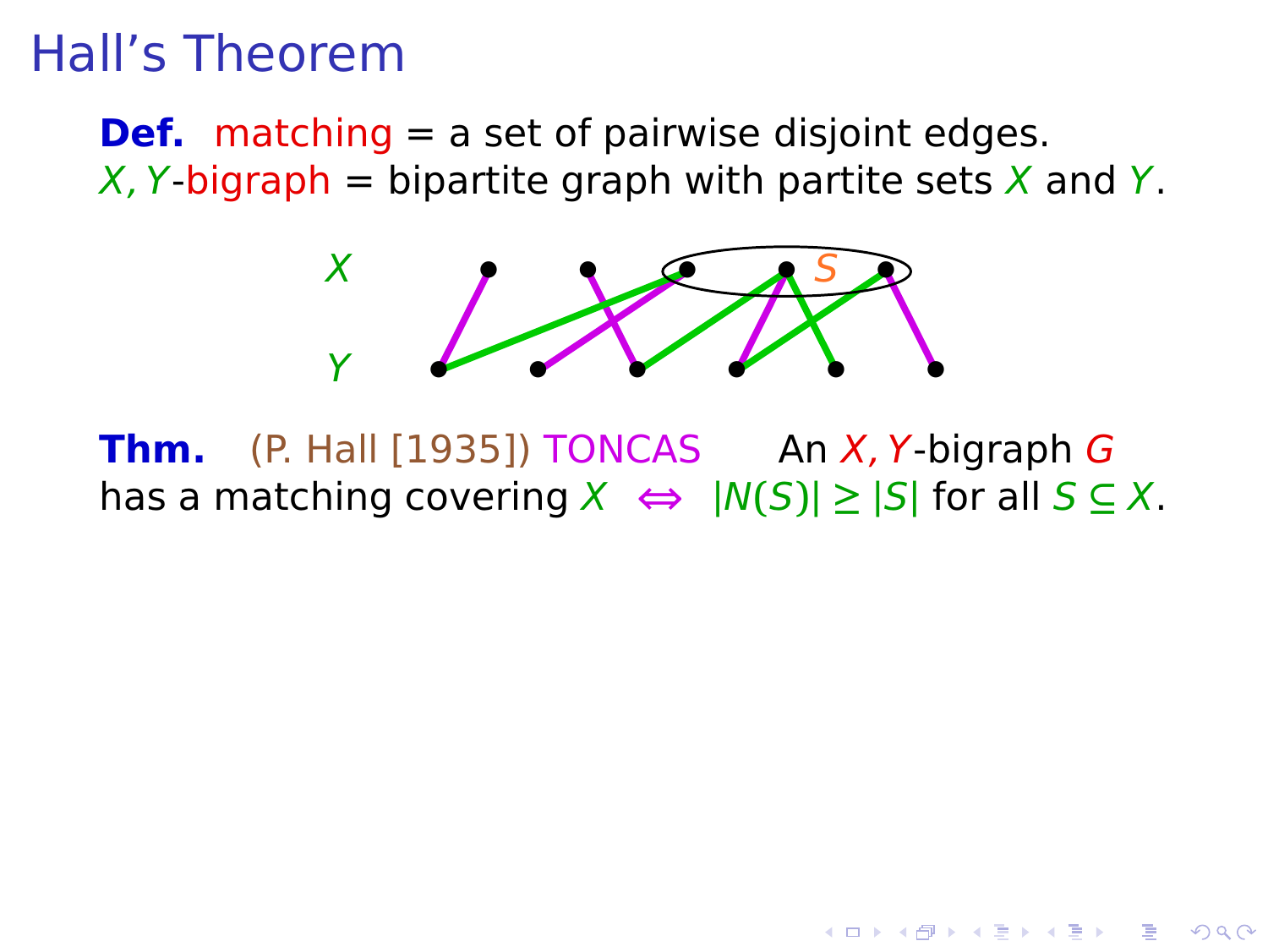**Def.** matching = a set of pairwise disjoint edges. X, Y-bigraph = bipartite graph with partite sets X and Y.



**Thm.**  $(P. Hall [1935]) TONCAS$  An  $X, Y$ -bigraph G has a matching covering  $X$   $\Leftrightarrow$   $|N(S)| \ge |S|$  for all  $S \subseteq X$ .

**Pf.** Nec.: Observed above. Suff.: Induction on **|**X**|**.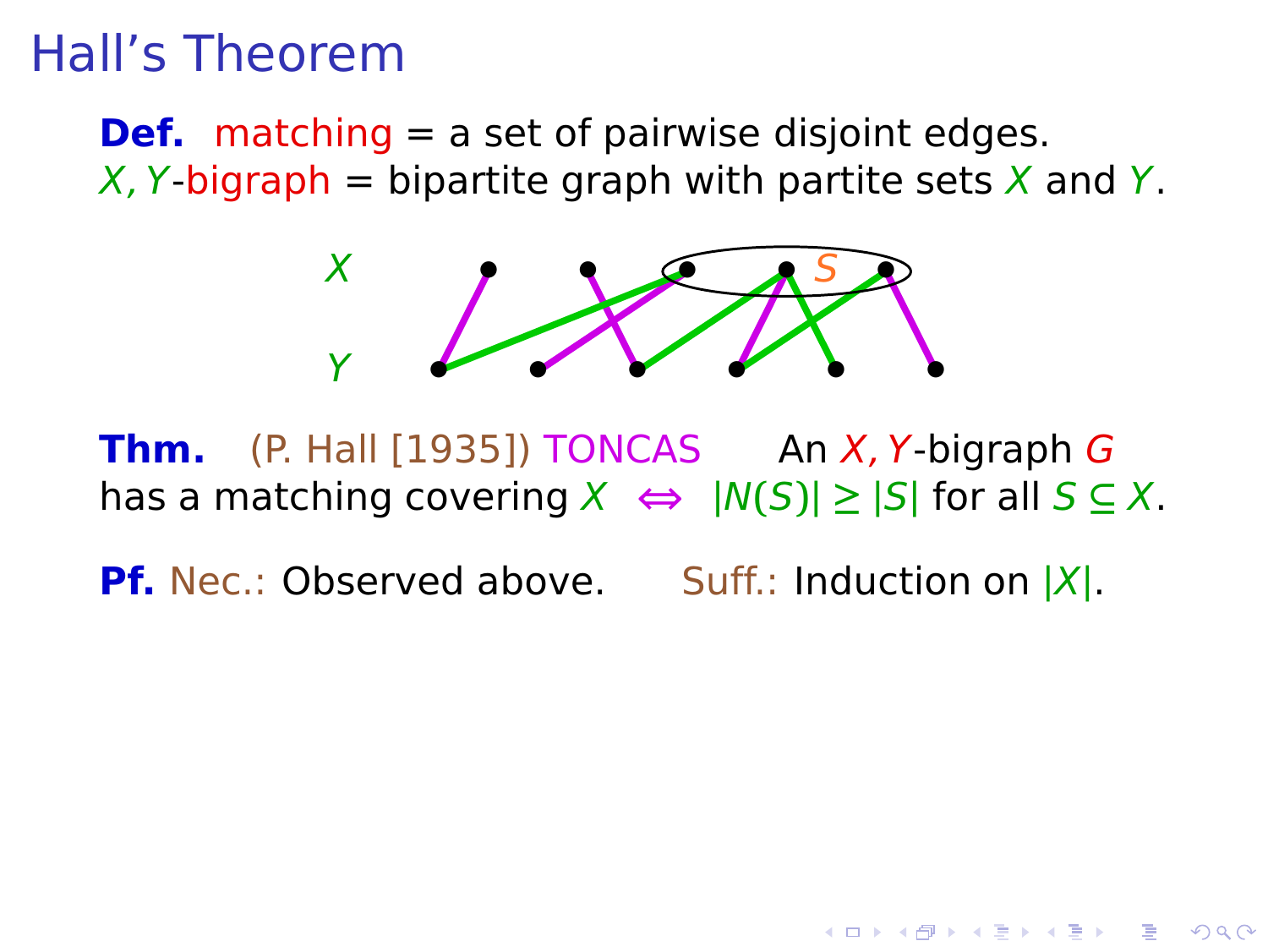**Def.** matching = a set of pairwise disjoint edges. X, Y-bigraph = bipartite graph with partite sets X and Y.



**Thm.**  $(P. Hall [1935]) TONCAS$  An  $X, Y$ -bigraph G has a matching covering  $X$   $\Leftrightarrow$   $|N(S)| \ge |S|$  for all  $S \subseteq X$ .

**Pf.** Nec.: Observed above. Suff.: Induction on **|**X**|**.

Case 1:  $|N(S)| > |S|$  for all S with  $\emptyset \subset S \subset X$ . Match one vertex arbitrarily, delete that pair, apply induction hypothesis.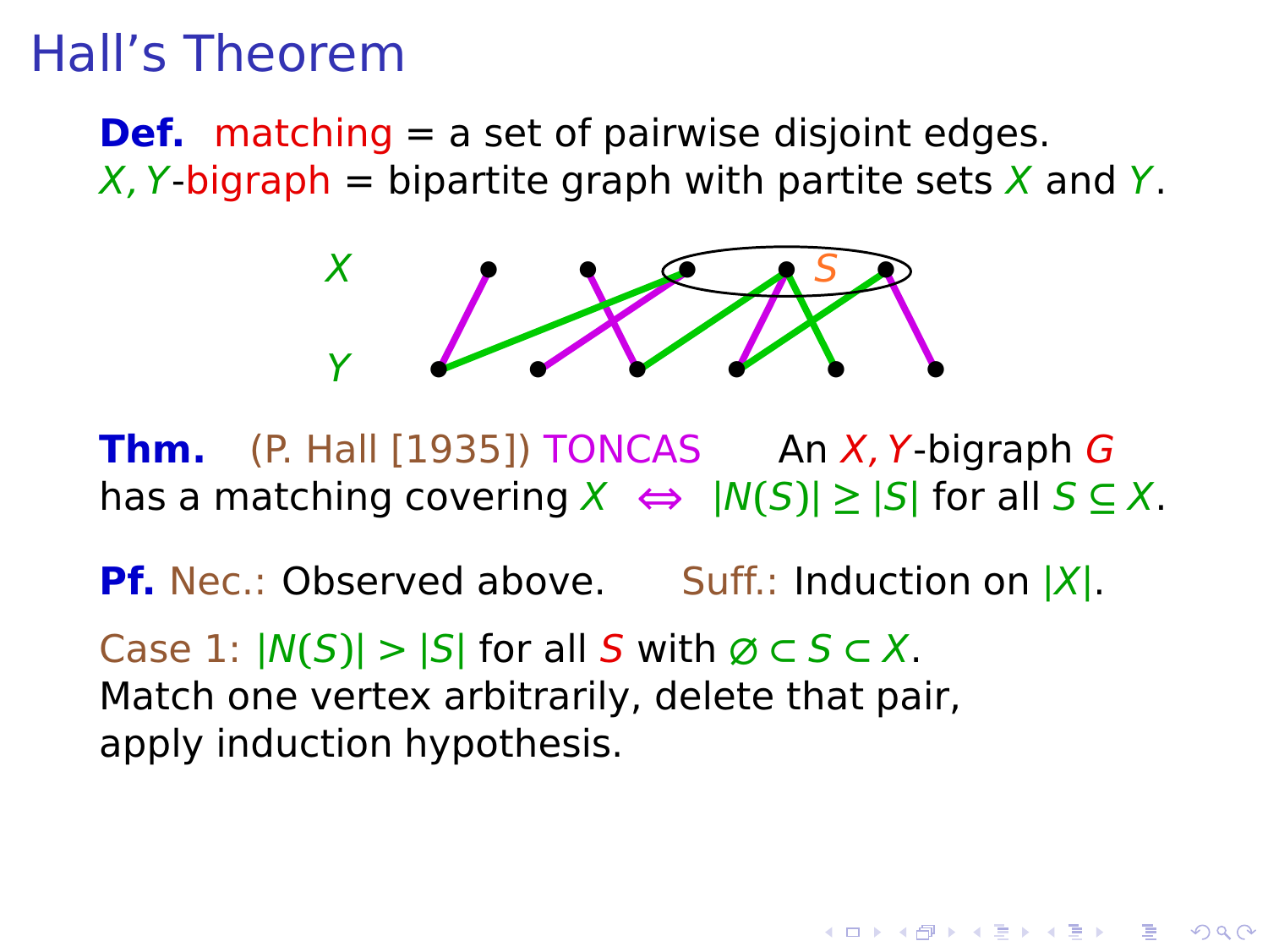**Def.** matching = a set of pairwise disjoint edges. X, Y-bigraph = bipartite graph with partite sets X and Y.



**Thm.**  $(P. Hall [1935]) TONCAS$  An  $X, Y$ -bigraph G has a matching covering  $X$   $\Leftrightarrow$   $|N(S)| \ge |S|$  for all  $S \subseteq X$ .

**Pf.** Nec.: Observed above. Suff.: Induction on **|**X**|**.

Case 1:  $|N(S)| > |S|$  for all S with  $\emptyset \subset S \subset X$ . Match one vertex arbitrarily, delete that pair, apply induction hypothesis.

Case 2:  $|N(S)| = |S|$  for some S with  $\emptyset \subset S \subset X$ .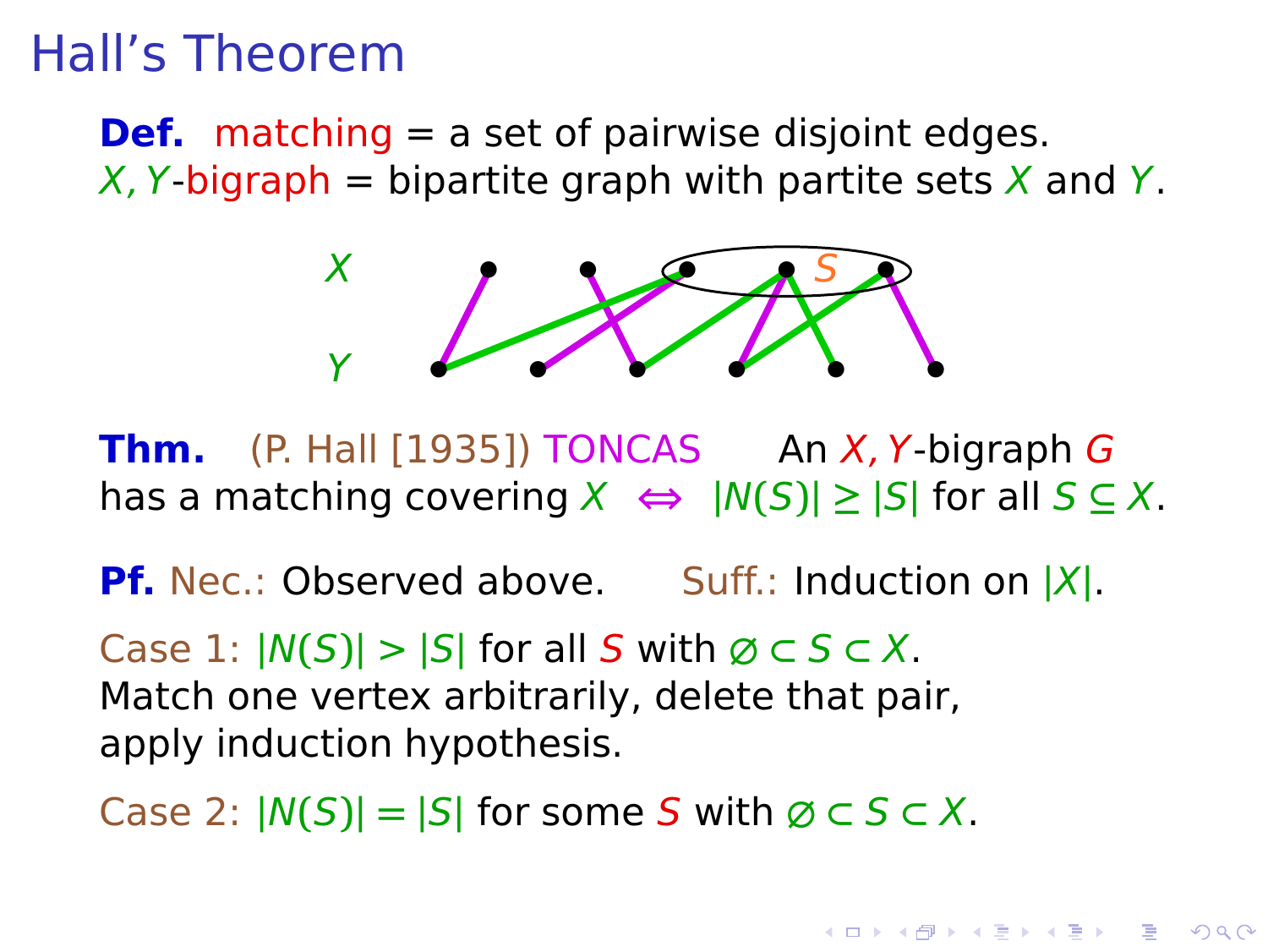Case 2:  $|N(S)| = |S|$  for some S with  $\emptyset \subset S \subset X$ .



 $QQ$ 

重し

イロト イ押 トイヨ トイヨ トー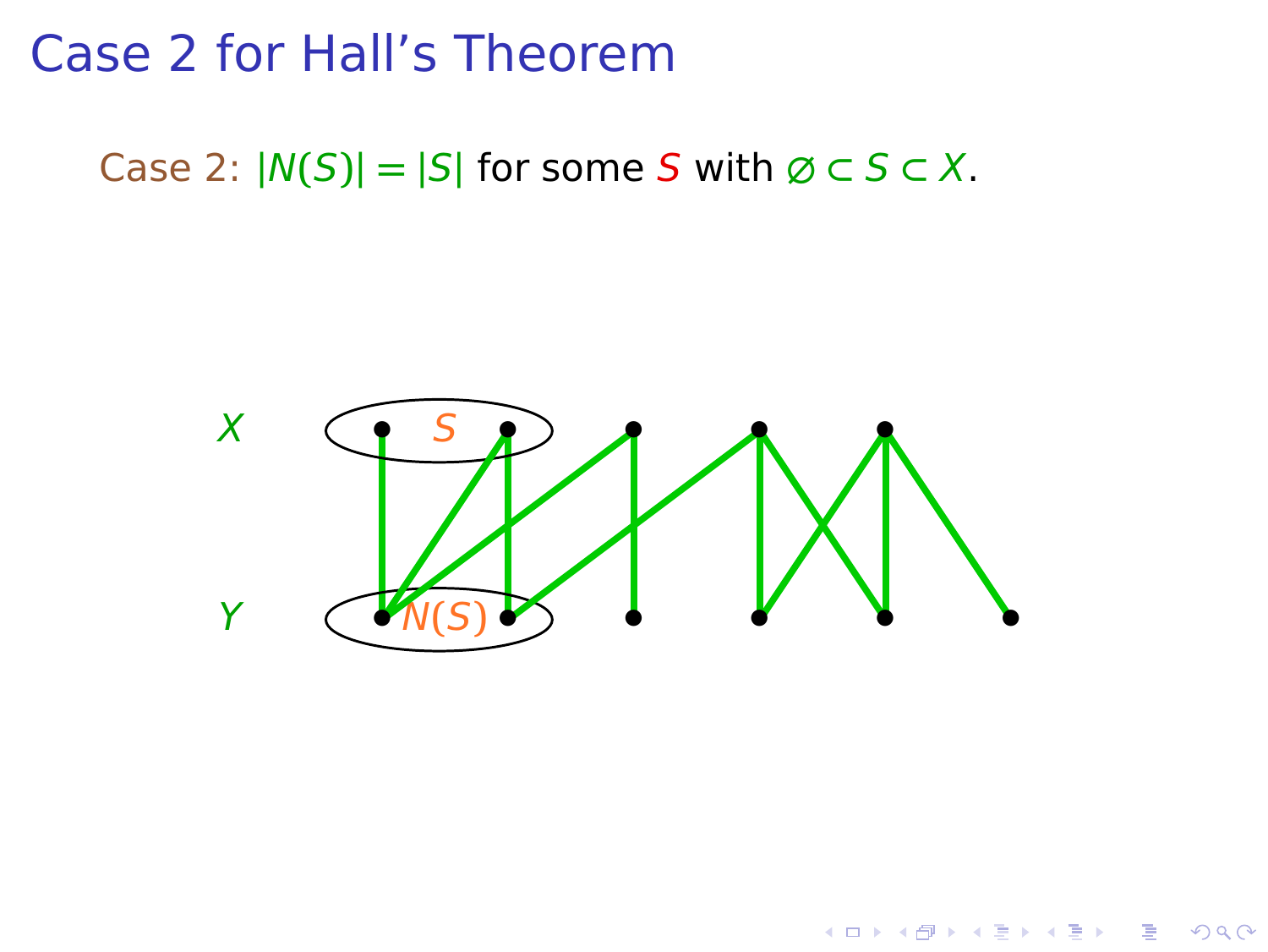Case 2:  $|N(S)| = |S|$  for some S with  $\emptyset \subset S \subset X$ .

Let  $G'$  = subgraph induced by  $S \cup N(S)$ .  $S' \subseteq S \implies |N_{G'}(S')| = |N_G(S')| \ge |S'|$ , so G' satisfies H.C.



**K ロ ト K 何 ト K ヨ ト K ヨ ト** 

 $2990$ 

 $\Rightarrow$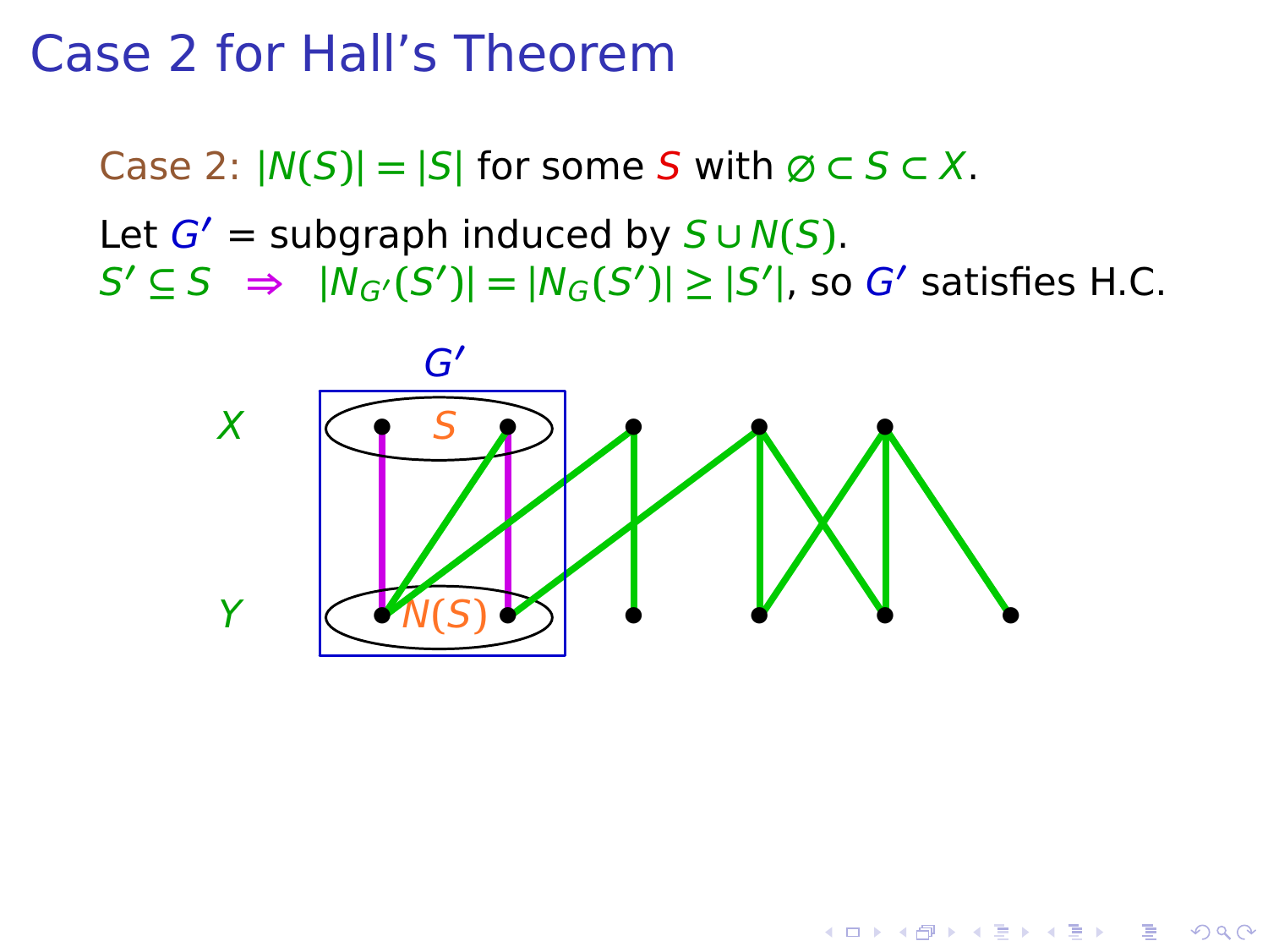Case 2:  $|N(S)| = |S|$  for some S with  $\emptyset \subset S \subset X$ .

Let  $G'$  = subgraph induced by  $S \cup N(S)$ .  $S' \subseteq S \implies |N_{G'}(S')| = |N_G(S')| \ge |S'|$ , so G' satisfies H.C.



Let  $H =$  subgraph induced by  $(X − S) ∪ (Y − N(S))$ . To prove  $H$  satisfies H.C., compute  $|N_H(T)| = |N(T \cup S)| - |N(S)| \ge |T \cup S| - |S| = |T|.$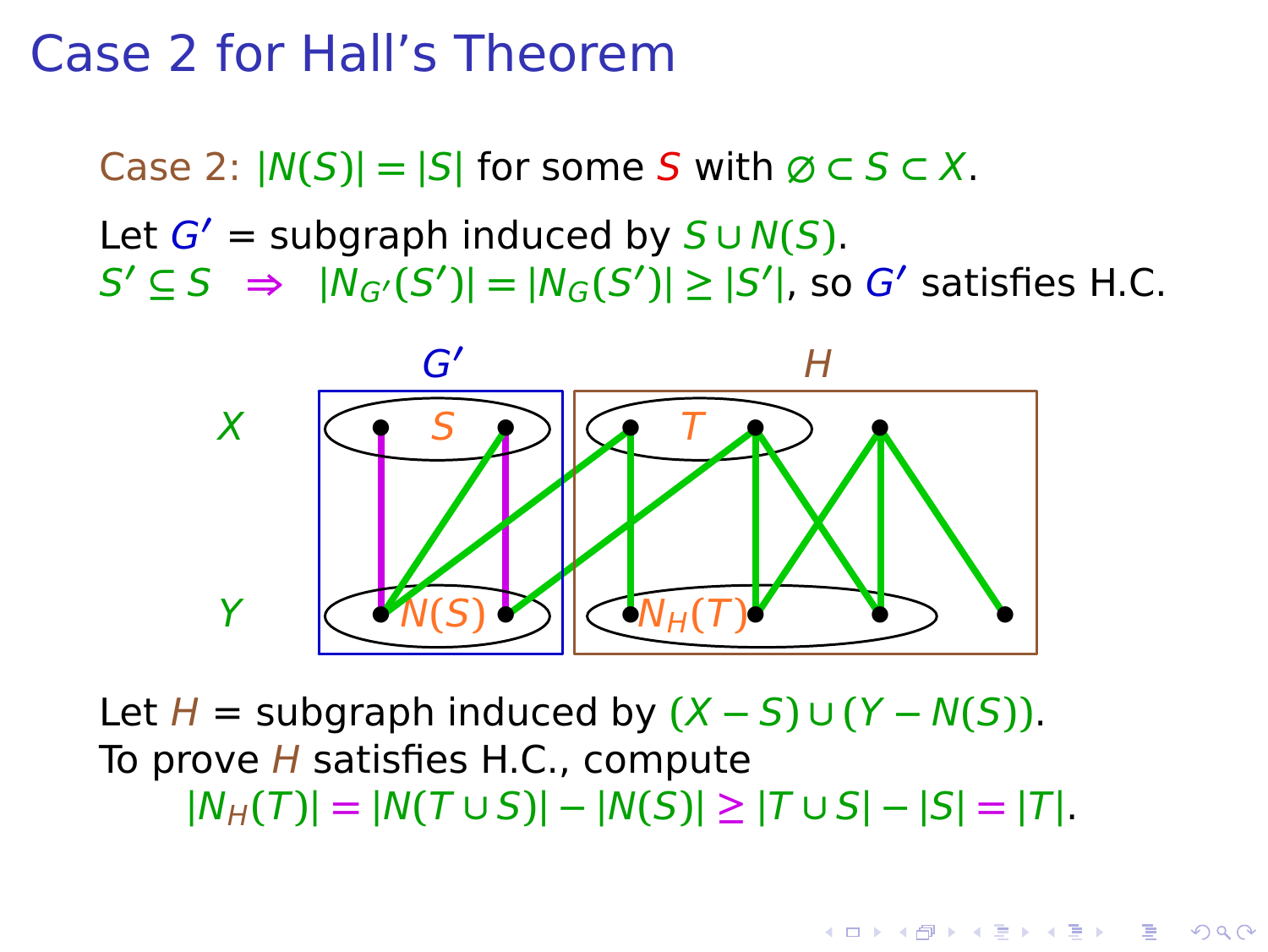Case 2:  $|N(S)| = |S|$  for some S with  $\emptyset \subset S \subset X$ .

Let  $G'$  = subgraph induced by  $S \cup N(S)$ .  $S' \subseteq S \implies |N_{G'}(S')| = |N_G(S')| \ge |S'|$ , so G' satisfies H.C.



Let  $H =$  subgraph induced by  $(X − S) ∪ (Y − N(S))$ . To prove  $H$  satisfies H.C., compute  $|N_H(T)| = |N(T \cup S)| - |N(S)| \ge |T \cup S| - |S| = |T|.$ 

Use matchings from  $G'$  and  $H$  (induction hypothesis).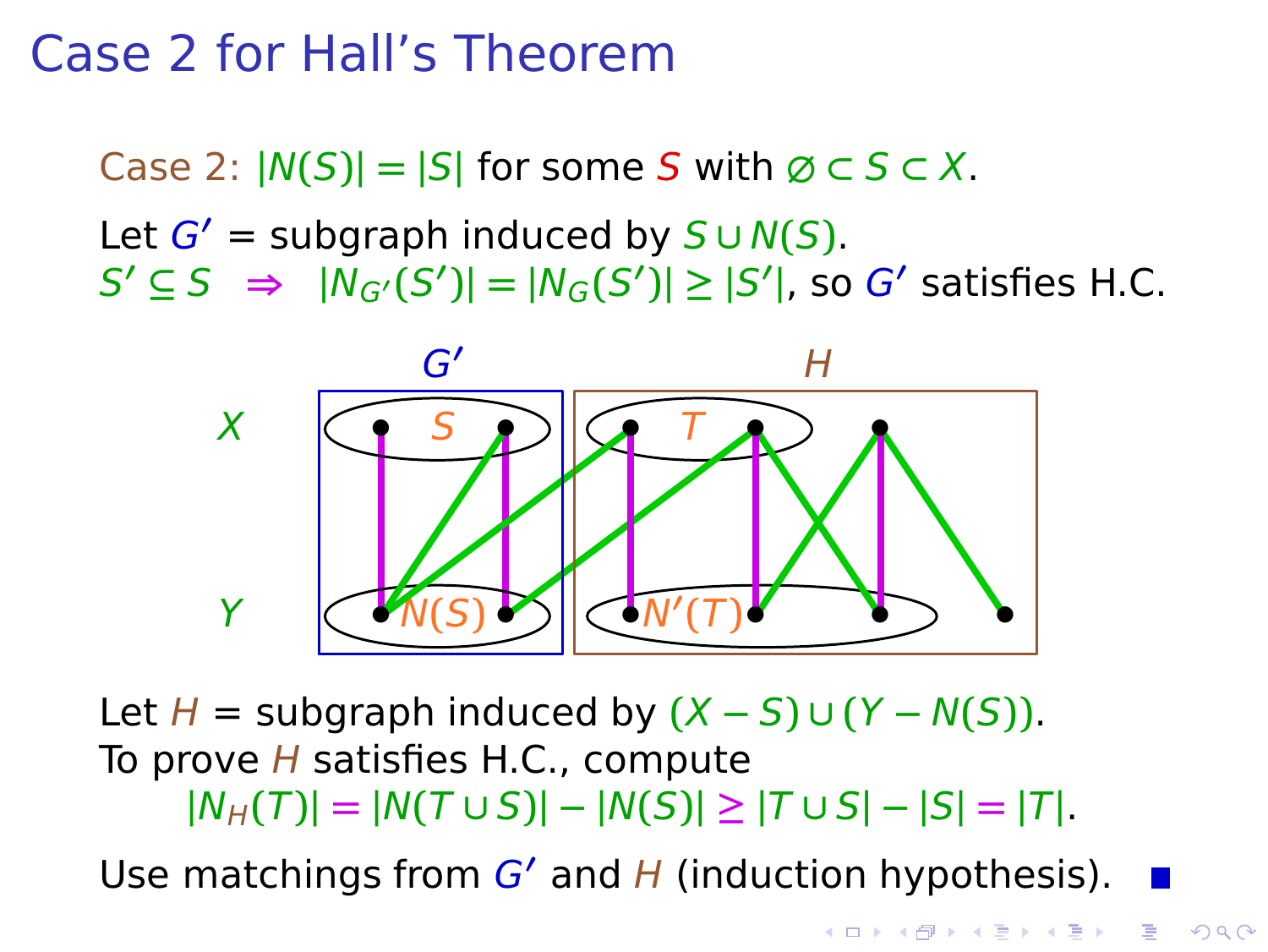**Lem.** (Tarsi) Every graph G has an orientation D such  $\frac{E(H)}{E(H)}$  **k** max $H \subseteq G$   $\frac{E(H)}{E(H)}$ **|**V**(**H**)|** m .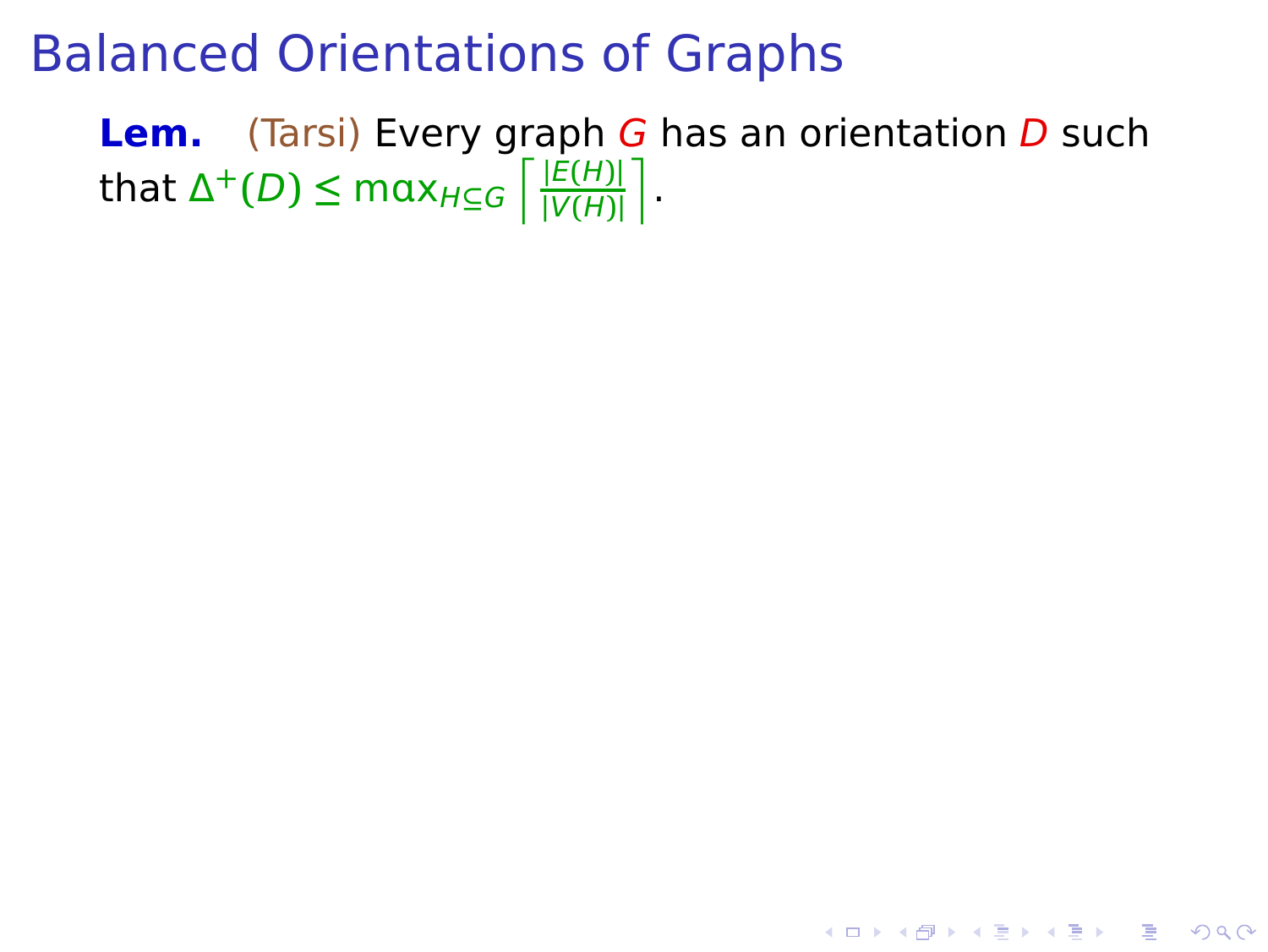**Lem.** (Tarsi) Every graph G has an orientation D such  $\frac{E(H)}{E(H)}$  **k** max $H \subseteq G$   $\frac{E(H)}{E(H)}$ **|**V**(**H**)|** m .

**Pf.** Let  $\rho = \max_{H \subseteq G} \left| \frac{|E(H)|}{|V(H)|} \right|$ **|**V**(**H**)|** m . Form X, Y-bigraph from G.  ${\bm \nu}_i^1$  $\frac{1}{i}$   $\frac{v_i^{\rho}}{i}$  **• • •• •**

$$
X = E(G)
$$
  
\n
$$
V_i V_j
$$
  
\n
$$
V_j
$$
  
\n
$$
V = V(G) \times [\rho]
$$

**K ロ ▶ K @ ▶ K 할 X K 할 X - 할 X - 9 Q Q ^**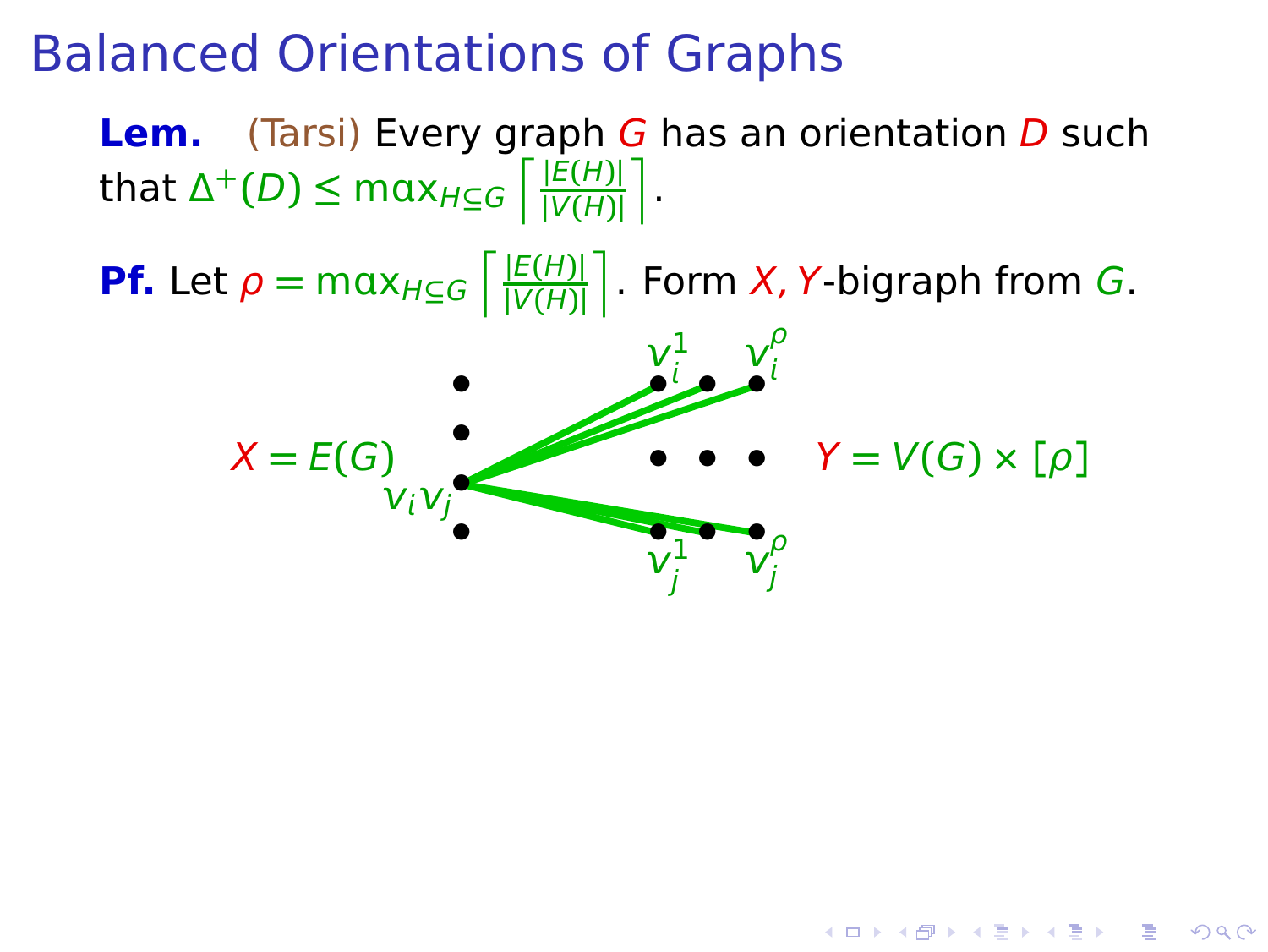**Lem.** (Tarsi) Every graph G has an orientation D such  $\frac{E(H)}{E(H)}$  **k** max $H \subseteq G$   $\frac{E(H)}{E(H)}$ **|**V**(**H**)|** m . **Pf.** Let  $\rho = \max_{H \subseteq G} \left| \frac{|E(H)|}{|V(H)|} \right|$ **|**V**(**H**)|** m . Form X, Y-bigraph from G. ′<br>ν<sub>ί</sub>ν<sub>j</sub>●  $X = E(G)$  **• •**  $Y = V(G) \times [\rho]$  $\mathsf{v}$ 1 j  $\mathsf{v}$ ρ j  $\mathsf{v}$ 1  $\iota$  $\mathsf{v}$ k ļ  $\mathsf{v}$ ρ ļ **• • • • • • • • •**

Orient  $v_i \rightarrow v_j$  in D when  $v_i v_j$  matched to  $v_i^k$ .  $\exists$  matching covering  $X \Leftrightarrow \exists$  orientn. D with  $\Delta^+(D) \leq \rho$ .

**KORA ERREA CONTROL**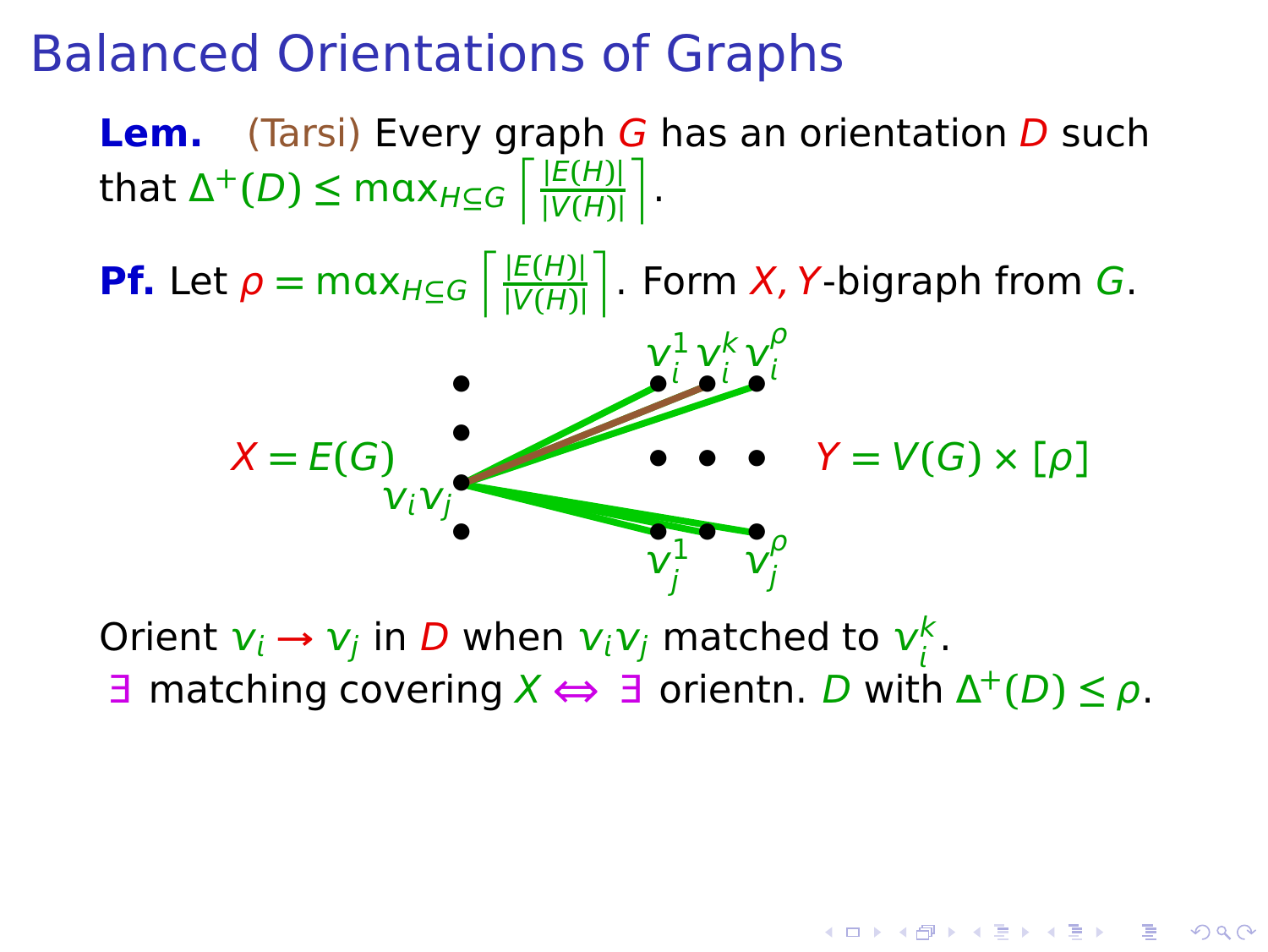**Lem.** (Tarsi) Every graph G has an orientation D such  $\frac{E(H)}{E(H)}$  **k** max $H \subseteq G$   $\frac{E(H)}{E(H)}$ **|**V**(**H**)|** m .

**Pf.** Let  $\rho = \max_{H \subseteq G} \left| \frac{|E(H)|}{|V(H)|} \right|$ **|**V**(**H**)|** m . Form X, Y-bigraph from G. ′<br>ν<sub>ί</sub>ν<sub>j</sub>●  $X = E(G)$  **• •**  $Y = V(G) \times [\rho]$  $\mathsf{v}$ 1 j  $\mathsf{v}$ ρ j  $\mathsf{v}$ 1  $\iota$  $\mathsf{v}$ k ļ  $\mathsf{v}$ ρ ļ **• • • • • • • • •**

Orient  $v_i \rightarrow v_j$  in D when  $v_i v_j$  matched to  $v_i^k$ .

 $\exists$  matching covering  $X \Leftrightarrow \exists$  orientn. D with  $\Delta^+(D) \leq \rho$ .

 $\text{For } S \subseteq X$ ,  $\exists H \subseteq G$  with  $S = E(H)$  and  $N(S) = V(H) \times [p]$ .  $\text{Compute } |N(S)| = |V(H)| \cdot \rho \geq |E(H)| = |S|.$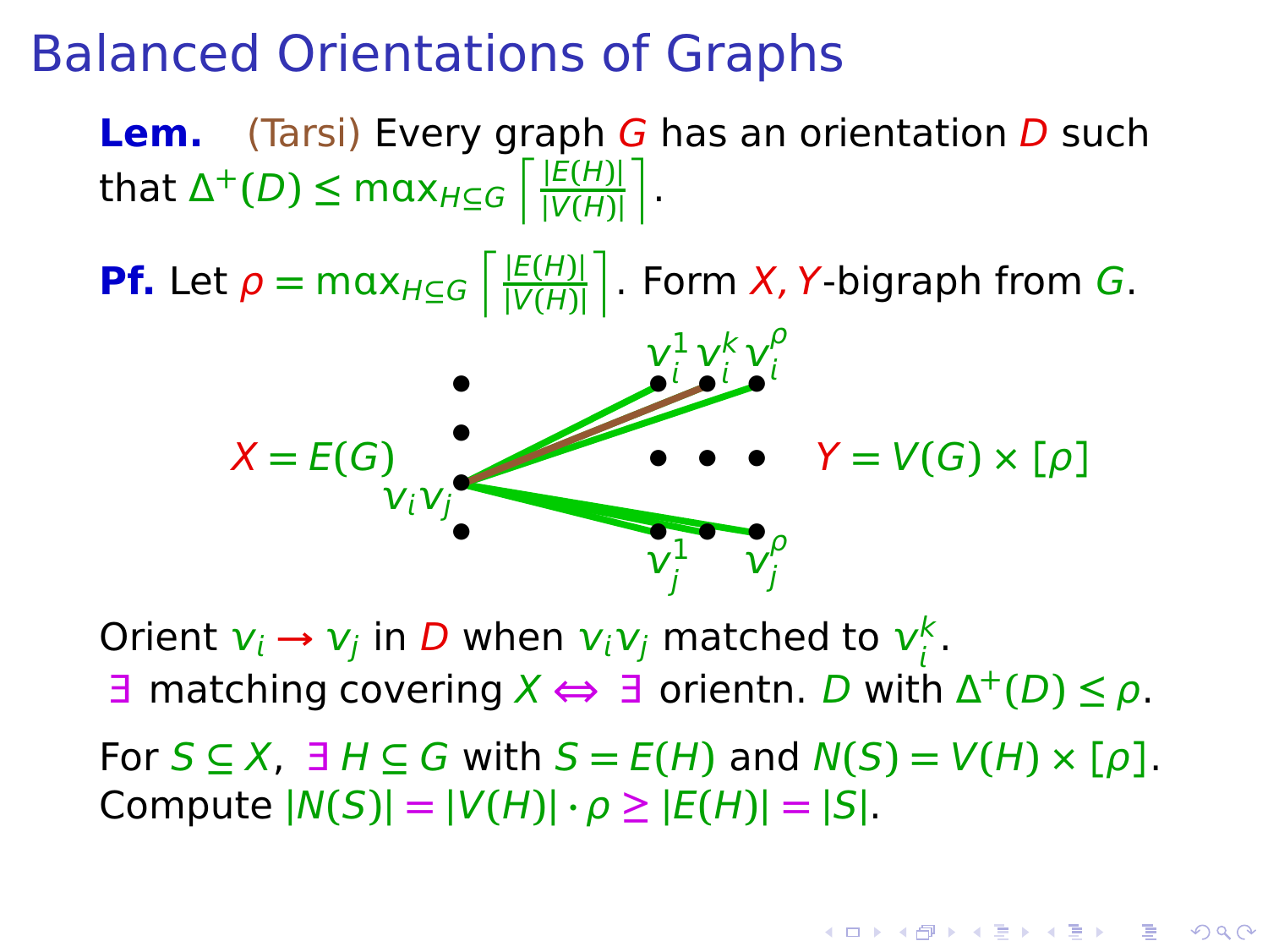**Lem.** (Tarsi) Every graph G has an orientation D such  $\frac{E(H)}{E(H)}$  **k** max $H \subseteq G$   $\frac{E(H)}{E(H)}$ **|**V**(**H**)|** m .

**Pf.** Let  $\rho = \max_{H \subseteq G} \left| \frac{|E(H)|}{|V(H)|} \right|$ **|**V**(**H**)|** m . Form X, Y-bigraph from G. ′<br>ν<sub>ί</sub>ν<sub>j</sub>●  $X = E(G)$  **• •**  $Y = V(G) \times [\rho]$  $\mathsf{v}$ 1 j  $\mathsf{v}$ ρ j  $\mathsf{v}$ 1  $\iota$  $\mathsf{v}$ k ļ  $\mathsf{v}$ ρ ļ **• • • • • • • • •**

Orient  $v_i \rightarrow v_j$  in D when  $v_i v_j$  matched to  $v_i^k$ к<br>i :

 $\exists$  matching covering  $X \Leftrightarrow \exists$  orientn. D with  $\Delta^+(D) \leq \rho$ .

 $\text{For } S \subseteq X$ ,  $\exists H \subseteq G$  with  $S = E(H)$  and  $N(S) = V(H) \times [p]$ .  $\text{Compute } |N(S)| = |V(H)| \cdot \rho \geq |E(H)| = |S|.$ 

**∴** Hall's Theorem **⇒** ∃ matching covering X.

**KORA ERREA CONTROL**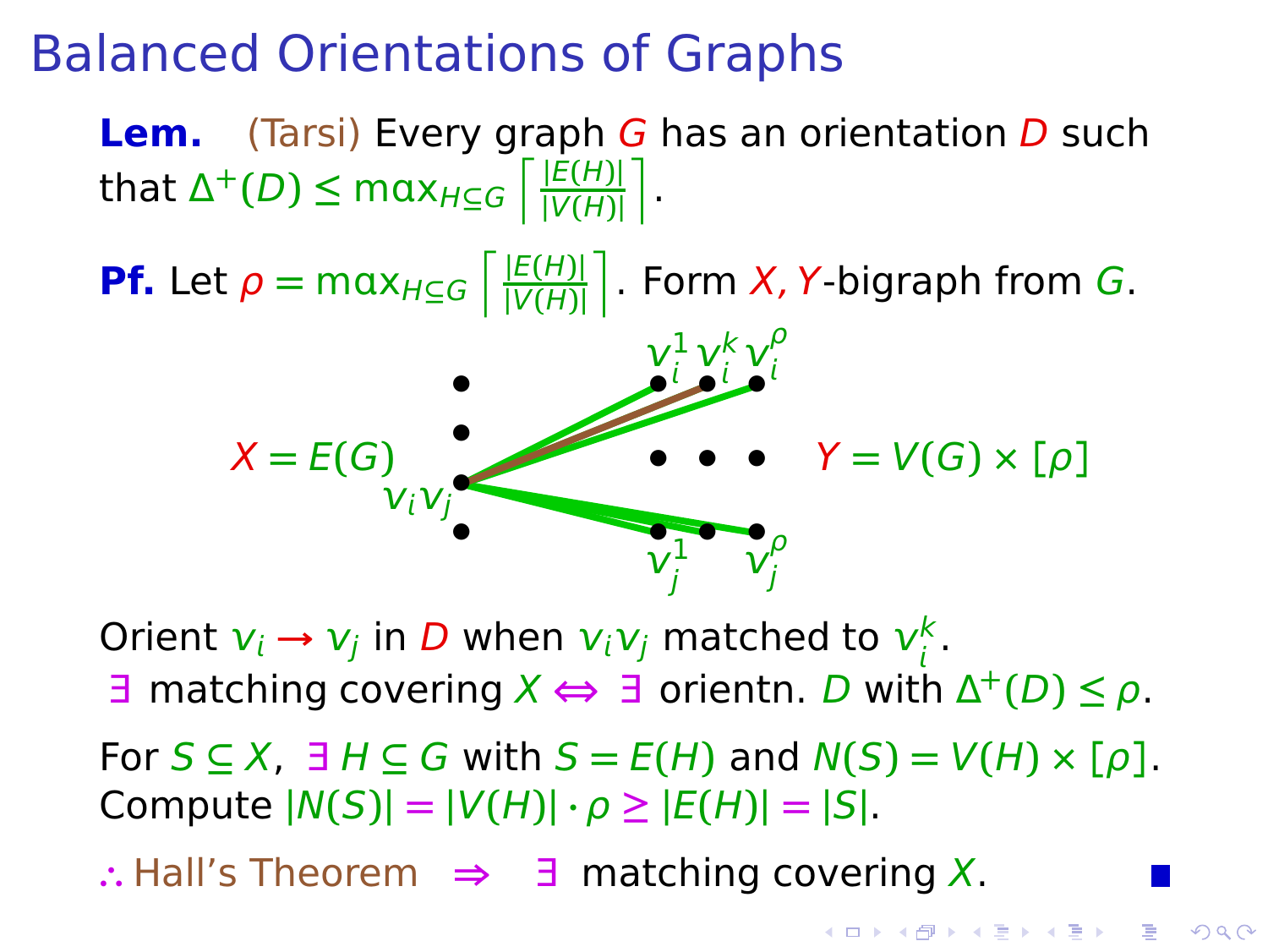**Thm.** (Alon–Tarsi [1992]) Every bipartite planar graph is 3-choosable.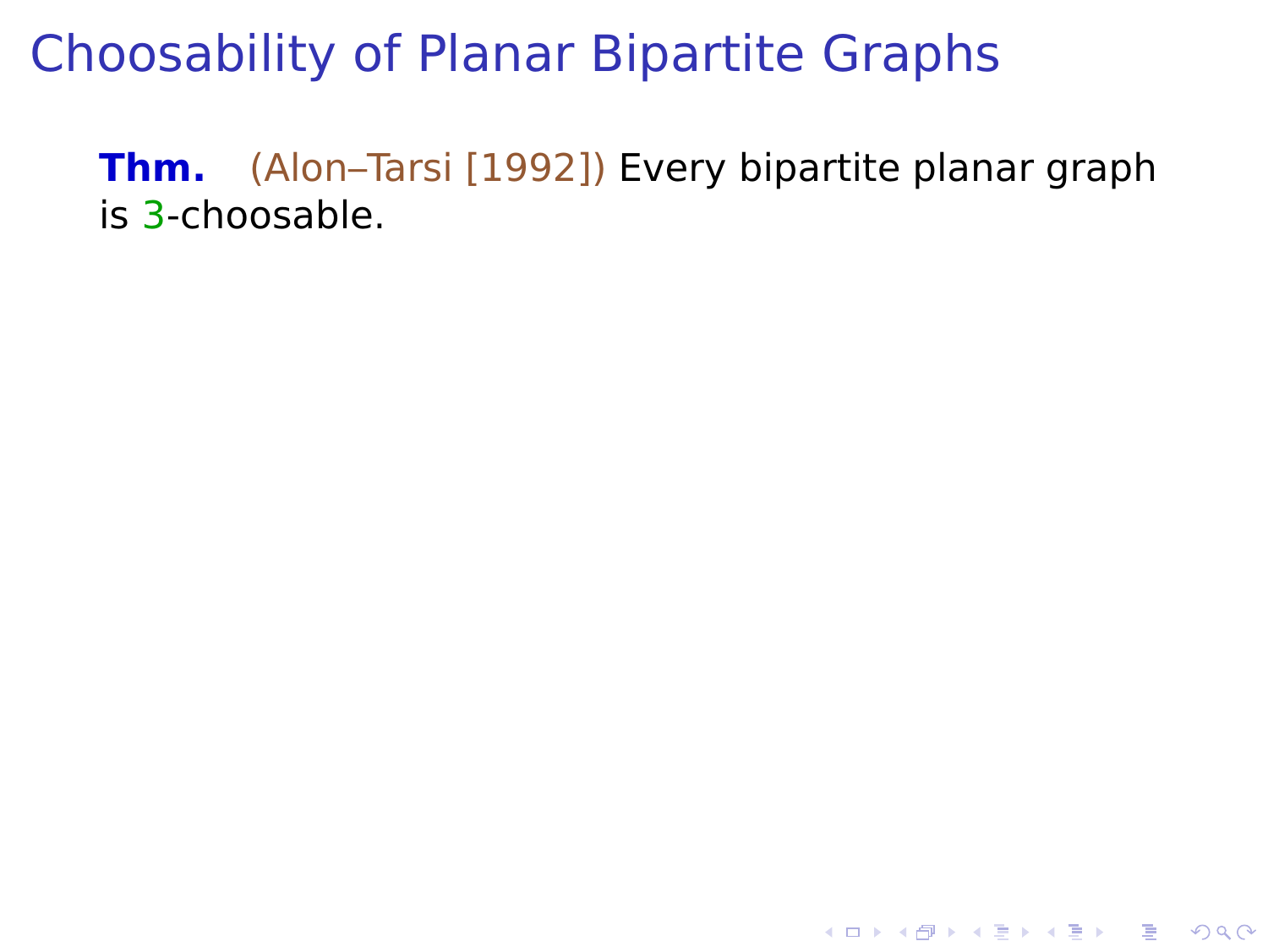**Thm.** (Alon–Tarsi [1992]) Every bipartite planar graph is 3-choosable.

**YO A REPART AND YOUR** 

**Pf.** Euler's Formula: For a connected plane graph, #vertices n **−** #edges m **+** #faces f **=** 2.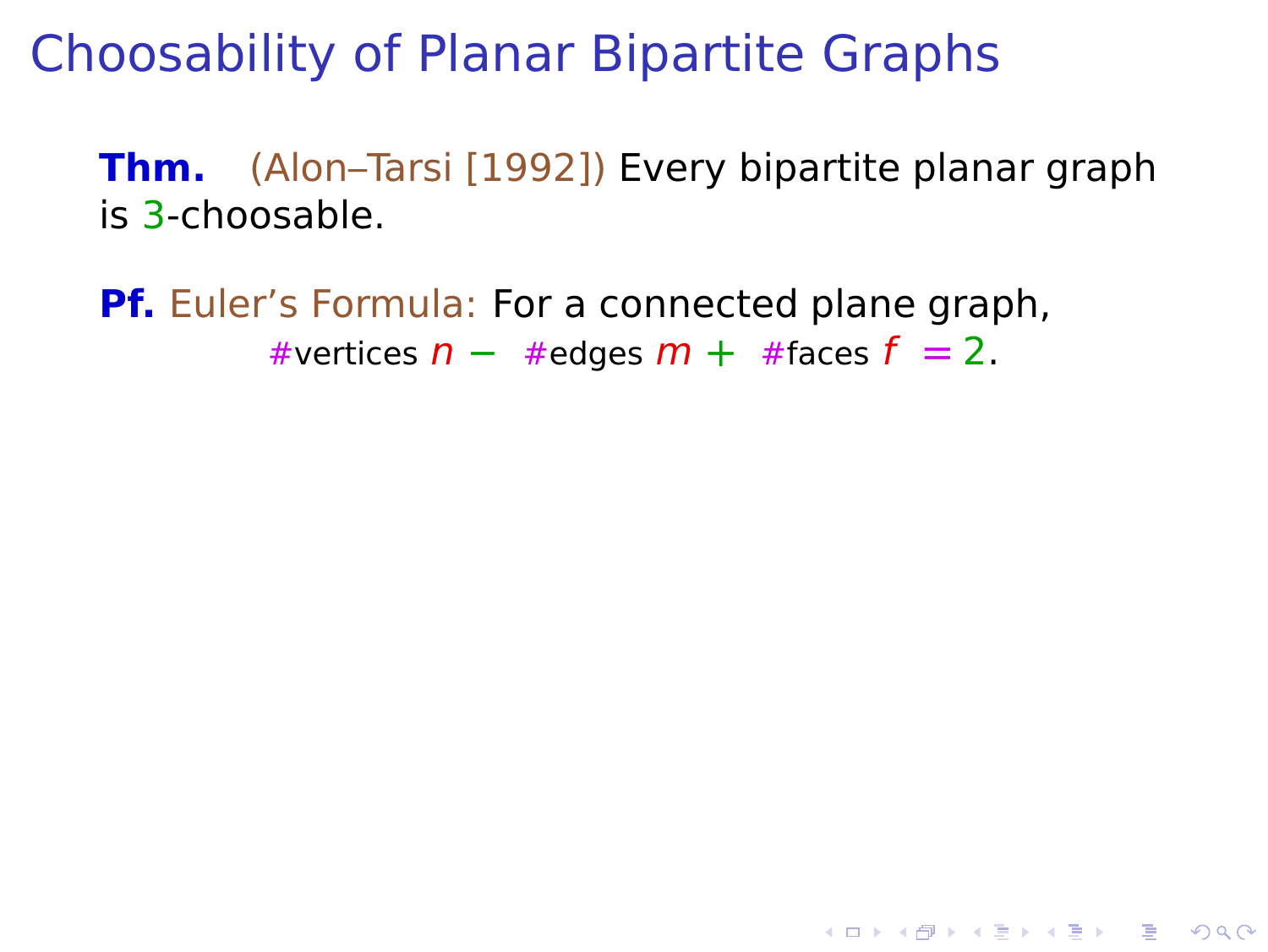**Thm.** (Alon–Tarsi [1992]) Every bipartite planar graph is 3-choosable.

**Pf.** Euler's Formula: For a connected plane graph, #vertices n **−** #edges m **+** #faces f **=** 2.

Bipartite planar  $H \Rightarrow$  Every face has length at least 4, so 2m **≥** 4f, so Euler's Formula **⇒** m **≤** 2n **−** 4.

**YO A REPART AND YOUR**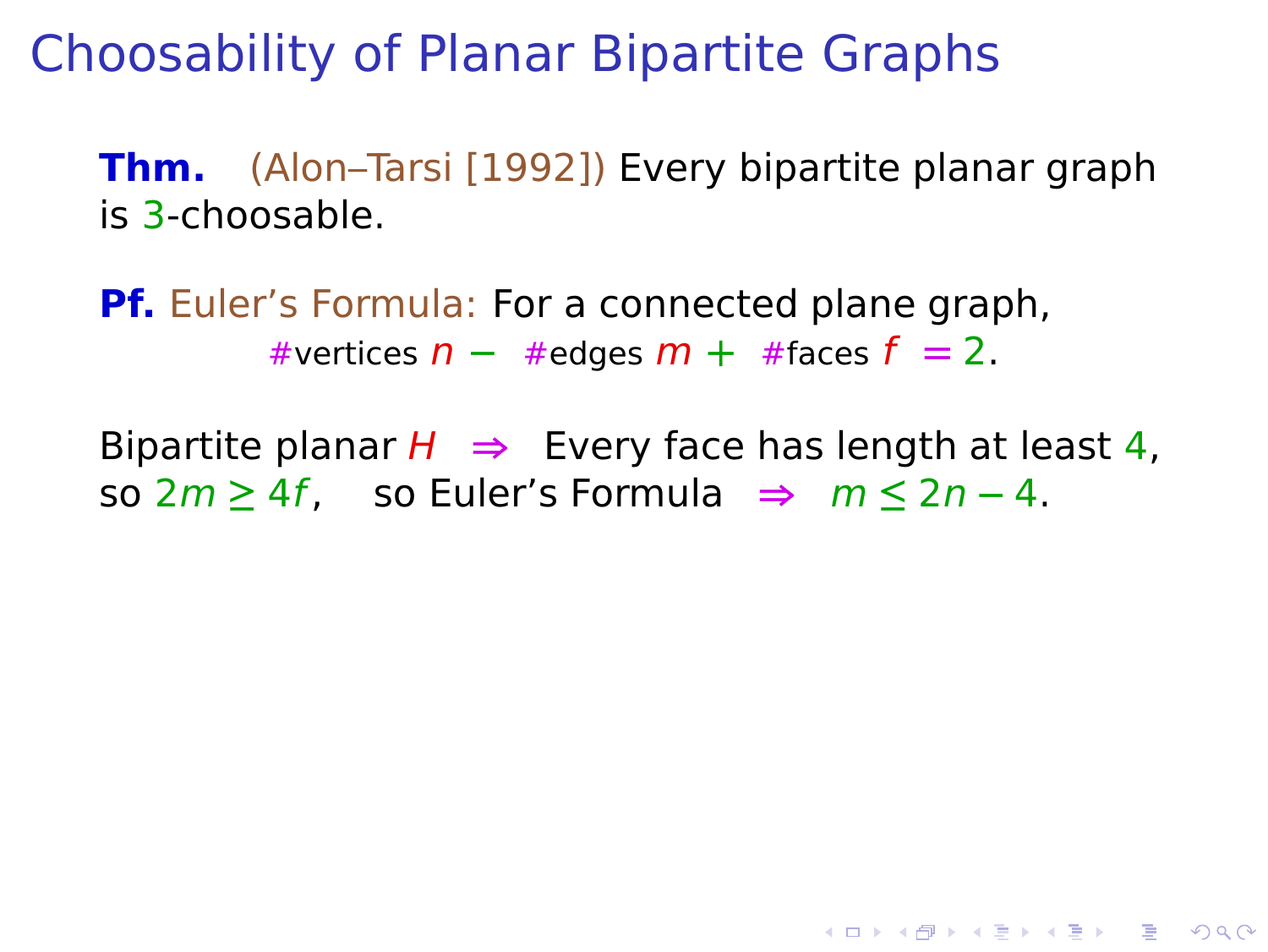**Thm.** (Alon–Tarsi [1992]) Every bipartite planar graph is 3-choosable.

**Pf.** Euler's Formula: For a connected plane graph, #vertices n **−** #edges m **+** #faces f **=** 2.

Bipartite planar  $H \Rightarrow$  Every face has length at least 4, so 2m **≥** 4f, so Euler's Formula **⇒** m **≤** 2n **−** 4.

**KORKA SERKER YOUR** 

**∴** ρ **≤** 2, and ∃ orientation D with Δ **<sup>+</sup>(**D**) ≤** 2.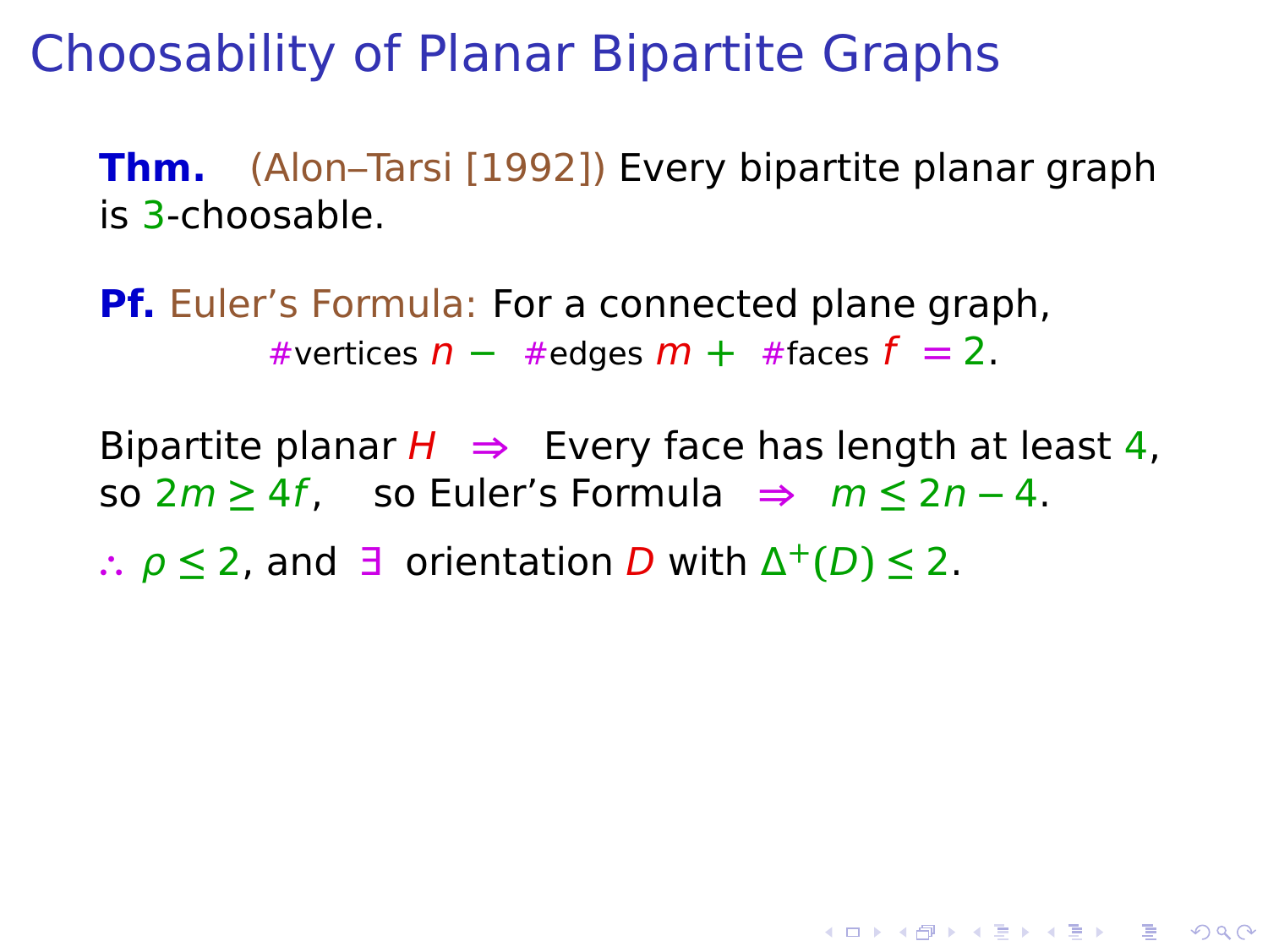**Thm.** (Alon–Tarsi [1992]) Every bipartite planar graph is 3-choosable.

**Pf.** Euler's Formula: For a connected plane graph, #vertices n **−** #edges m **+** #faces f **=** 2.

Bipartite planar  $H \Rightarrow$  Every face has length at least 4, so 2m **≥** 4f, so Euler's Formula **⇒** m **≤** 2n **−** 4.

**∴** ρ **≤** 2, and ∃ orientation D with Δ **<sup>+</sup>(**D**) ≤** 2.

Every circulation *D'* in *D* decomposes into cycles. Every cycle in G has even length  $\Rightarrow$   $|E(D')|$  is even.

**KORKA SERKER YOUR**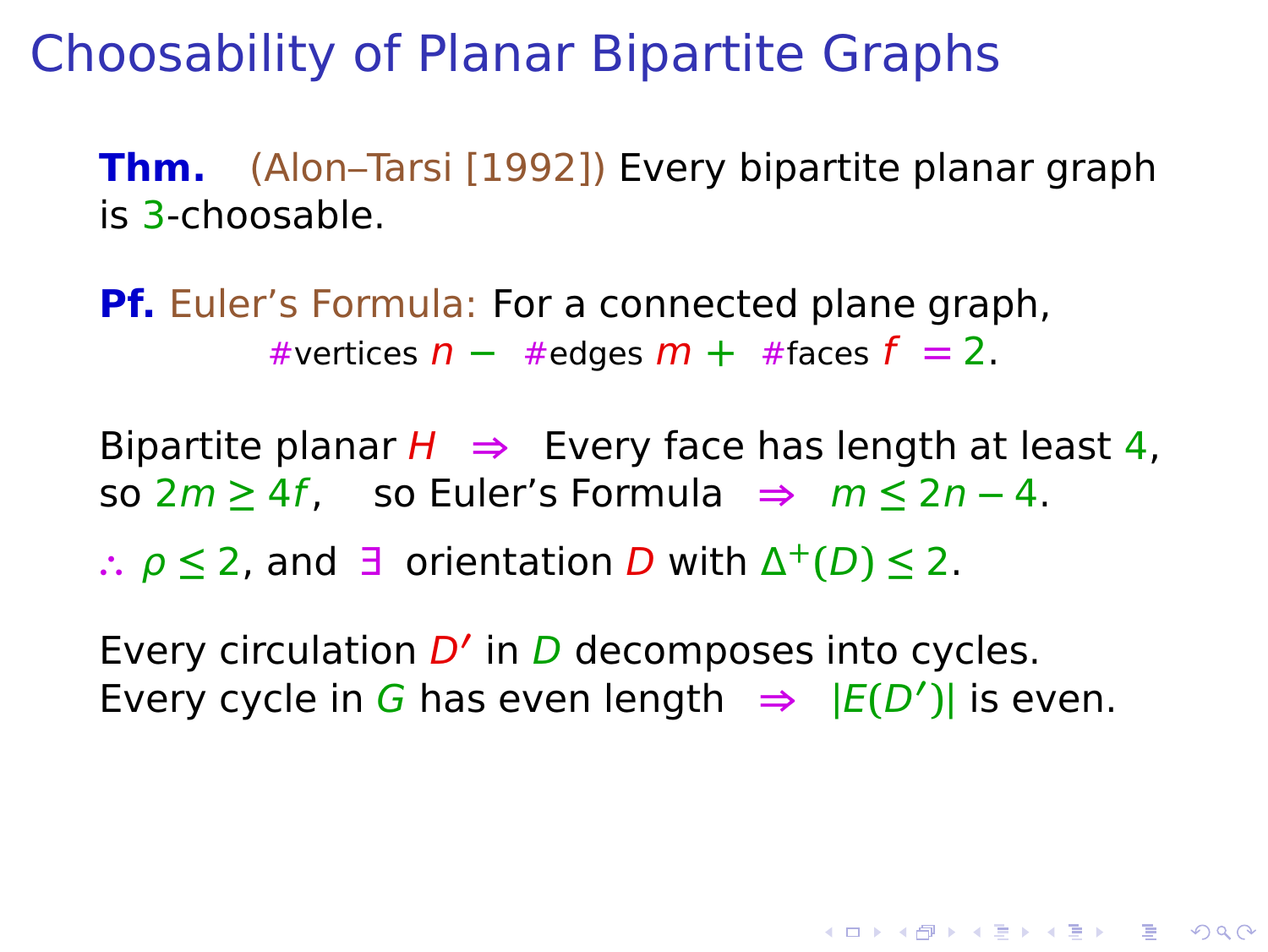**Thm.** (Alon–Tarsi [1992]) Every bipartite planar graph is 3-choosable.

**Pf.** Euler's Formula: For a connected plane graph, #vertices n **−** #edges m **+** #faces f **=** 2.

Bipartite planar  $H \Rightarrow$  Every face has length at least 4, so 2m **≥** 4f, so Euler's Formula **⇒** m **≤** 2n **−** 4.

**∴** ρ **≤** 2, and ∃ orientation D with Δ **<sup>+</sup>(**D**) ≤** 2.

Every circulation *D'* in *D* decomposes into cycles. Every cycle in G has even length  $\Rightarrow$   $|E(D')|$  is even.

**KORKA SERKER YOUR** 

- ∴ diff(D)  $\neq$  0.
- **∴** Alon–Tarsi Theorem **⇒** G is 3-choosable.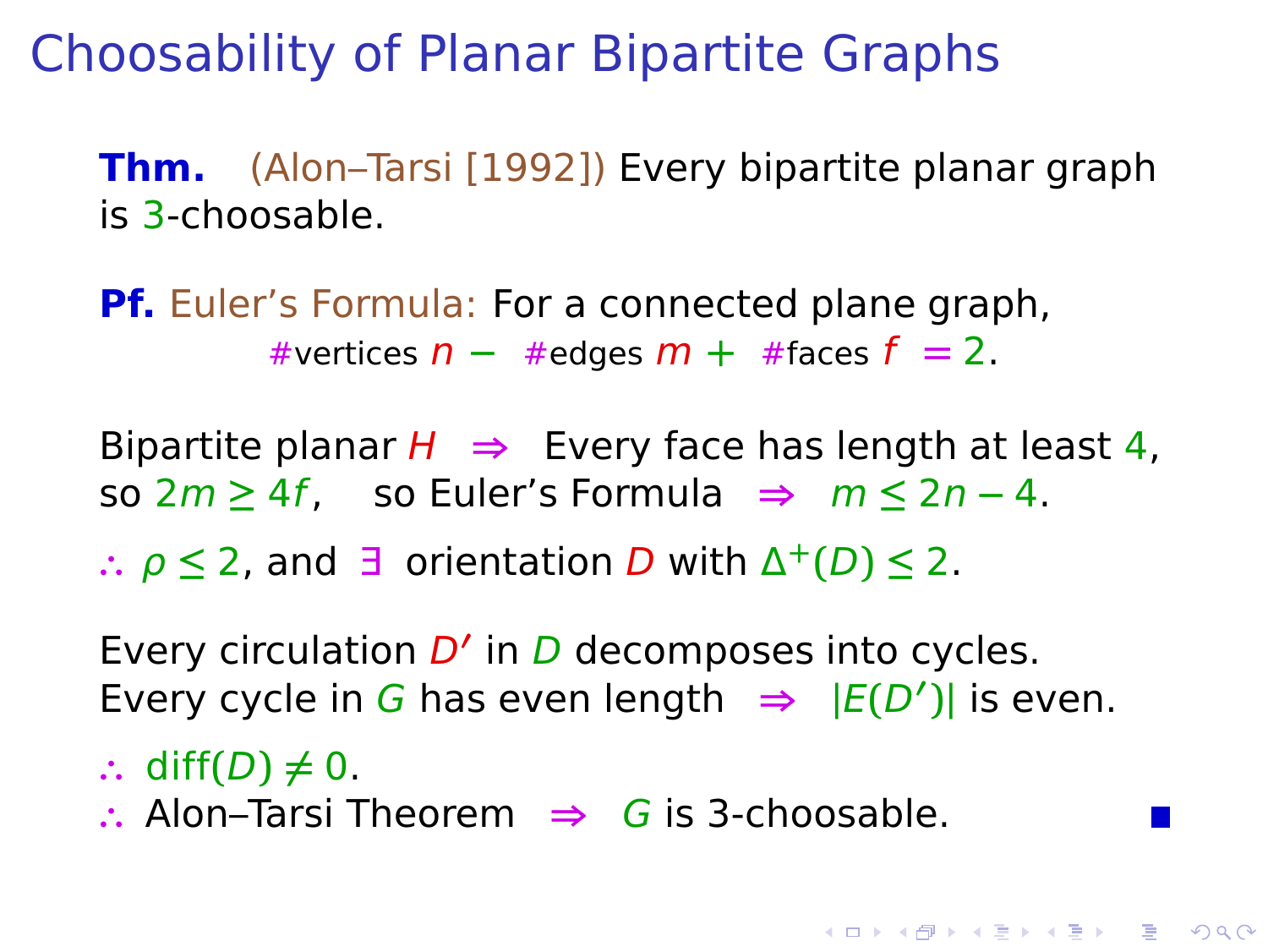## **Hypergraphs**

**Def.** hypergraph: a vertex set  $V(H)$  and edge set  $E(H)$ , with each edge being any subset of V**(**H**)**.

**KORK ERKERK ER KRENK** 

A hypergraph is  $k$ -uniform if every edge has size  $k$ .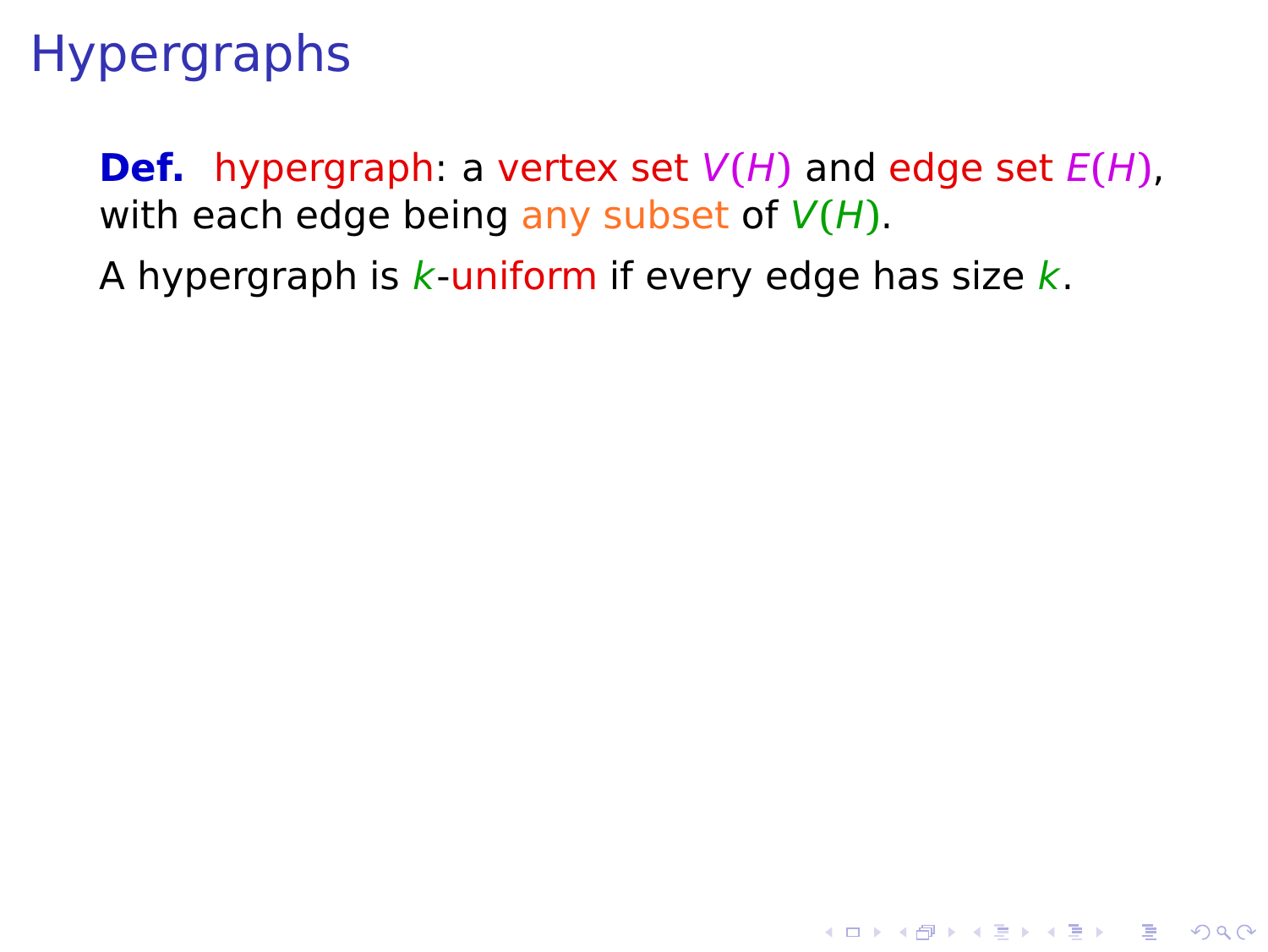**Hypergraphs** 

**Def.** hypergraph: a vertex set  $V(H)$  and edge set  $E(H)$ , with each edge being any subset of V**(**H**)**.

A hypergraph is  $k$ -uniform if every edge has size  $k$ .

**Def.** For hypergraphs, the definitions of

| coloring         | list assignment       |
|------------------|-----------------------|
| proper coloring  | L-coloring            |
| $k$ -colorable   | $k$ -choosable        |
| chromatic number | list chromatic number |

are exactly the same as for the special case of graphs, except that we must rephrase one:

**KORKA SERKER YOUR** 

A proper coloring is a coloring with no monochromatic edge.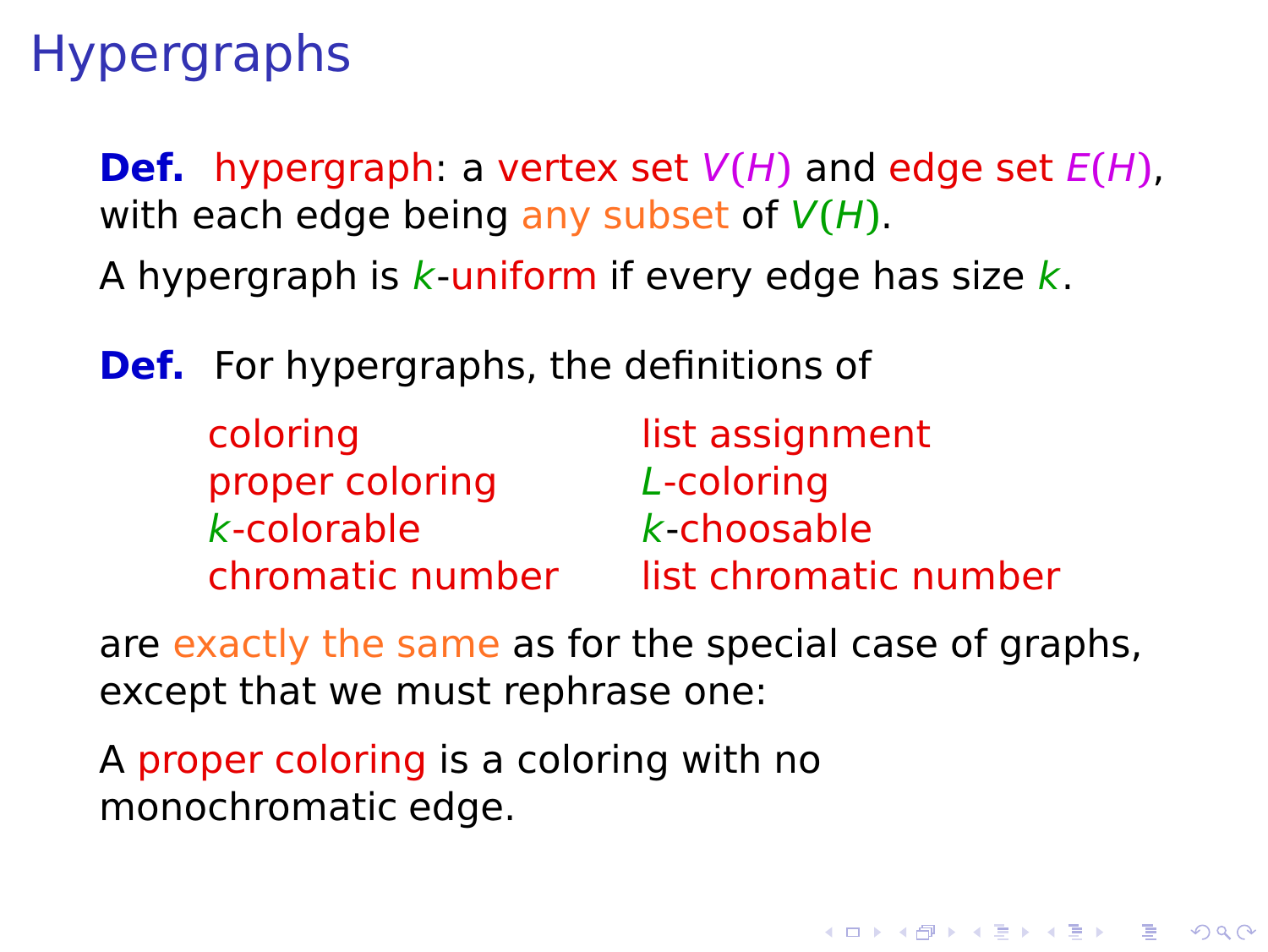#### The Probabilistic Method

**•** Idea: The Existence Argument.

Build an object by a random experiment in which a desired property corresponds to some event A. If  $Prob(A) > 0$ , then in some outcome A occurs, so some object has the desired property.

**YO A REPART AND YOUR**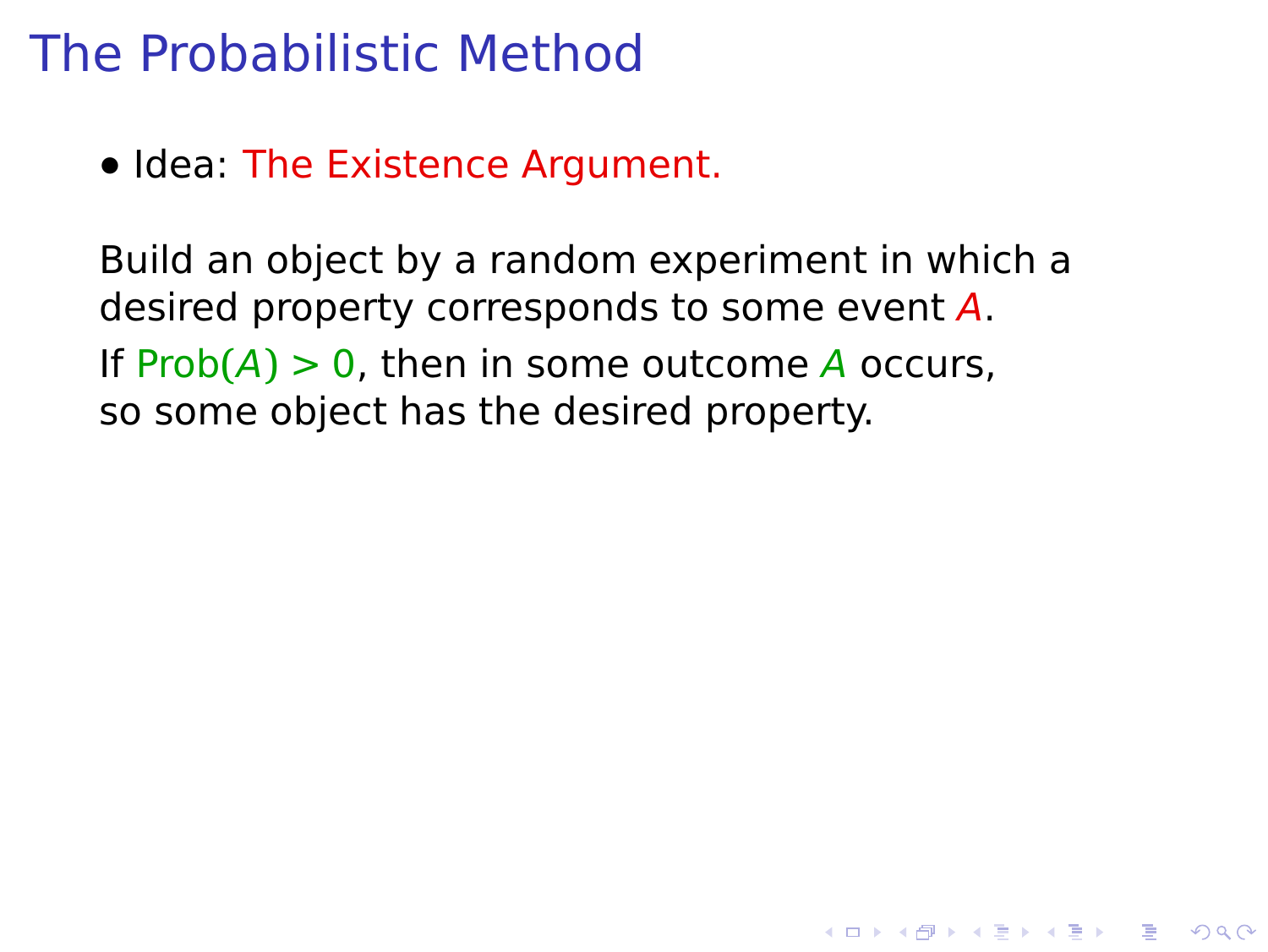## The Probabilistic Method

**•** Idea: The Existence Argument.

Build an object by a random experiment in which a desired property corresponds to some event A. If  $Prob(A) > 0$ , then in some outcome A occurs, so some object has the desired property.

**Thm.** Every k-uniform hypergraph with fewer than 2<sup>k−1</sup> edges is 2-colorable.

**Pf.** Color randomly, giving color 0 or 1 to each vertex with probability  $1/2$  each, independently.

**KORKA SERKER YOUR**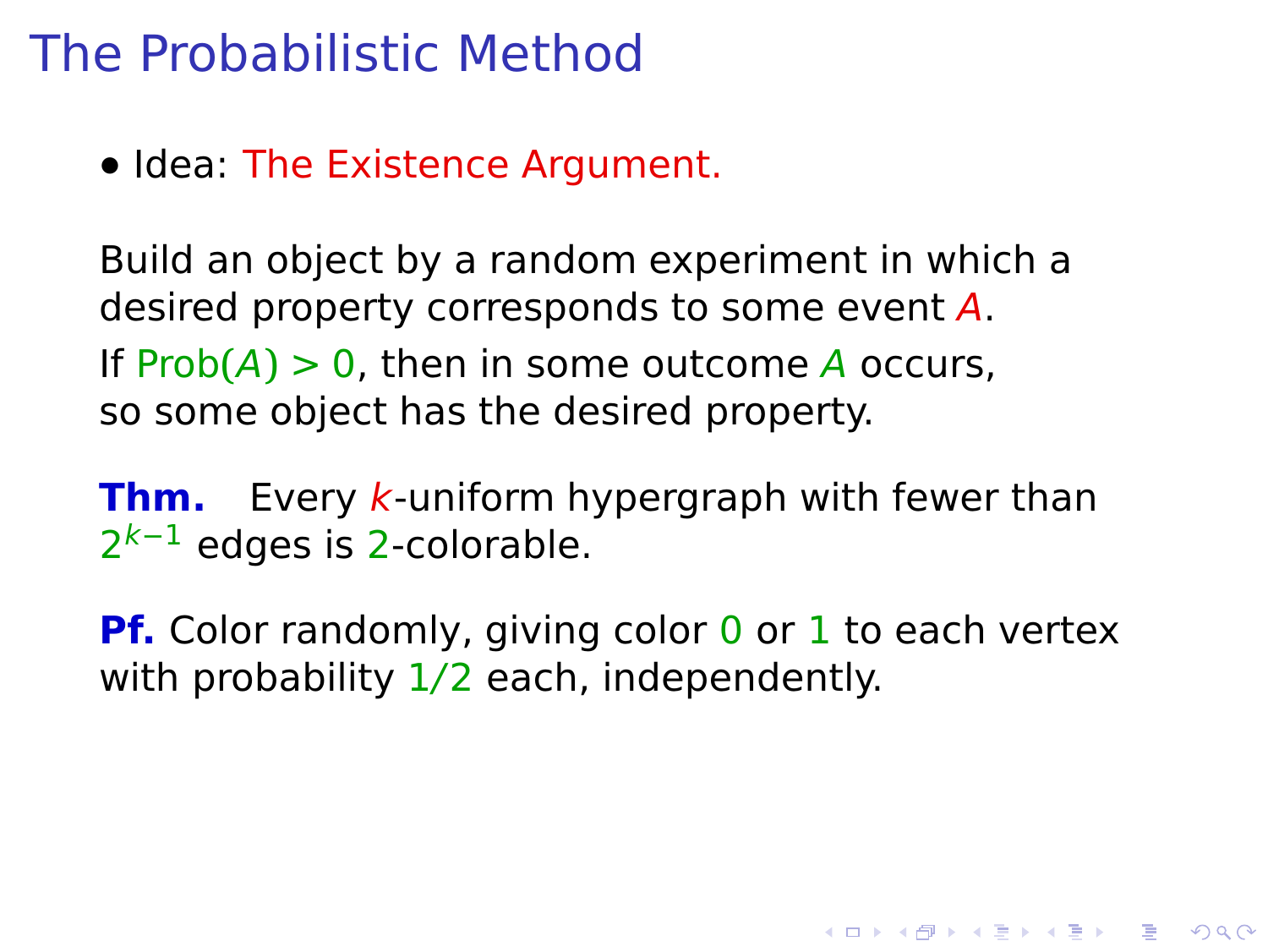## The Probabilistic Method

**•** Idea: The Existence Argument.

Build an object by a random experiment in which a desired property corresponds to some event A. If  $Prob(A) > 0$ , then in some outcome A occurs, so some object has the desired property.

**Thm.** Every k-uniform hypergraph with fewer than 2<sup>k−1</sup> edges is 2-colorable.

**Pf.** Color randomly, giving color 0 or 1 to each vertex with probability  $1/2$  each, independently.

Prob(a given edge is monochromatic) =  $1/2^{k-1}$ .

Prob(some edge is monochromatic) **≤** #edges/2 <sup>k</sup>**−**<sup>1</sup> < 1.

**K ロ ▶ K @ ▶ K 할 X K 할 X - 할 X - 9 Q Q ^** 

∃ coloring with no monochromatic edge.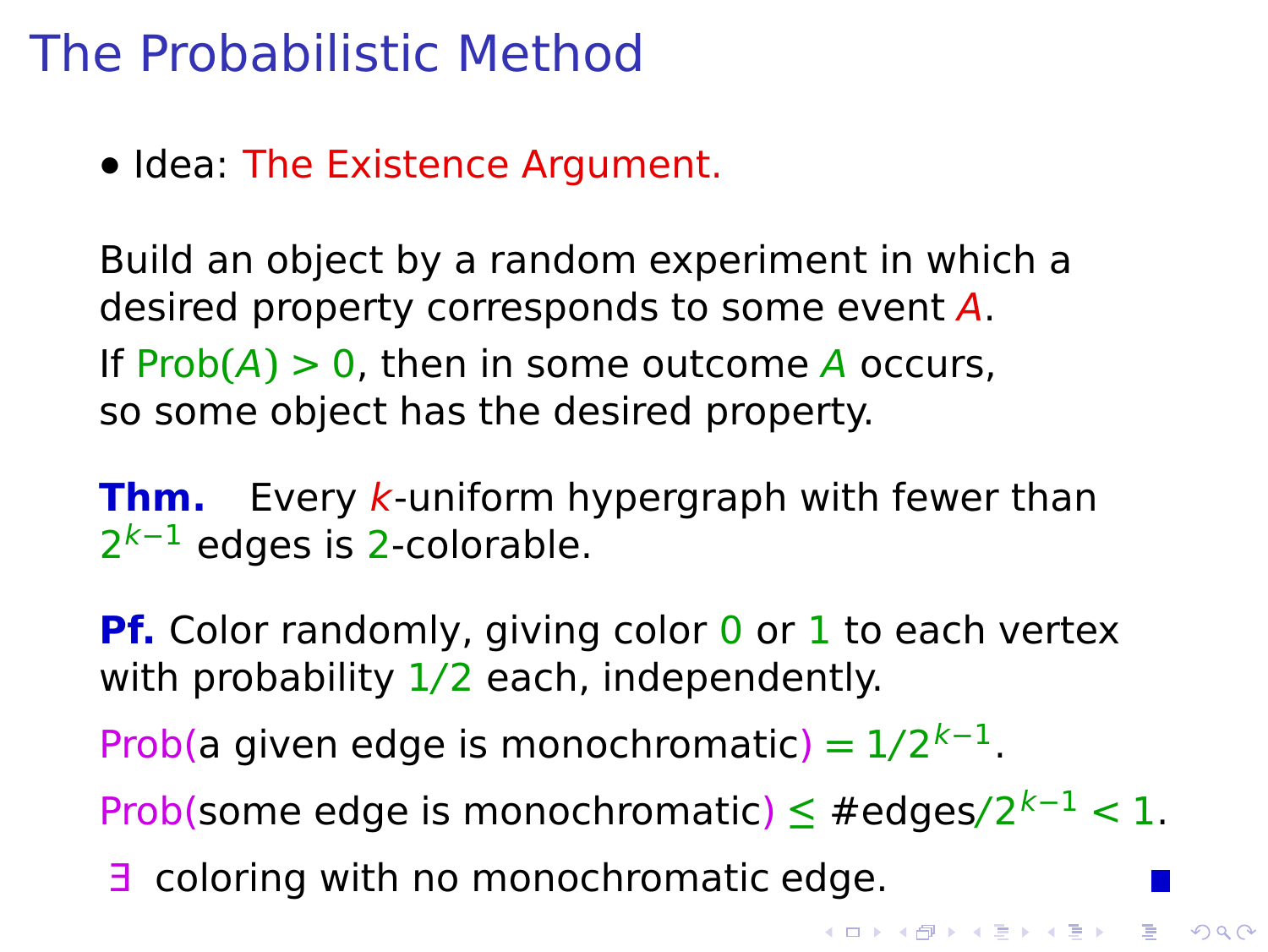**Cor.** If G is an n-vertex X, Y-bigraph, then  $\chi_{\ell}(G) \leq 1 + \lceil \lg n \rceil$ .

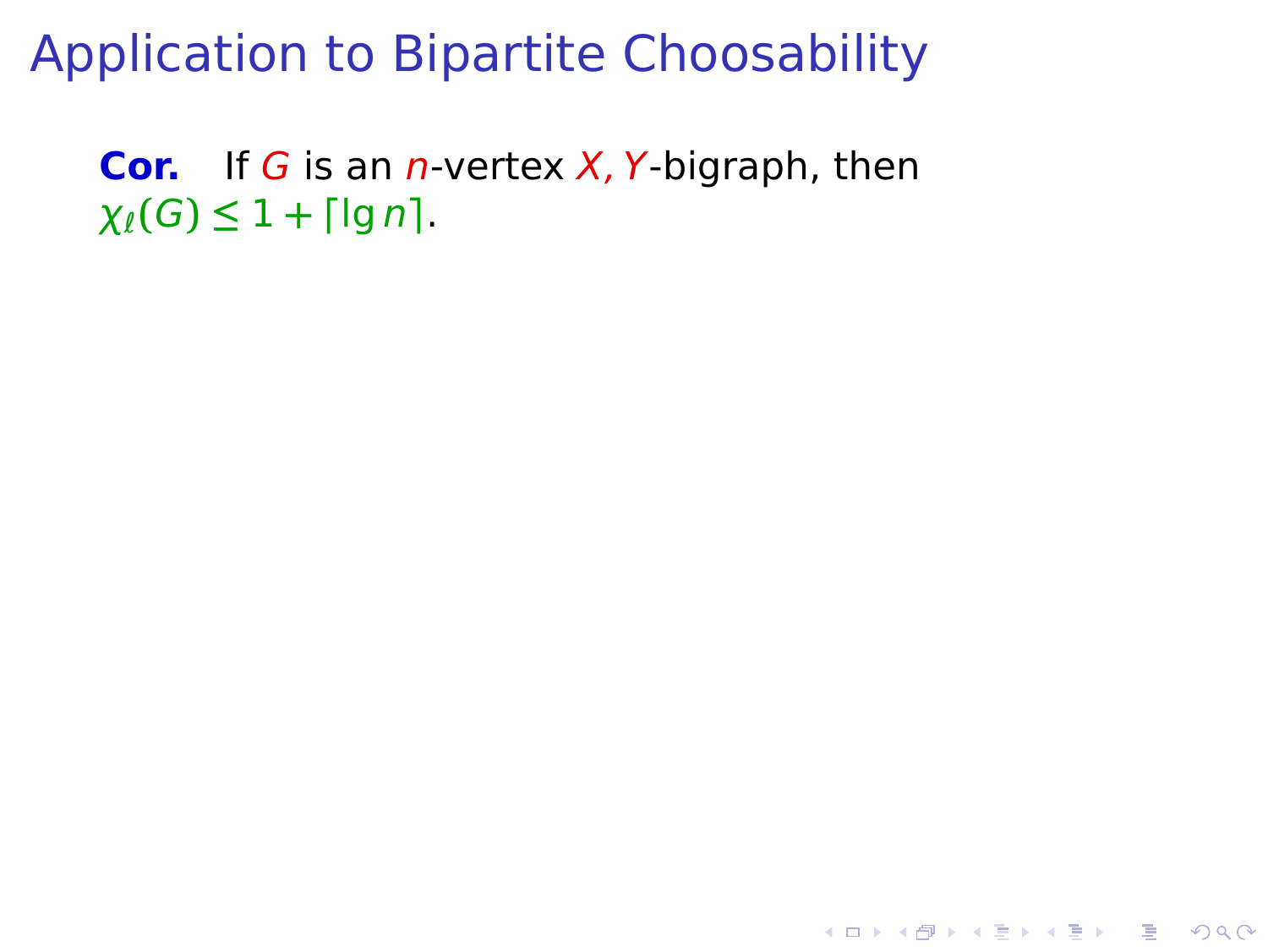**Cor.** If G is an n-vertex X, Y-bigraph, then  $\chi_{\ell}(G) \leq 1 + \lceil \lg n \rceil$ .

**Pf.** Show that G is k-choosable when  $k > 1 + \lg n$ .

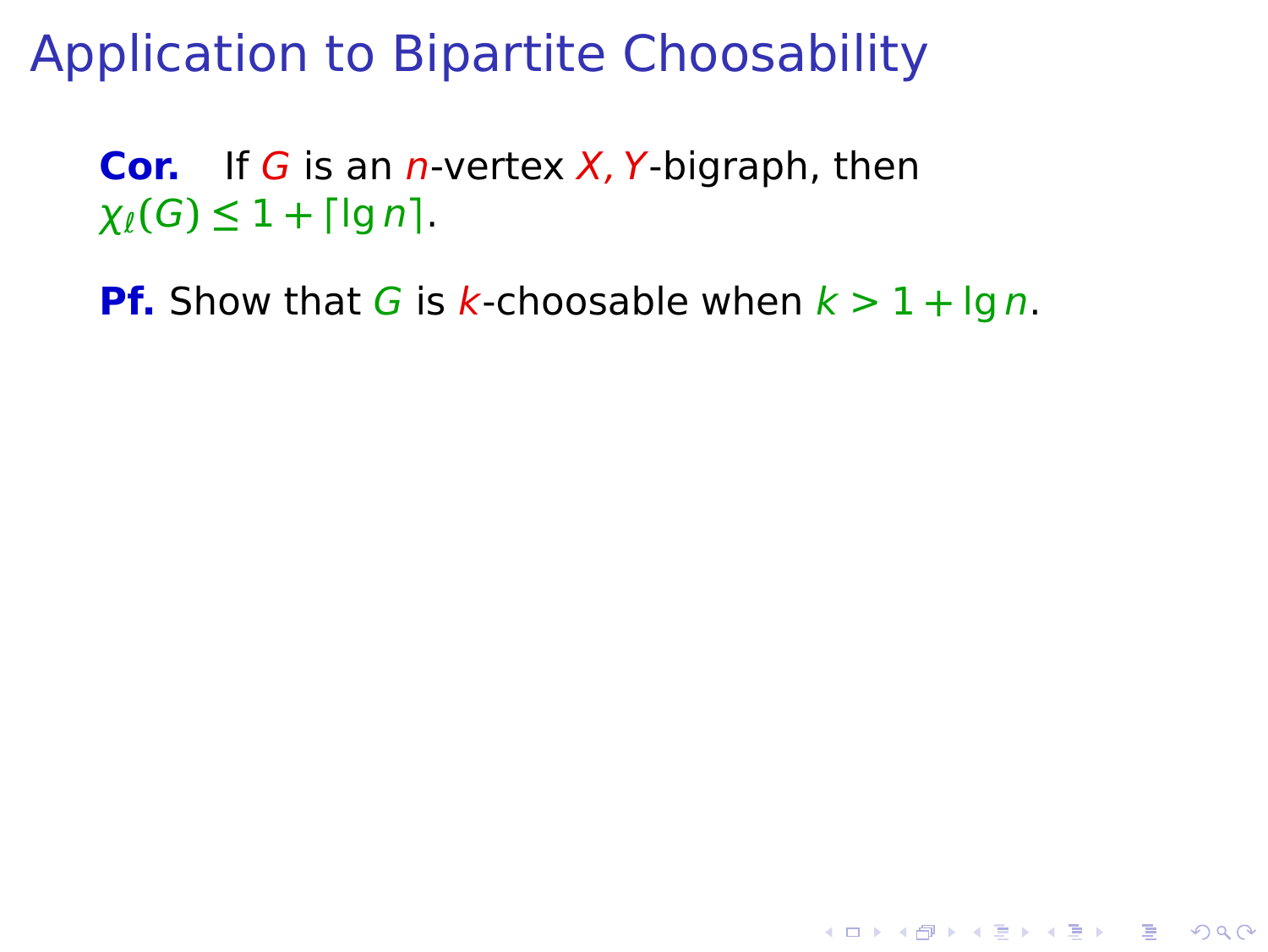**Cor.** If G is an n-vertex X, Y-bigraph, then  $\chi_{\ell}(G) \leq 1 + \lceil \lg n \rceil$ .

**Pf.** Show that G is k-choosable when  $k > 1 + \lg n$ .

Given list assignment L on G with each  $|L(v)| = k$ , form hypergraph  $H$  with  $V(H) = \bigcup_{\nu \in V(G)} L(\nu).$ 

Let E**(**H**)** have one edge for each vertex in G: its list!

KEL KØRKERKER E 1990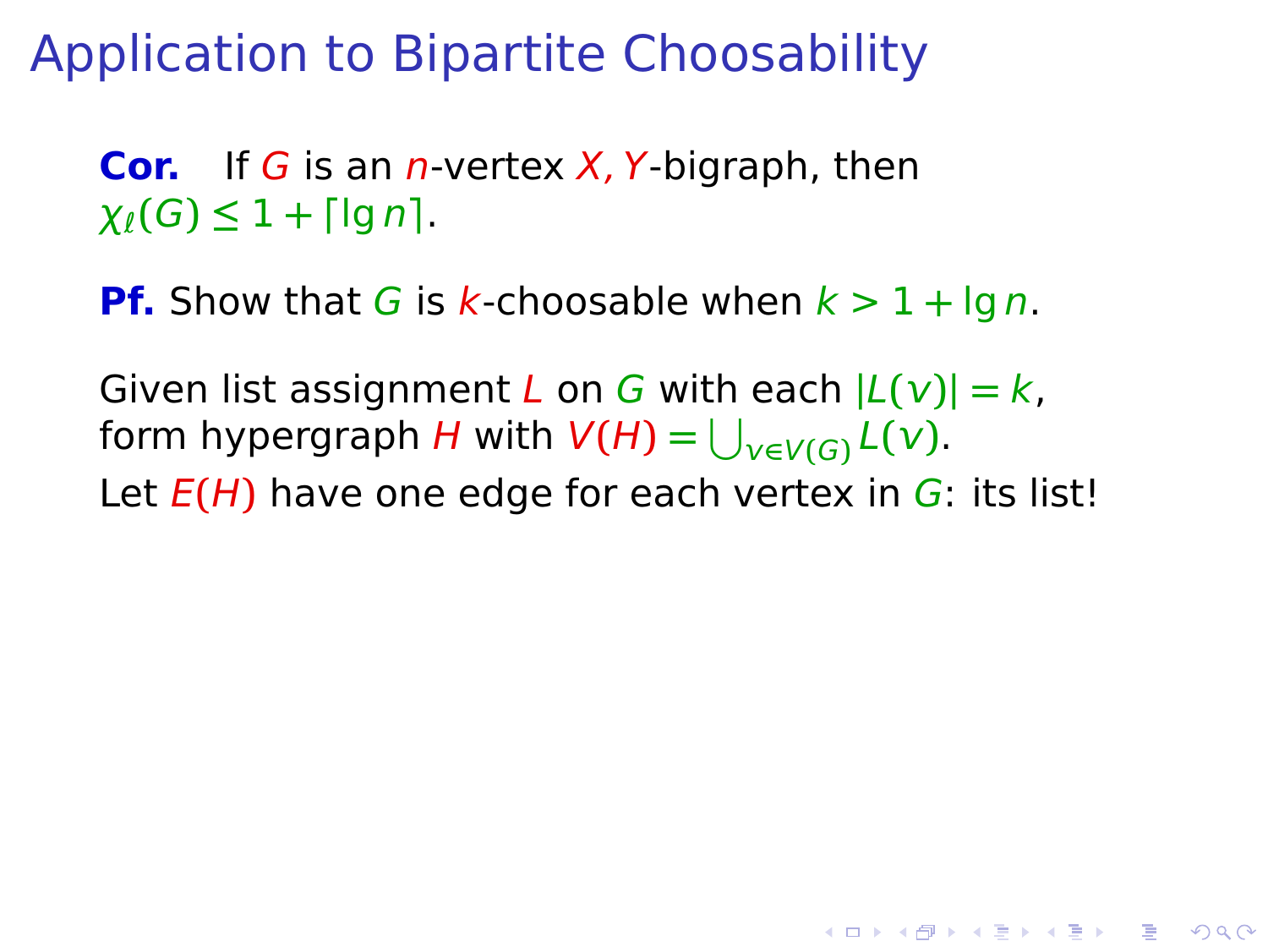**Cor.** If G is an n-vertex X, Y-bigraph, then  $\chi_{\ell}(G) \leq 1 + \lceil \lg n \rceil$ .

**Pf.** Show that G is k-choosable when  $k > 1 + \lg n$ .

Given list assignment L on G with each  $|L(v)| = k$ , form hypergraph  $H$  with  $V(H) = \bigcup_{\nu \in V(G)} L(\nu).$ Let E**(**H**)** have one edge for each vertex in G: its list!

If  $n < 2^{k-1}$  (that is,  $k > 1 + \lg n$ ), then H is 2-colorable. Call the two colors " $X$ " and " $Y$ ".

This restricts colors in  $V(H)$  to usage on X or Y in G.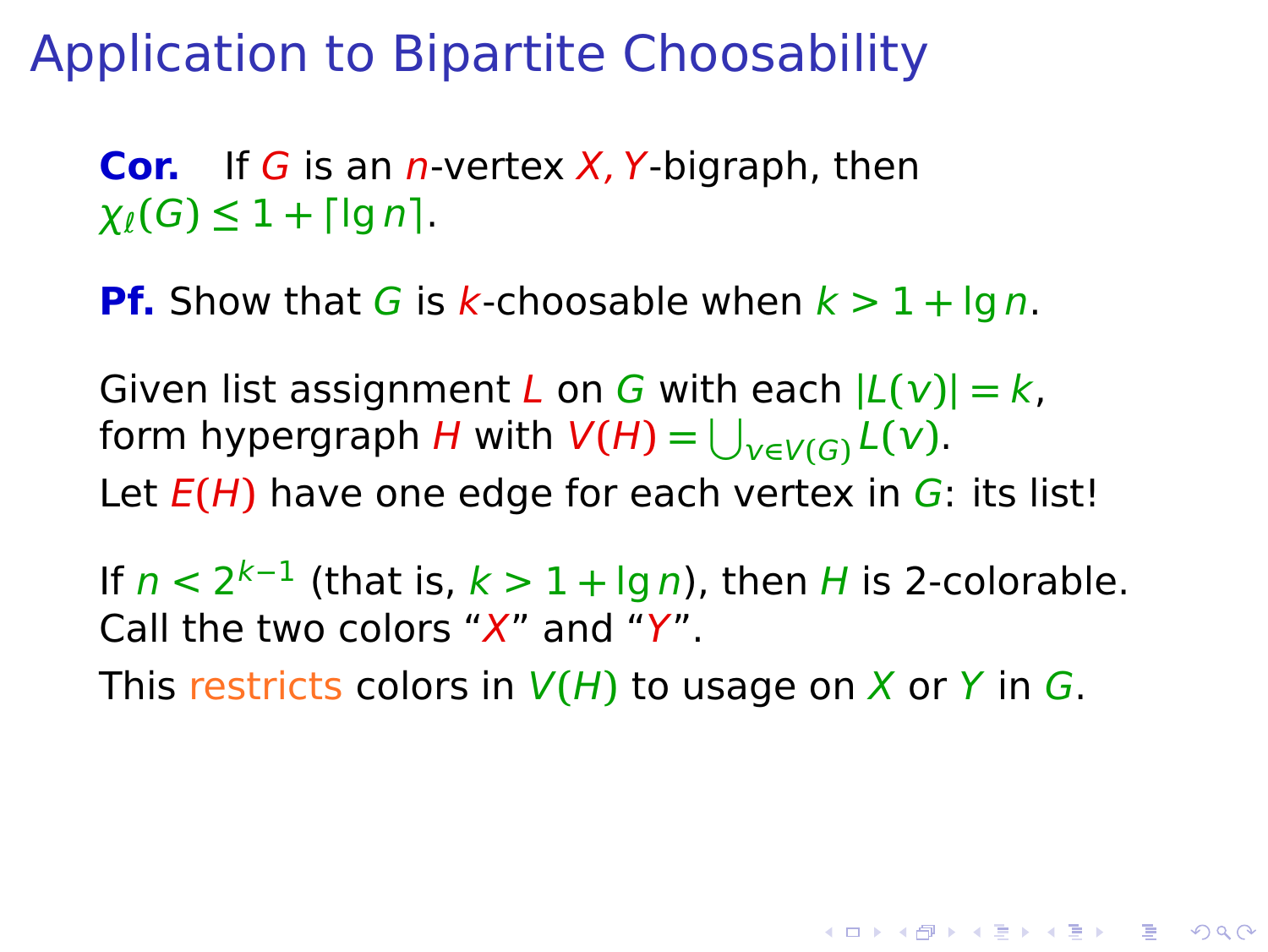**Cor.** If G is an n-vertex X, Y-bigraph, then  $\chi_{\ell}(G) \leq 1 + \lceil \lg n \rceil$ .

**Pf.** Show that G is k-choosable when  $k > 1 + \lg n$ .

Given list assignment L on G with each  $|L(v)| = k$ , form hypergraph  $H$  with  $V(H) = \bigcup_{\nu \in V(G)} L(\nu).$ Let E**(**H**)** have one edge for each vertex in G: its list!

If  $n < 2^{k-1}$  (that is,  $k > 1 + \lg n$ ), then H is 2-colorable. Call the two colors " $X$ " and " $Y$ ". This restricts colors in  $V(H)$  to usage on X or Y in G.

For each  $v \in V(G)$ , we must choose a color from  $L(v)$ . When  $v \in X$ , choose a color restricted to X. When **∈** Y, choose a color restricted to Y.

K ロ X K 레 X K 레 X X X X X X X X X X 제 레 게 이어 있습니다.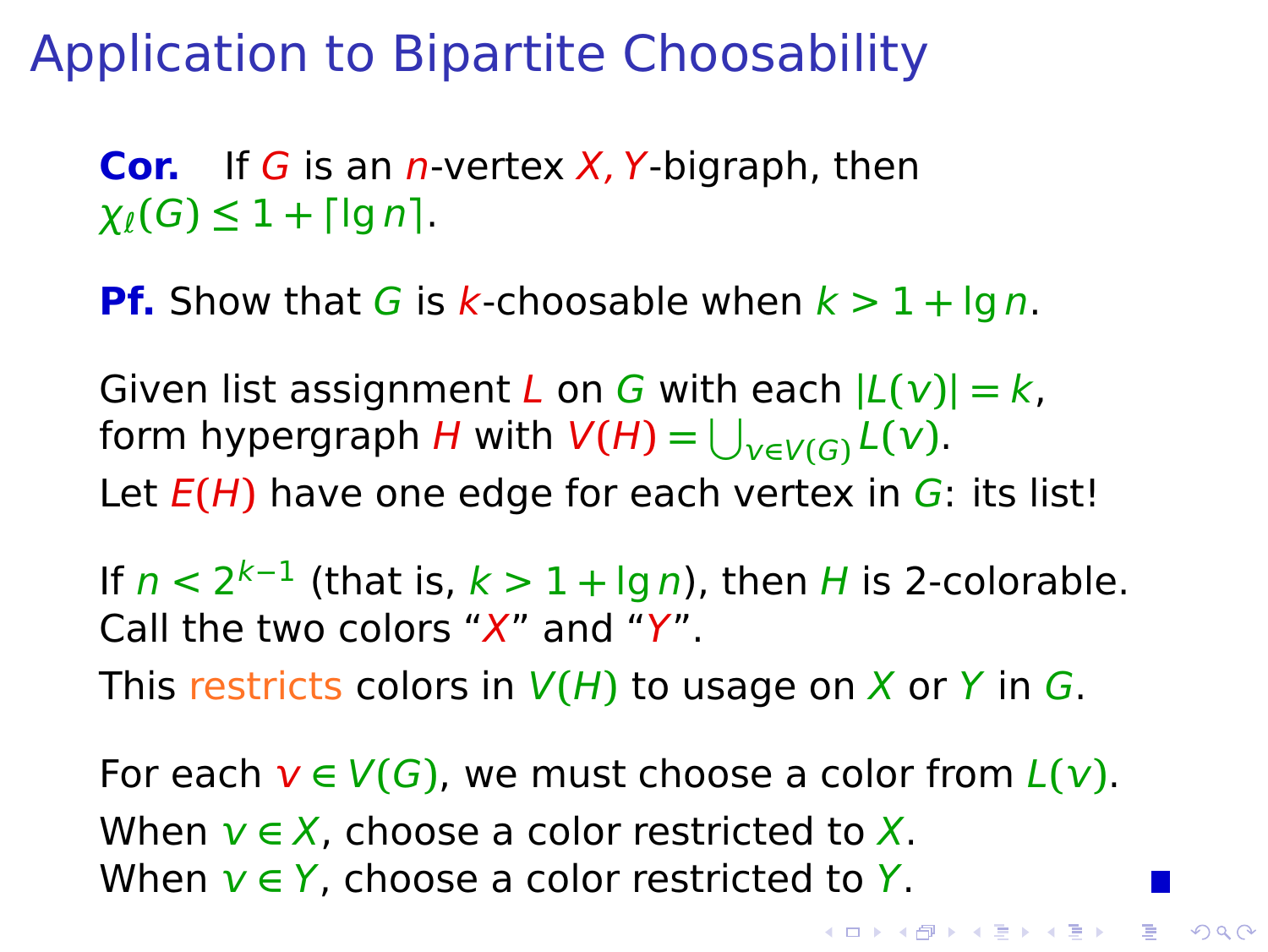**Def.** face hypergraph of a plane graph  $G =$  hypergr. H with  $V(H) = V(G)$  and  $E(H) = \{$  vertex sets of faces of  $G\}$ 

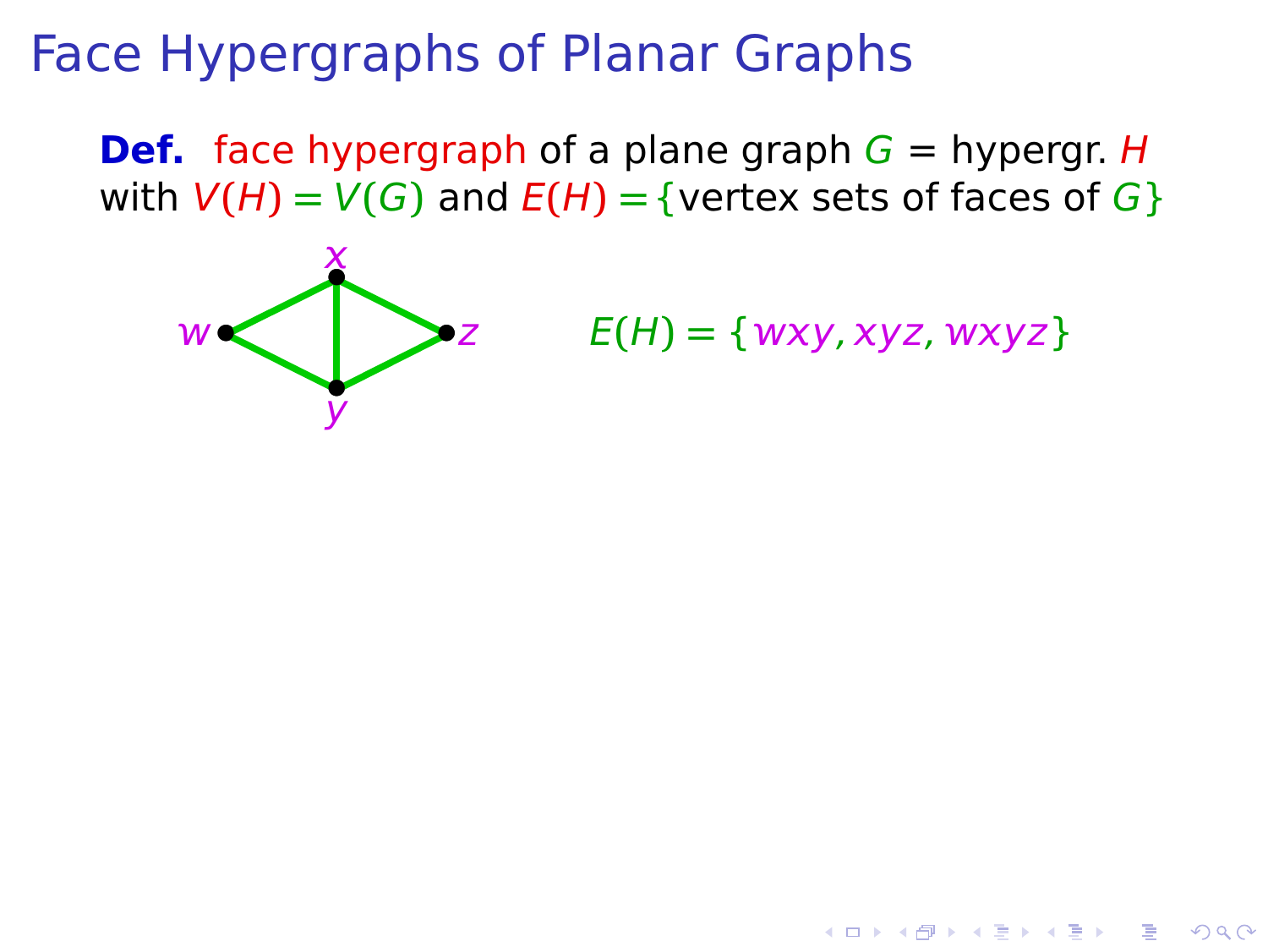**Def.** face hypergraph of a plane graph  $G =$  hypergr. H with  $V(H) = V(G)$  and  $E(H) = \{$  vertex sets of faces of  $G\}$ 



 $E(H) = \{wxy, xyz, wxyz\}$ 

**Thm.** (Ramamurthi [2001]) The face hypergraph H of any plane graph  $G$  is 3-choosable.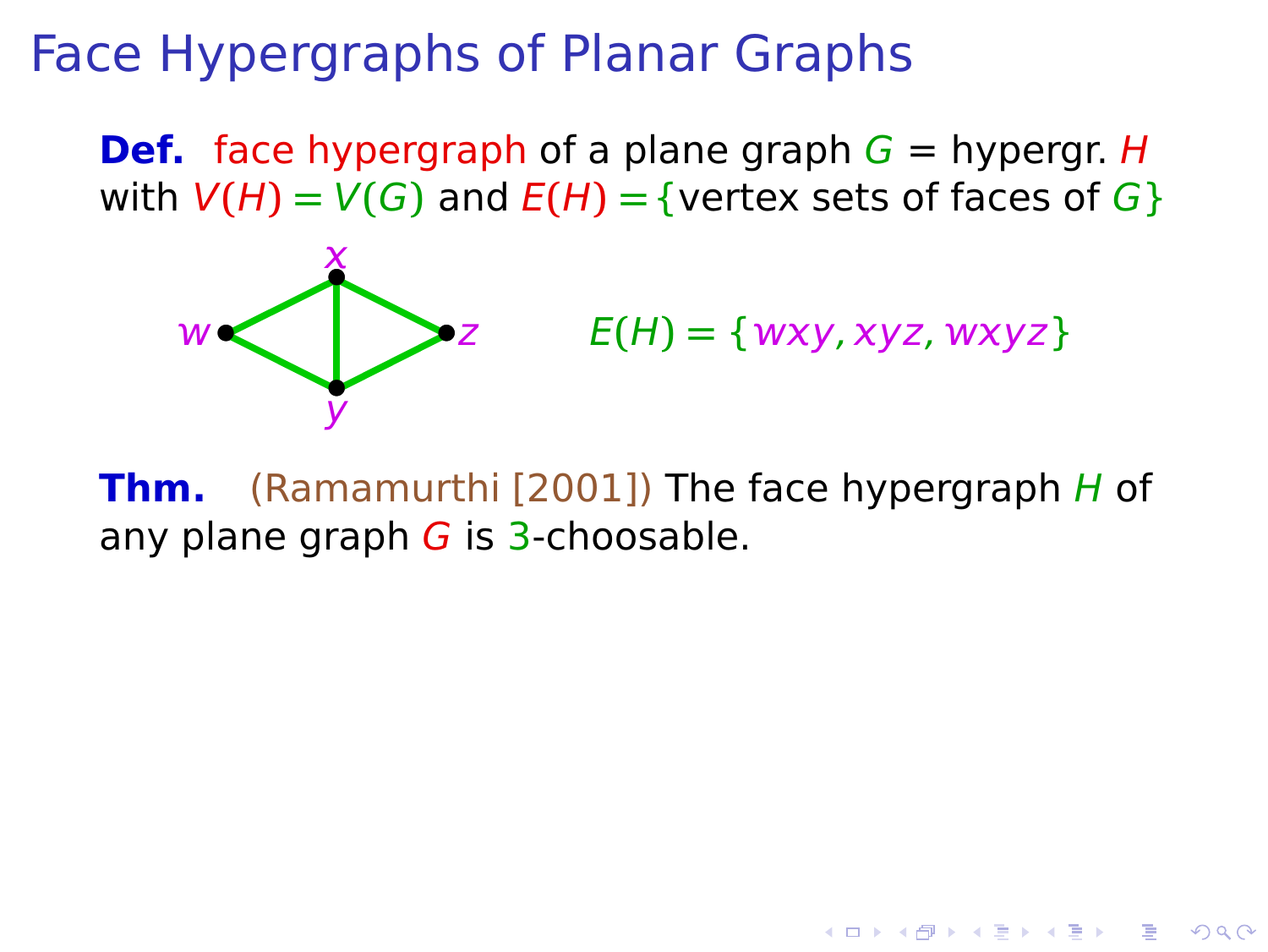**Def.** face hypergraph of a plane graph  $G =$  hypergr. H with  $V(H) = V(G)$  and  $E(H) = \{$  vertex sets of faces of  $G\}$ 



 $E(H) = \{wxy, xyz, wxyz\}$ 

 $\mathbf{1} \oplus \mathbf{1} \oplus \mathbf{1} \oplus \mathbf{1} \oplus \mathbf{1} \oplus \mathbf{1} \oplus \mathbf{1} \oplus \mathbf{1} \oplus \mathbf{1} \oplus \mathbf{1} \oplus \mathbf{1} \oplus \mathbf{1} \oplus \mathbf{1} \oplus \mathbf{1} \oplus \mathbf{1} \oplus \mathbf{1} \oplus \mathbf{1} \oplus \mathbf{1} \oplus \mathbf{1} \oplus \mathbf{1} \oplus \mathbf{1} \oplus \mathbf{1} \oplus \mathbf{1} \oplus \mathbf{1} \oplus \mathbf{$ 

 $2990$ 

**Thm.** (Ramamurthi [2001]) The face hypergraph H of any plane graph  $G$  is 3-choosable.

**Pf.** May assume all faces of G are triangles.

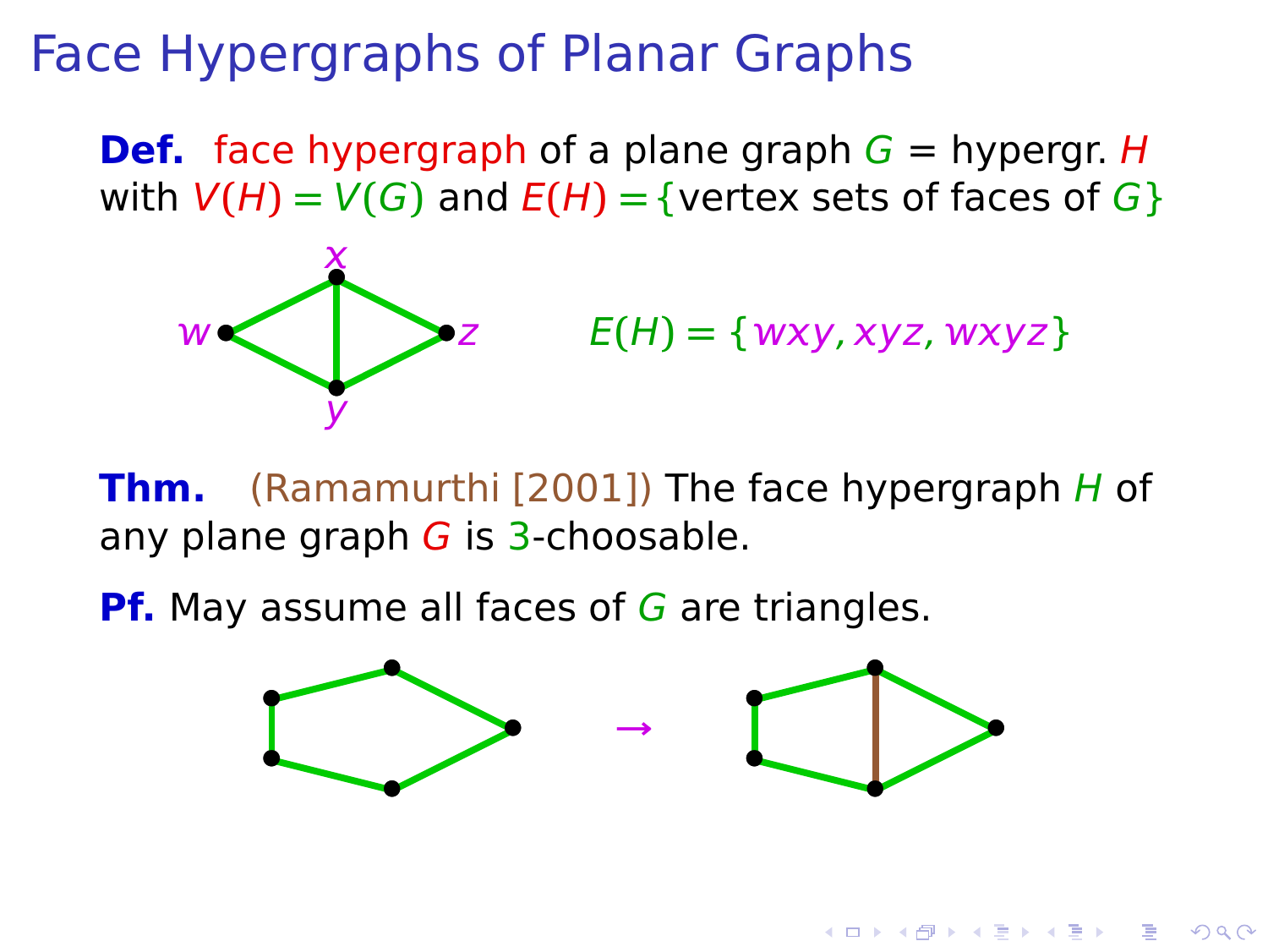**Def.** face hypergraph of a plane graph  $G =$  hypergr. H with  $V(H) = V(G)$  and  $E(H) = \{$  vertex sets of faces of  $G\}$ 



 $E(H) = \{wxy, xyz, wxyz\}$ 

**Thm.** (Ramamurthi [2001]) The face hypergraph H of any plane graph  $G$  is 3-choosable.

**Pf.** May assume all faces of G are triangles.



Given 3-lists at vertices, choose a proper coloring of  $H$ .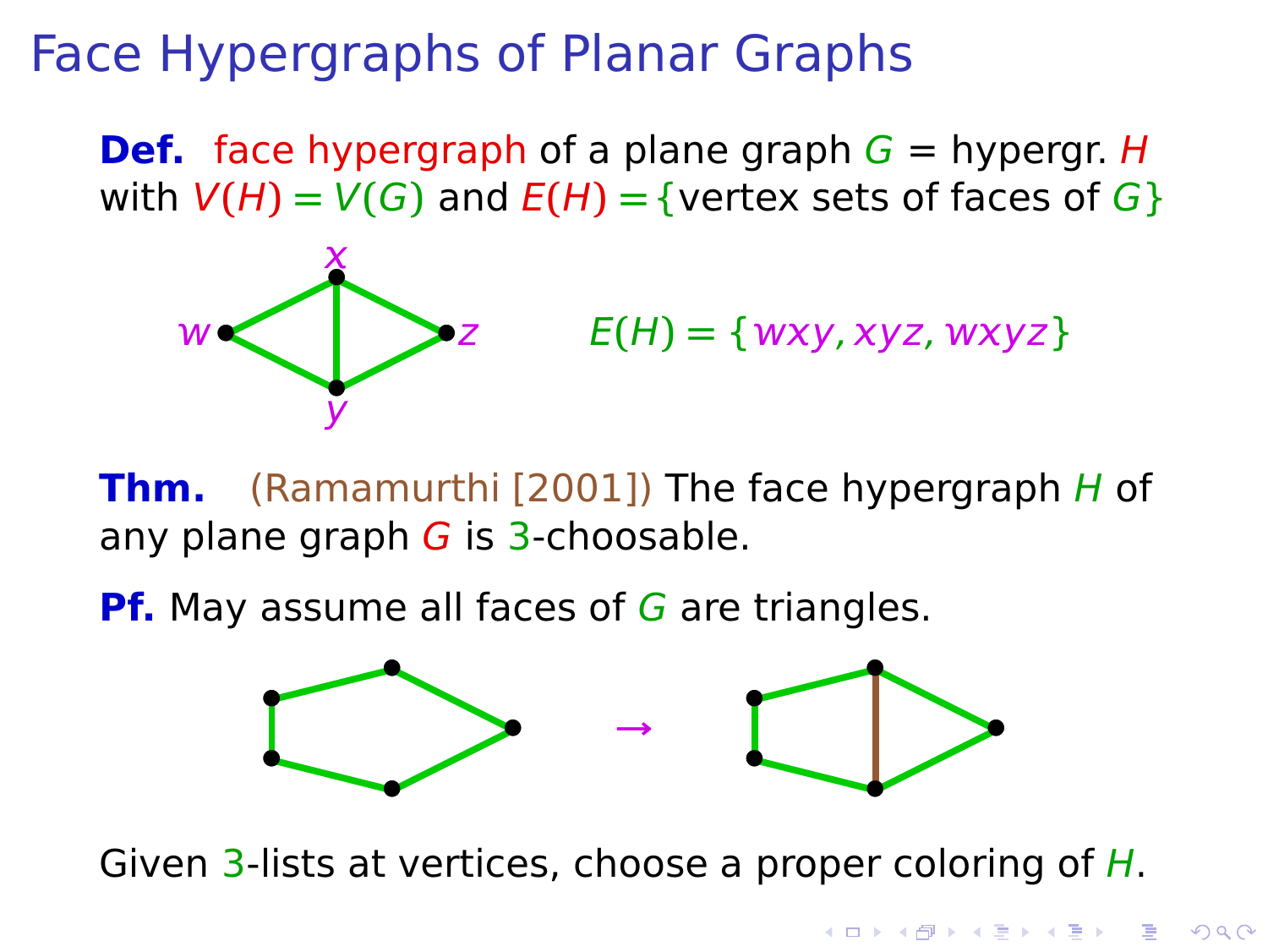Need to choose colors from lists s.t. **≥** 2 on each face.

K ロ ▶ K @ ▶ K 할 X X 할 X 및 할 X 9 Q Q ·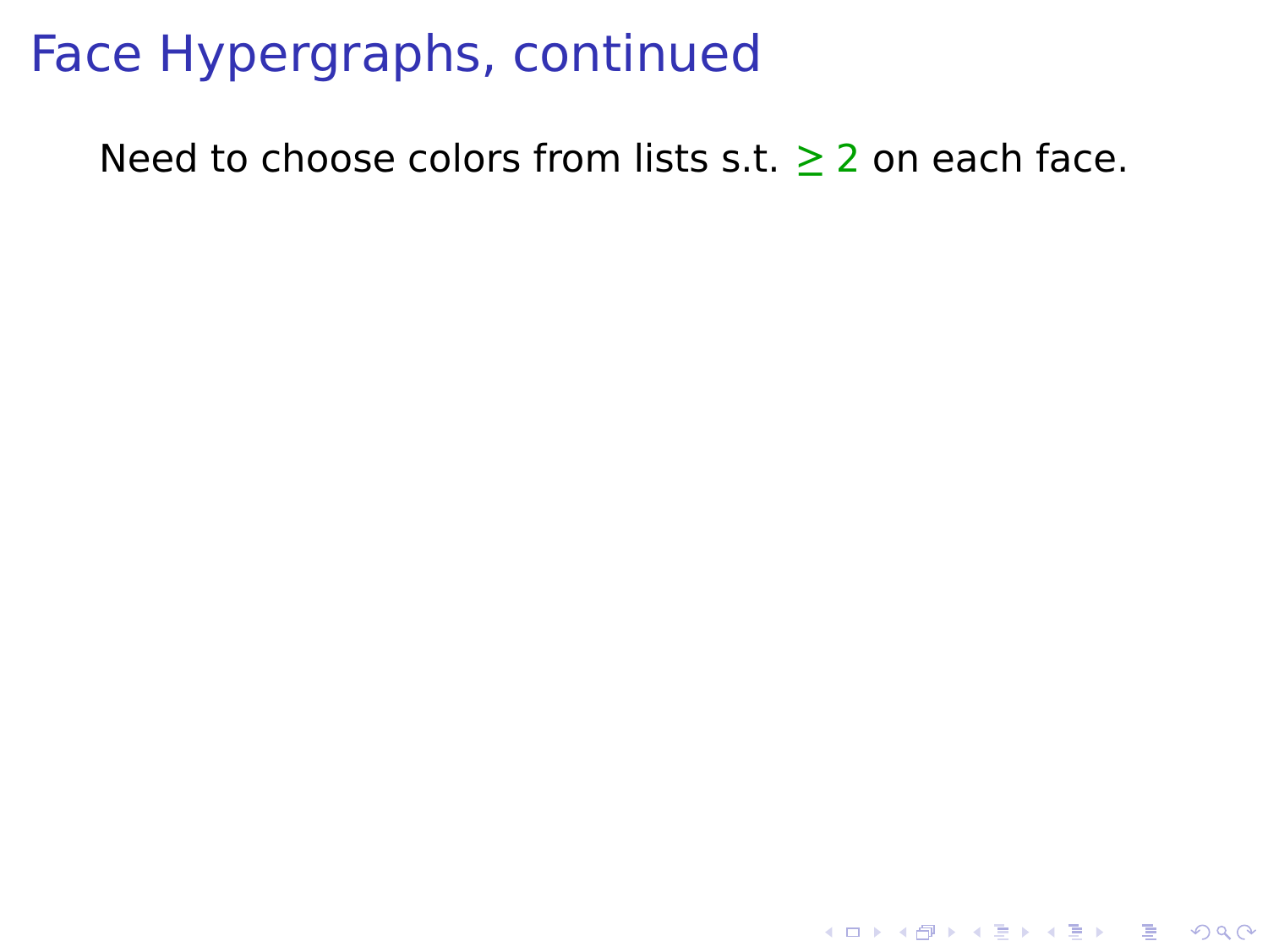Need to choose colors from lists s.t. **≥** 2 on each face. Add A and B to each list to make lists of size 5. 5-choosable **⇒** G has proper coloring from these lists.

**YO A REPART AND YOUR**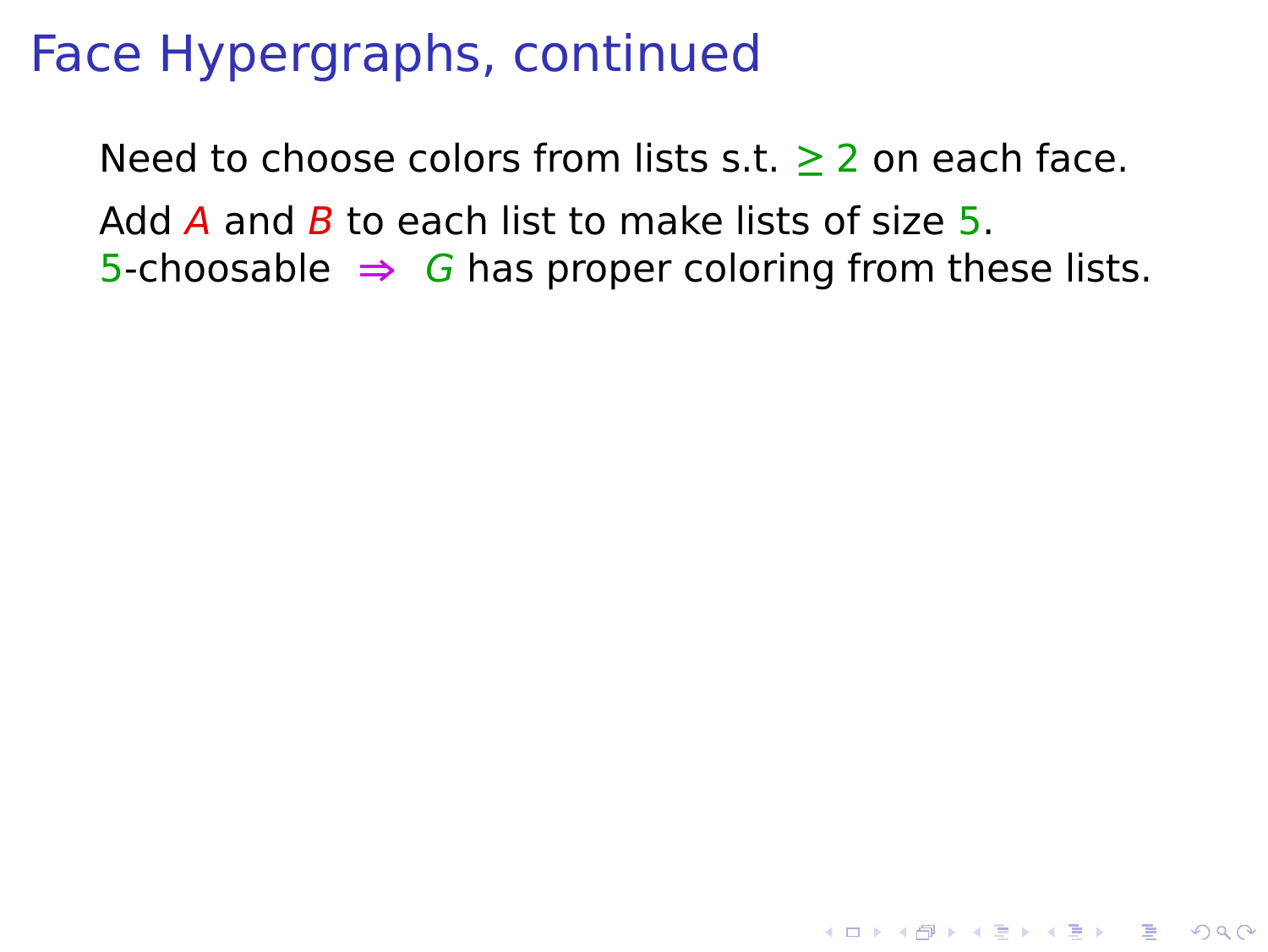Need to choose colors from lists s.t. **≥** 2 on each face. Add A and B to each list to make lists of size  $5$ . 5-choosable **⇒** G has proper coloring from these lists. Faces not having both  $\overline{A}$  and  $\overline{B}$  are okay.

**KORKA SERKER YOUR** 

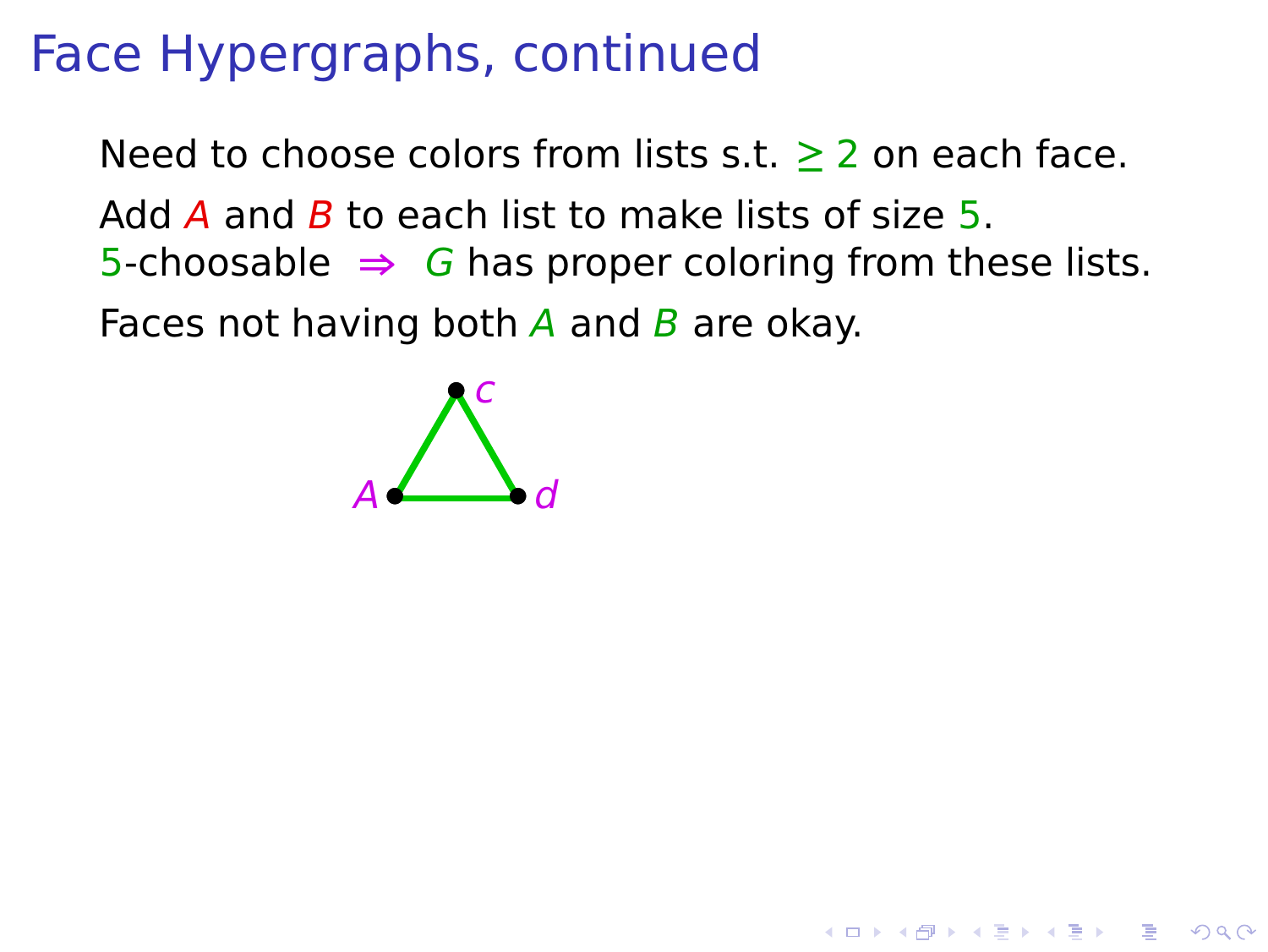Need to choose colors from lists s.t. **≥** 2 on each face. Add A and B to each list to make lists of size 5. 5-choosable **⇒** G has proper coloring from these lists.

Faces not having both  $\overline{A}$  and  $\overline{B}$  are okay.



Vertices with A or B chosen form bipartite subgraph G', since proper coloring was chosen for  $G$ .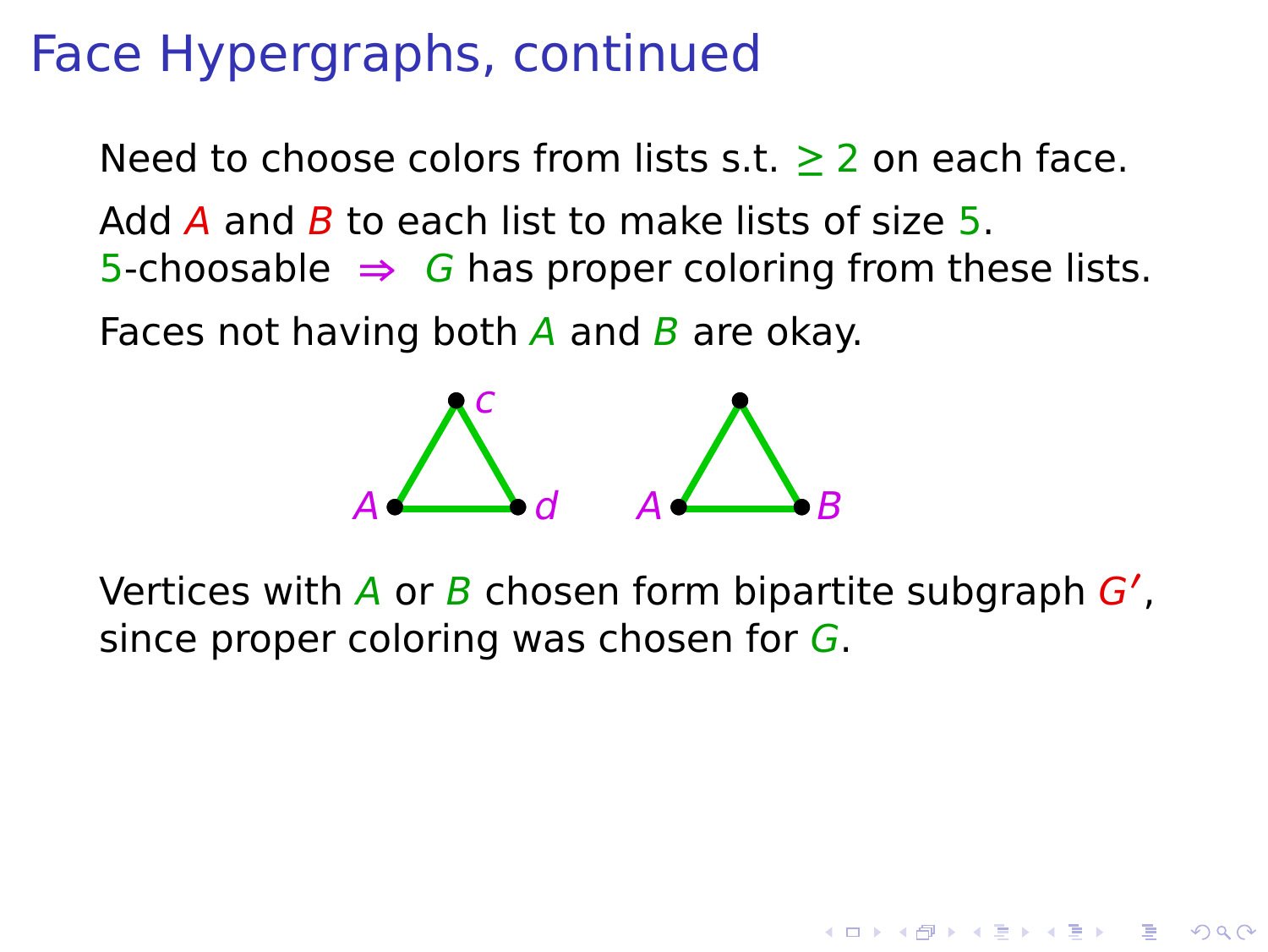Need to choose colors from lists s.t. **≥** 2 on each face. Add A and B to each list to make lists of size 5. 5-choosable **⇒** G has proper coloring from these lists.

Faces not having both  $\overline{A}$  and  $\overline{B}$  are okay.



Vertices with A or B chosen form bipartite subgraph G', since proper coloring was chosen for  $G$ .

∃ proper coloring of G**<sup>0</sup>** chosen from the original 3-lists on these vertices, since it is a bipartite planar graph.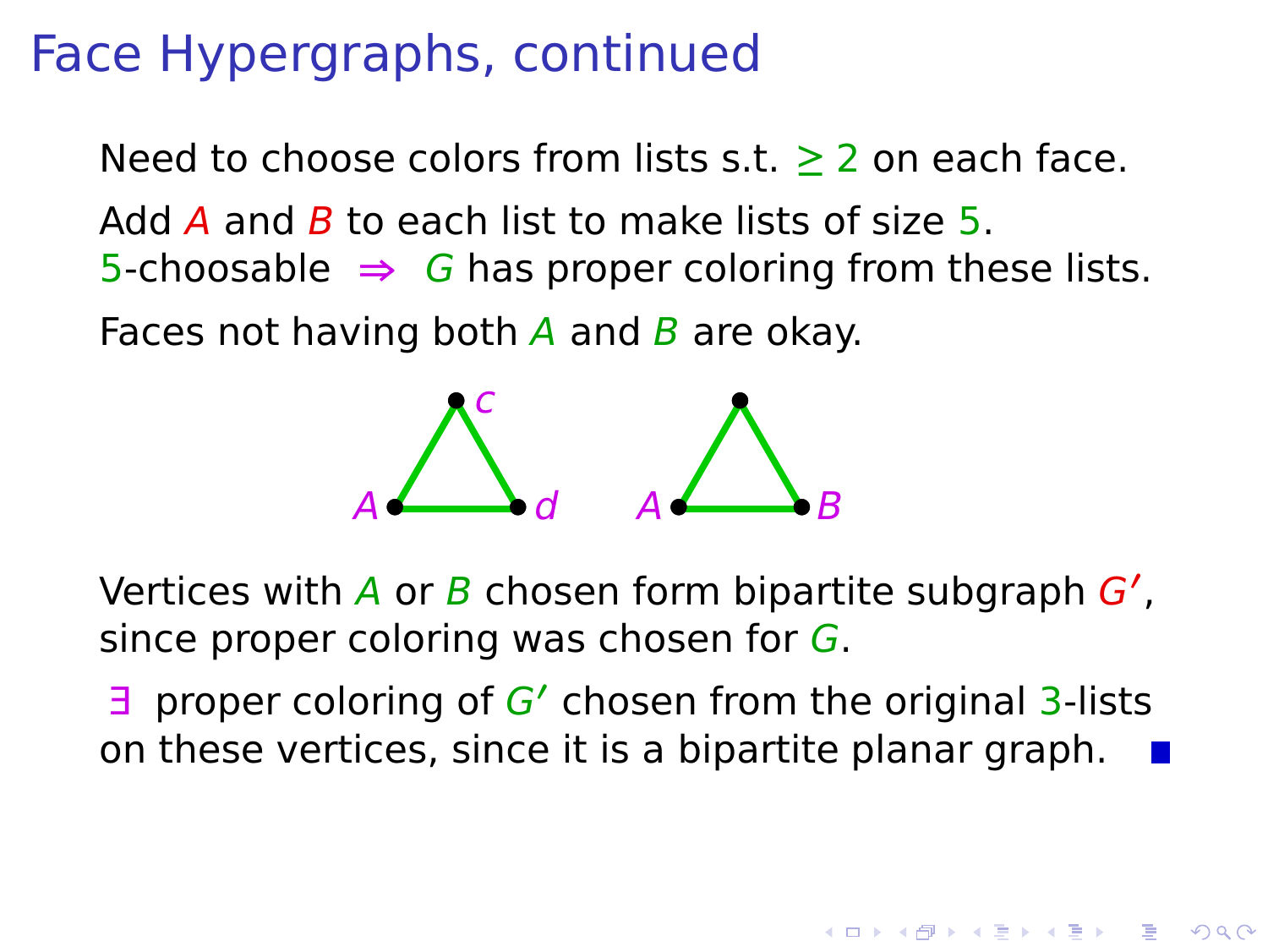Need to choose colors from lists s.t. **≥** 2 on each face. Add A and B to each list to make lists of size 5. 5-choosable **⇒** G has proper coloring from these lists.

Faces not having both  $\overline{A}$  and  $\overline{B}$  are okay.



Vertices with A or B chosen form bipartite subgraph G', since proper coloring was chosen for G.

∃ proper coloring of G**<sup>0</sup>** chosen from the original 3-lists on these vertices, since it is a bipartite planar graph.

**Conj.** (Ramamurthi) Face hypergraphs are 2-choosable.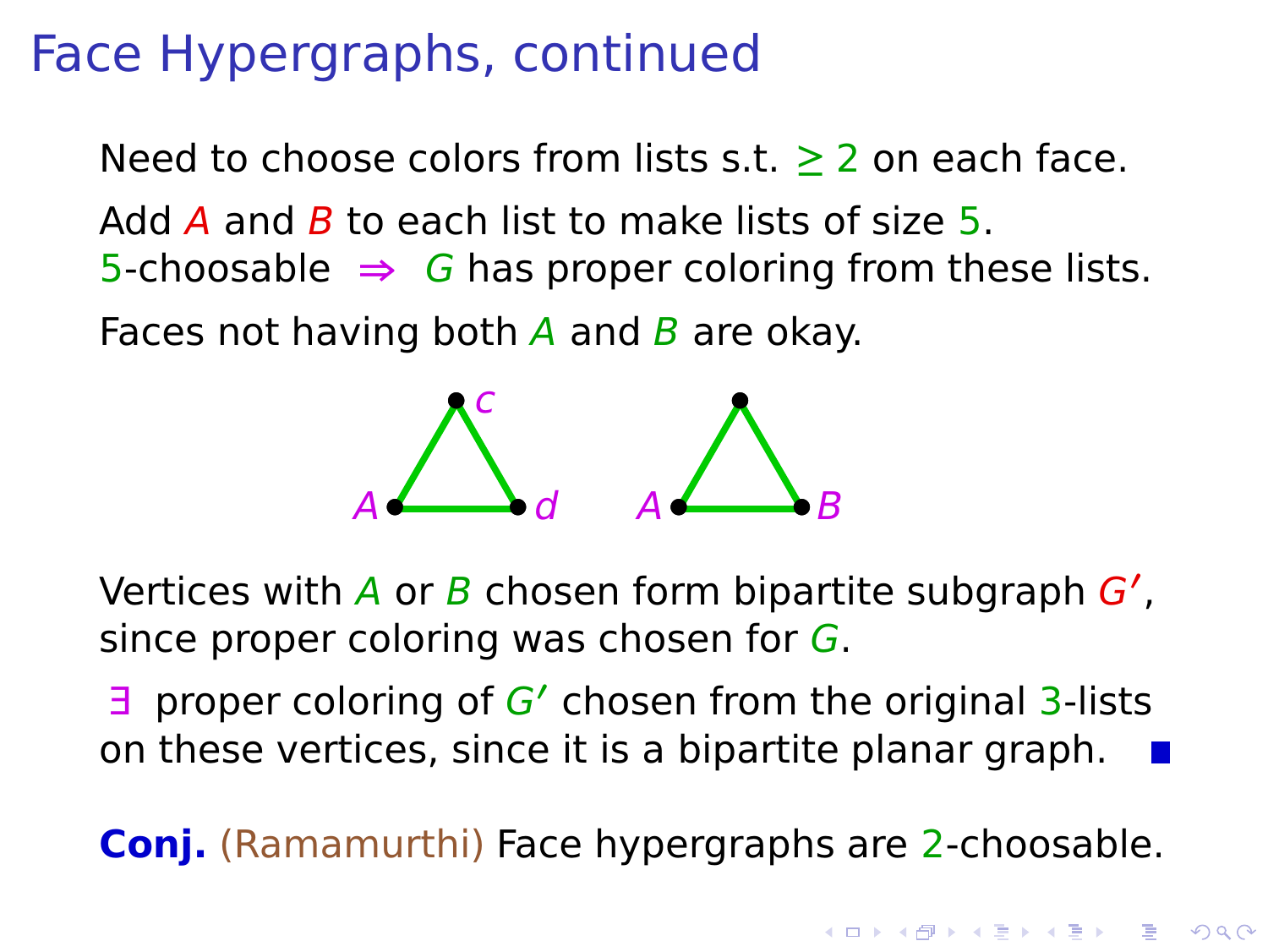## Algebraic Interpretation of List Coloring

Idea: Express proper coloring in terms of a polynomial.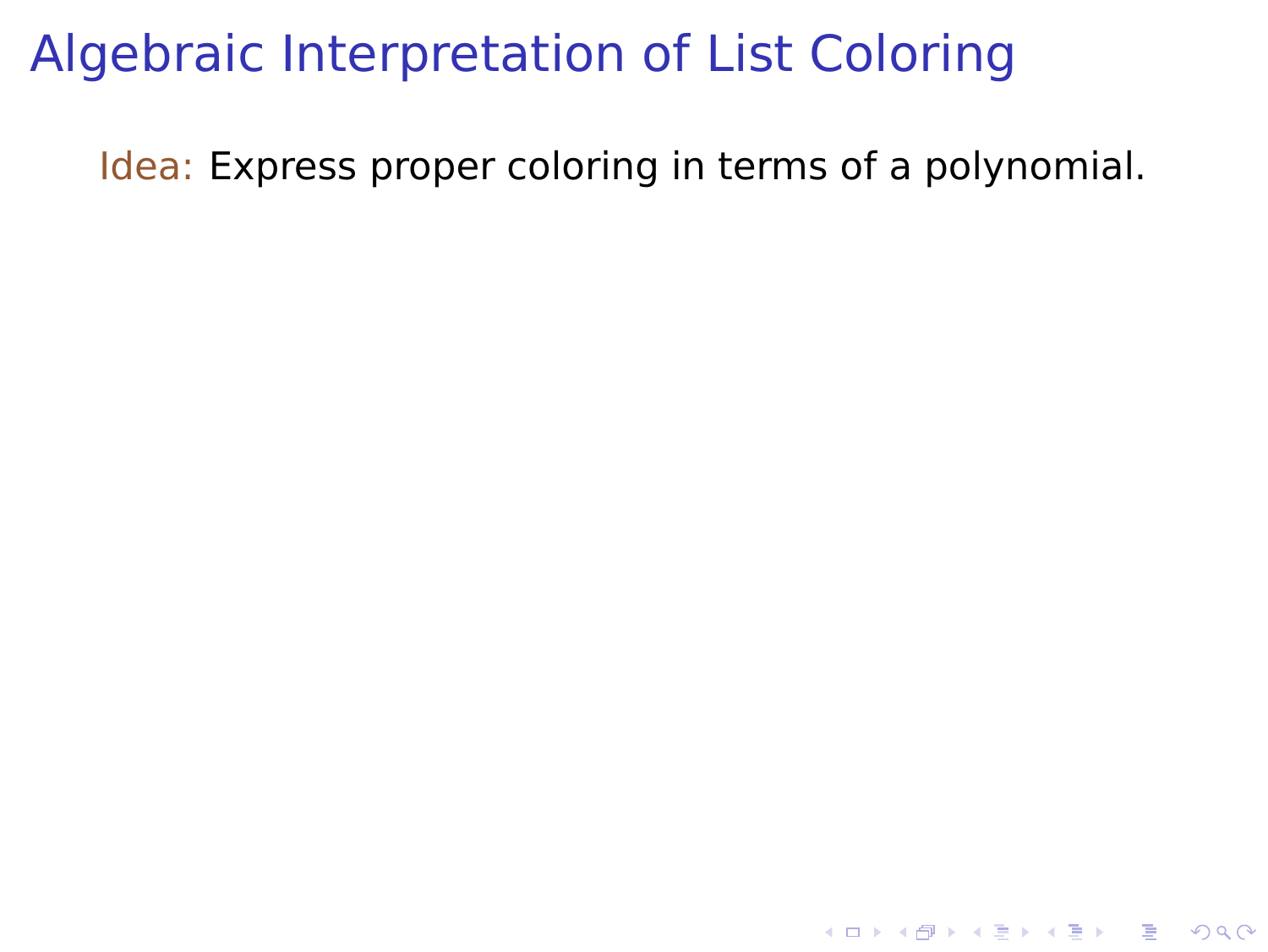Idea: Express proper coloring in terms of a polynomial.

**Def.** For a graph G with vertices numbered  $v_1, \ldots, v_n$ , the graph polynomial  $f_G(x)$  is  $\prod_{\{V_i V_j \in E(G): i < j\}} (X_i - X_j).$ 

**KORKA SERKER YOUR** 

Numbers  $s_1, \ldots, s_n$  chosen for the vertices form a proper coloring if and only if  $f_G(x) \neq 0$ .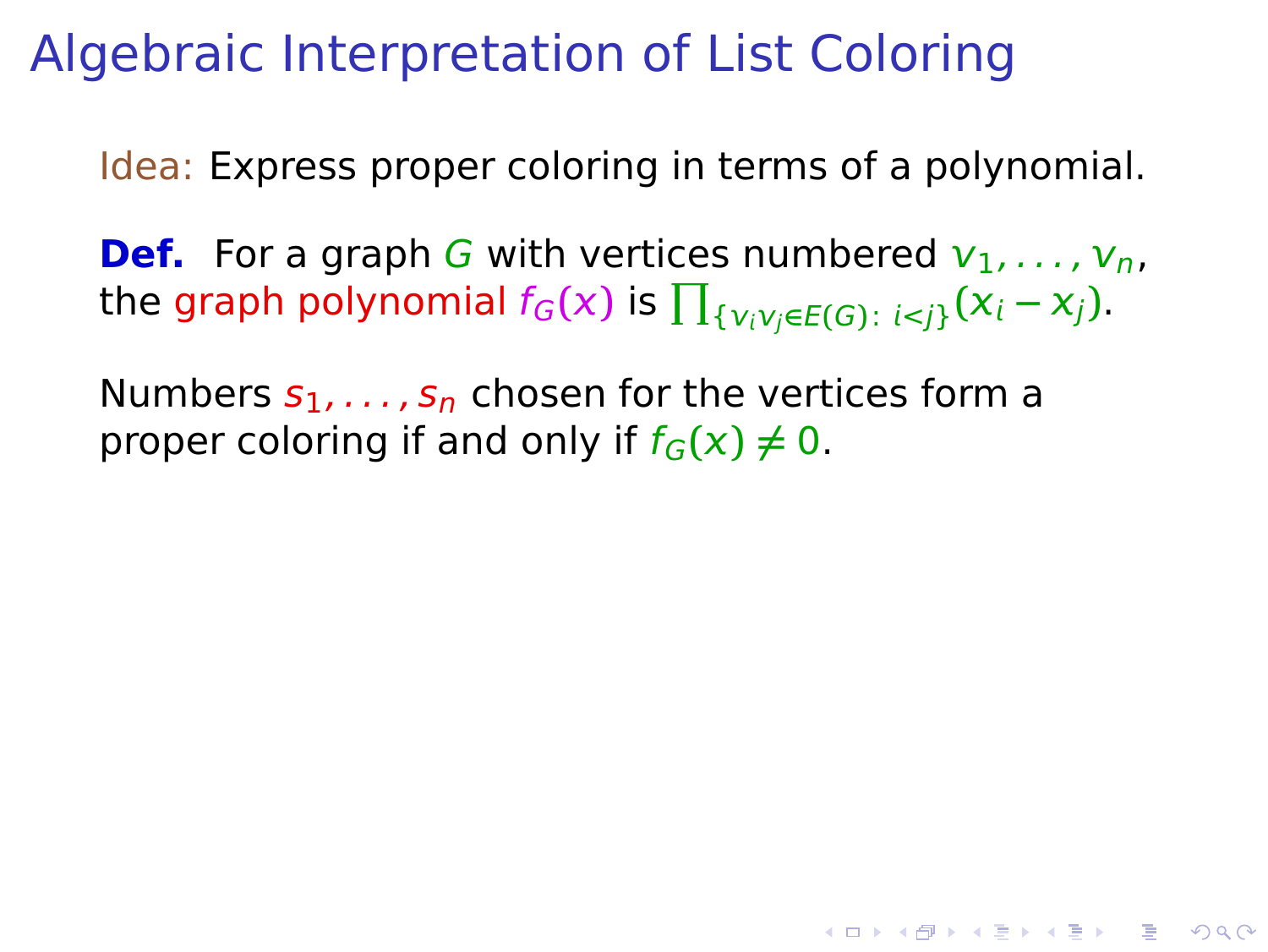Idea: Express proper coloring in terms of a polynomial.

**Def.** For a graph G with vertices numbered  $v_1, \ldots, v_n$ , the graph polynomial  $f_G(x)$  is  $\prod_{\{V_i V_j \in E(G): i < j\}} (X_i - X_j).$ 

Numbers  $s_1, \ldots, s_n$  chosen for the vertices form a proper coloring if and only if  $f_G(x) \neq 0$ .

Consider list assignment L for G with  $L(v_i) = S_i$ .  $L$ -coloring exists  $\Leftrightarrow$   $f_G(s) \neq 0$  for some  $s \in S_1 \times \cdots \times S_n$ .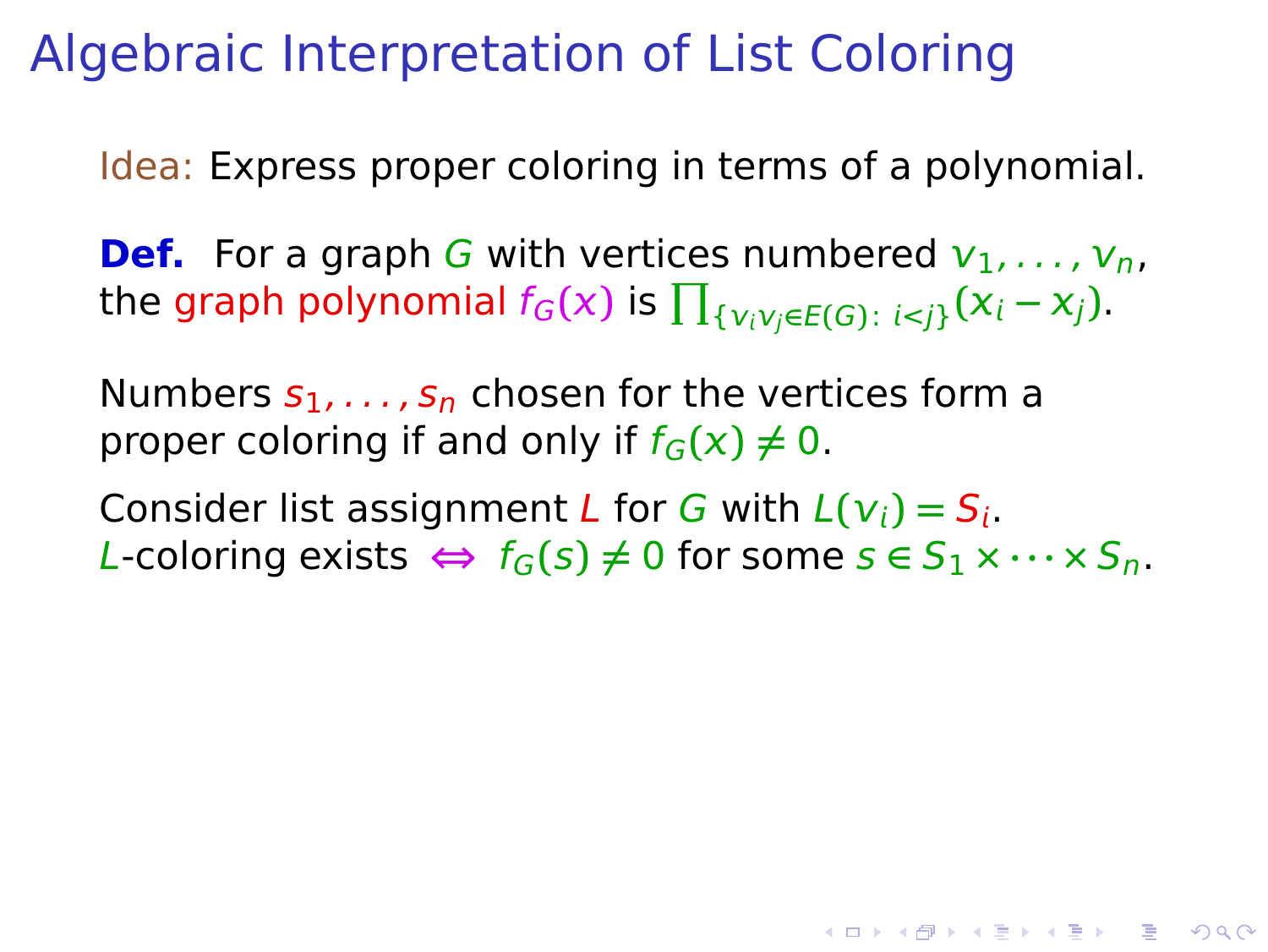Idea: Express proper coloring in terms of a polynomial.

**Def.** For a graph G with vertices numbered  $v_1, \ldots, v_n$ , the graph polynomial  $f_G(x)$  is  $\prod_{\{V_i V_j \in E(G): i < j\}} (X_i - X_j).$ 

Numbers  $s_1, \ldots, s_n$  chosen for the vertices form a proper coloring if and only if  $f_G(x) \neq 0$ .

Consider list assignment L for G with  $L(v_i) = S_i$ .  $L$ -coloring exists  $\Leftrightarrow$   $f_G(s) \neq 0$  for some  $s \in S_1 \times \cdots \times S_n$ .

Recall: polynomial of degree  $d$  has at most  $d$  zeros.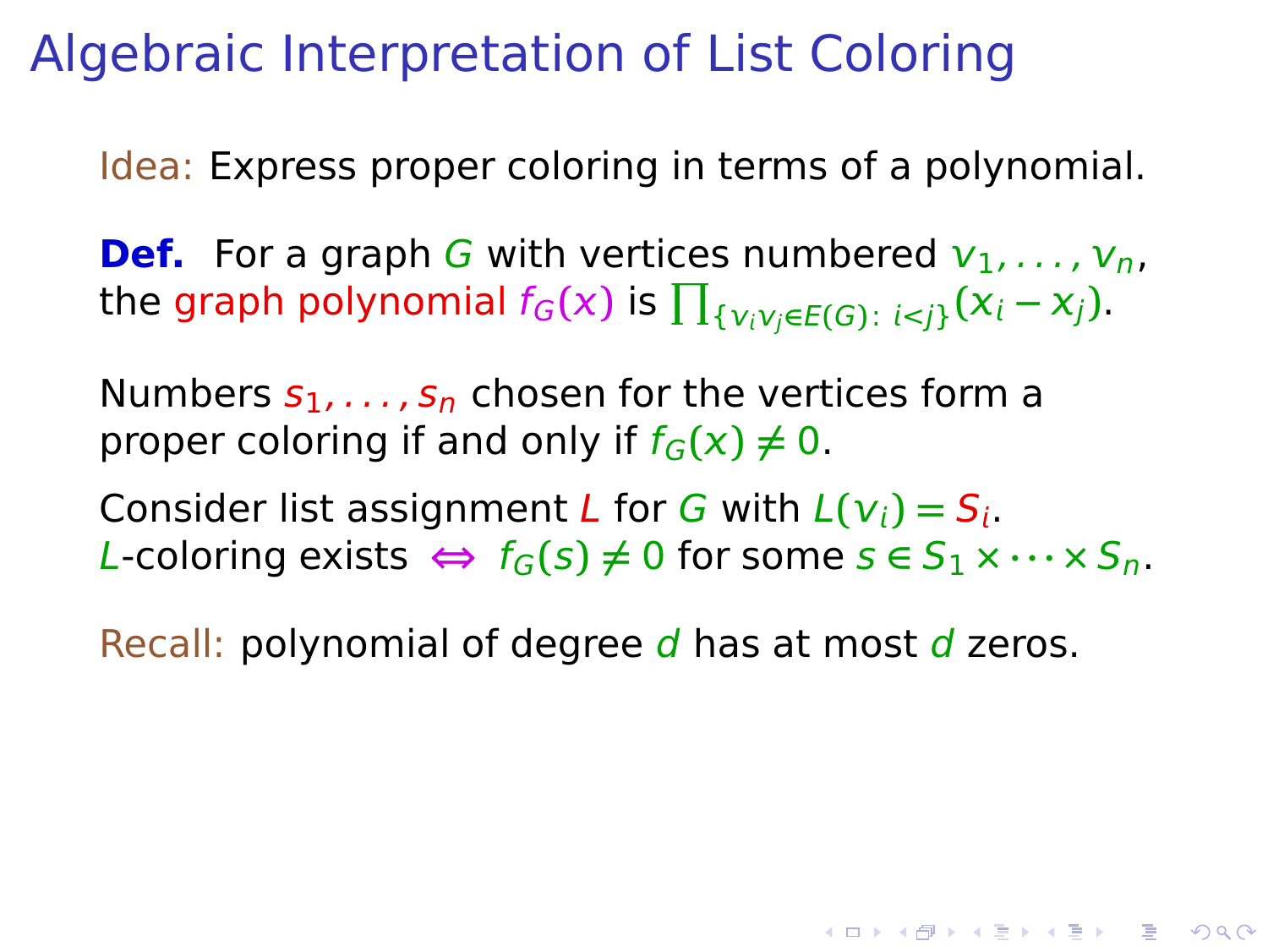Idea: Express proper coloring in terms of a polynomial.

**Def.** For a graph G with vertices numbered  $v_1, \ldots, v_n$ , the graph polynomial  $f_G(x)$  is  $\prod_{\{V_i V_j \in E(G): i < j\}} (X_i - X_j).$ 

Numbers  $s_1, \ldots, s_n$  chosen for the vertices form a proper coloring if and only if  $f_G(x) \neq 0$ .

Consider list assignment L for G with  $L(v_i) = S_i$ .  $L$ -coloring exists  $\Leftrightarrow$   $f_G(s) \neq 0$  for some  $s \in S_1 \times \cdots \times S_n$ .

Recall: polynomial of degree  $d$  has at most  $d$  zeros.

**Lem.** (Combinatorial Nullstellensatz; Alon [1999]) Let f be homogen. polynomial of degree  $m$  in  $n$  varbs. If the coefficient of  $\prod_{i=1}^n x_i^{t_i}$  $\frac{a_i}{b_i}$  is nonzero and each  $|S_i| > t_i$ , **then**  $\exists s \in \prod_{i=1}^{n} S_i$  such that  $f(s) \neq 0$ .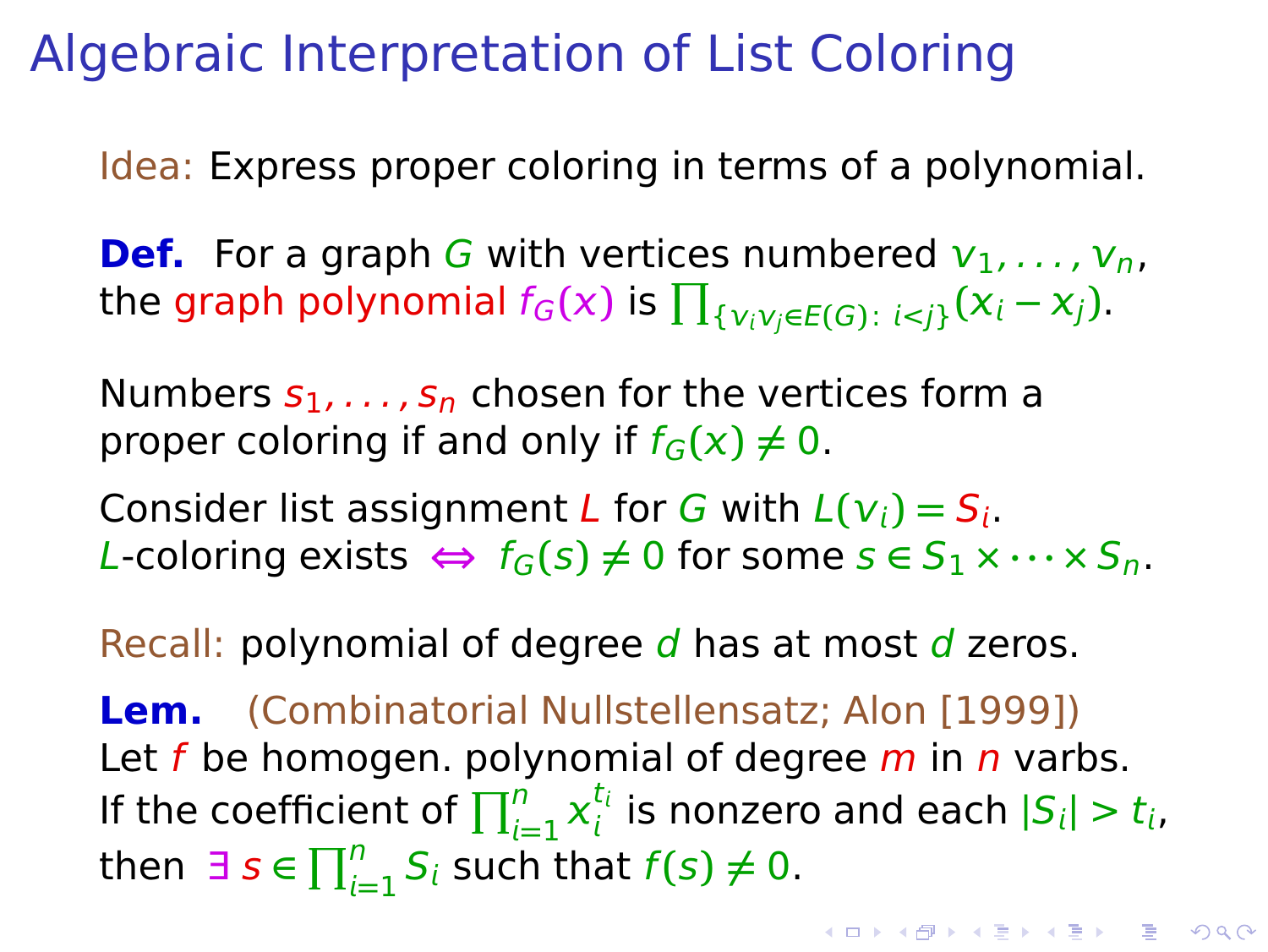$$
f_G(x_1,...,x_n) = \prod_{\{v_i v_j \in E(G): i < j\}} (x_i - x_j)
$$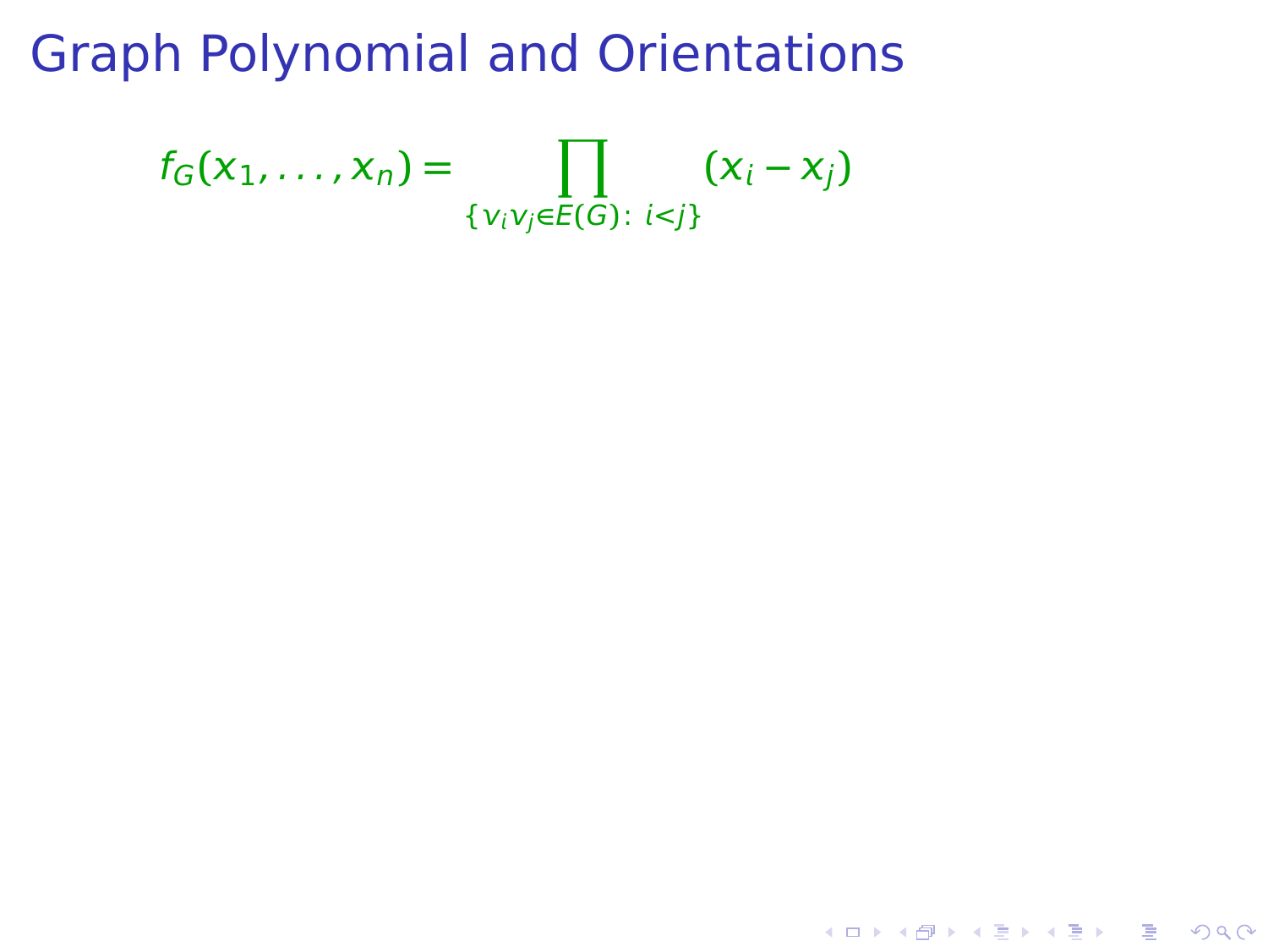$$
f_G(x_1,\ldots,x_n)=\prod_{\{v_iv_j\in E(G):\ i
$$

Term in expansion  $\leftrightarrow$  choose  $x_i$  or  $x_j$  from each factor **↔** choose tail for each edge, forming D

K ロ ▶ K @ ▶ K 할 ▶ K 할 ▶ - 할 → 9 Q @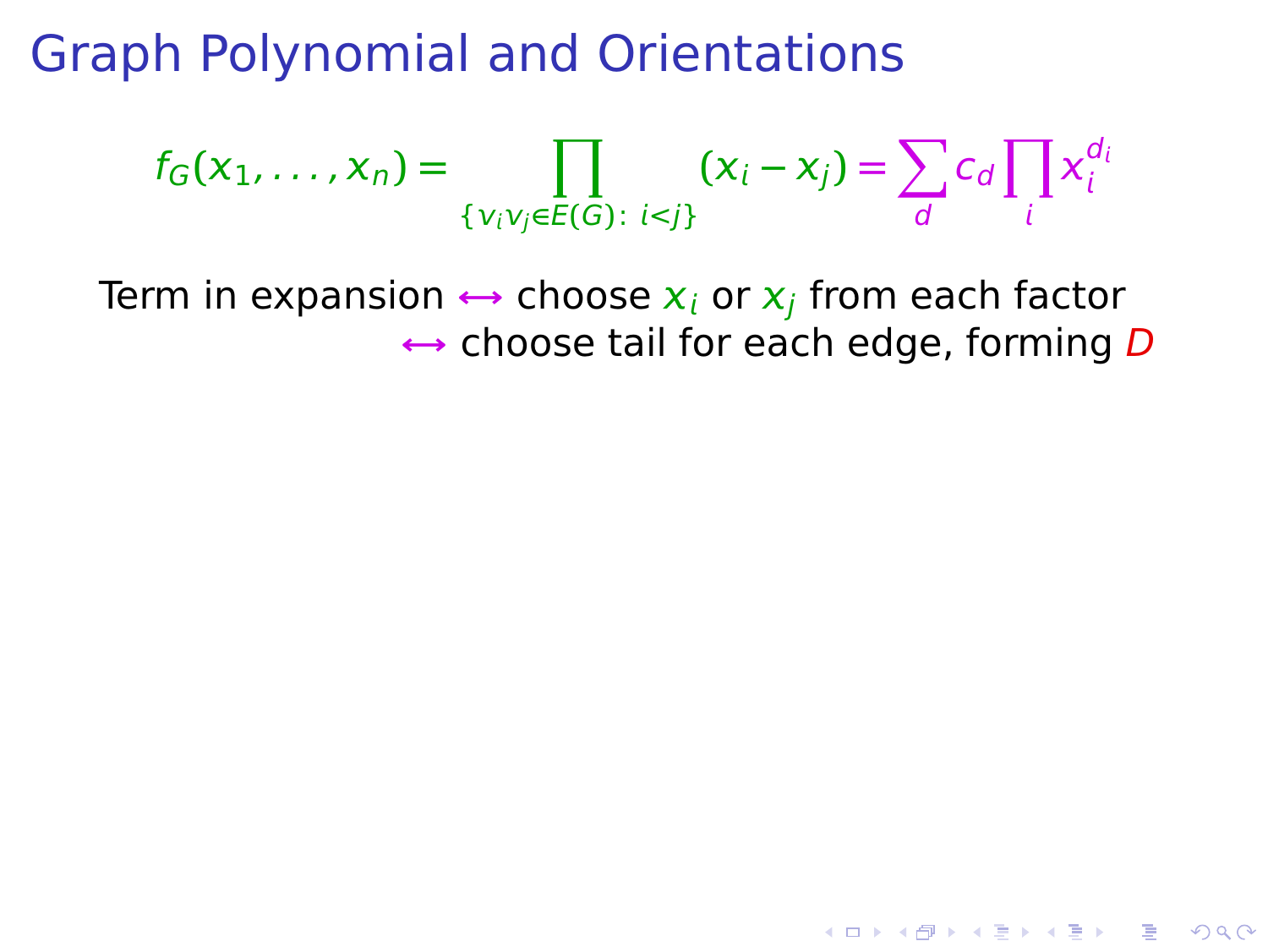$$
f_G(x_1,\ldots,x_n)=\prod_{\{v_iv_j\in E(G):\ i
$$

Term in expansion  $\leftrightarrow$  choose  $x_i$  or  $x_j$  from each factor **↔** choose tail for each edge, forming D

Exponent on  $x_i$  is  $d_D^+$  $_{D}^{+}(V_{i}).$ Sign of orientn.  $=$  parity of #edges picking larger index.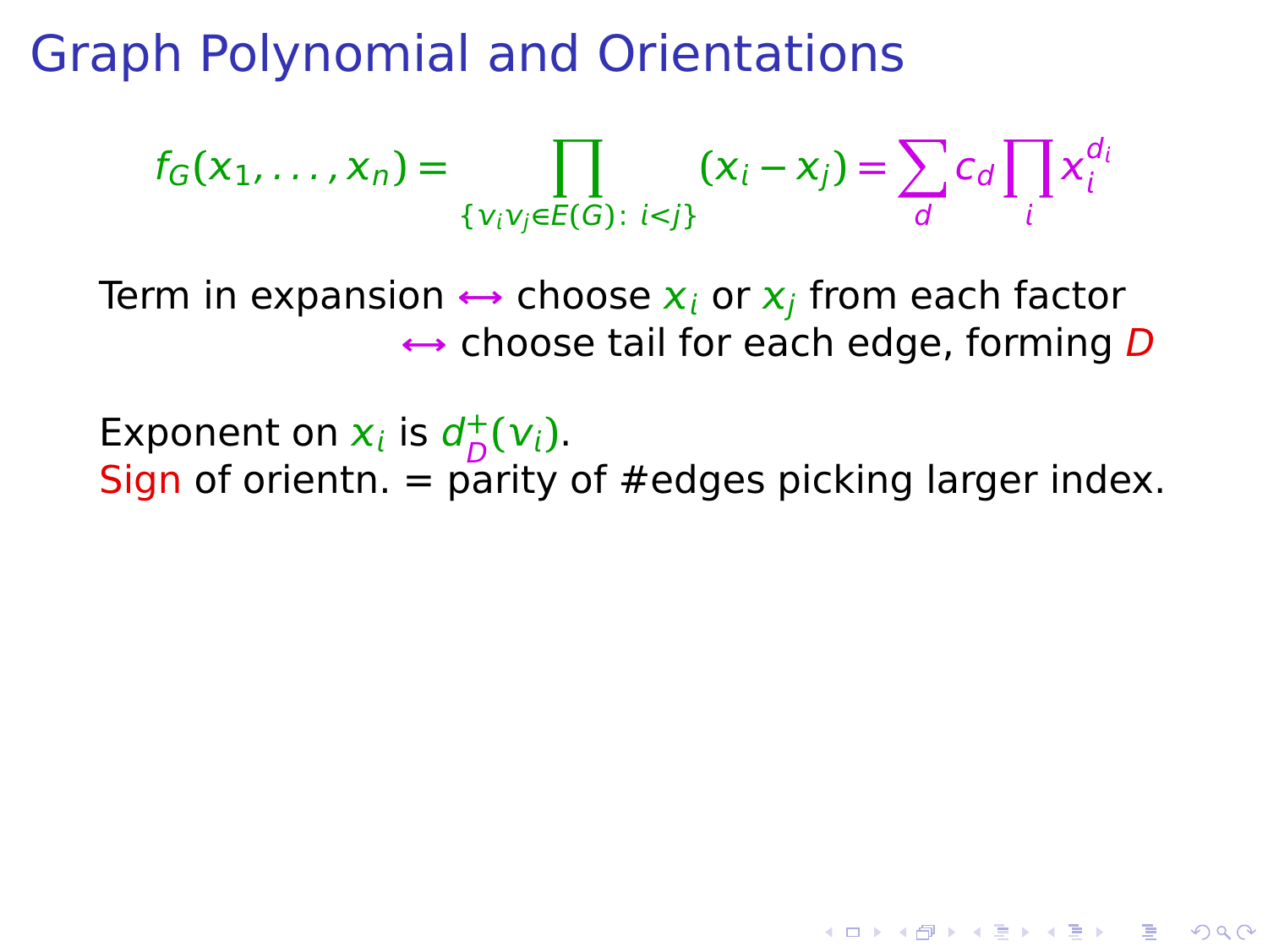$$
f_G(x_1,\ldots,x_n)=\prod_{\{v_iv_j\in E(G):\ i
$$

Term in expansion  $\leftrightarrow$  choose  $x_i$  or  $x_j$  from each factor **↔** choose tail for each edge, forming D

Exponent on  $x_i$  is  $d_D^+$  $_{D}^{+}(V_{i}).$ Sign of orientn.  $=$  parity of #edges picking larger index.

 $\left| \text{coeff.}(\prod_i x_i^{d_i}) \right|$  $\begin{vmatrix} d_i \\ i \end{vmatrix}$  = #even orientn w outdeg.  $d_1, \ldots, d_n$ −#odd orientn w outdeg. *d*<sub>1</sub>, . . . , *d*<sub>n</sub>

 

KID KA KERKER E DAG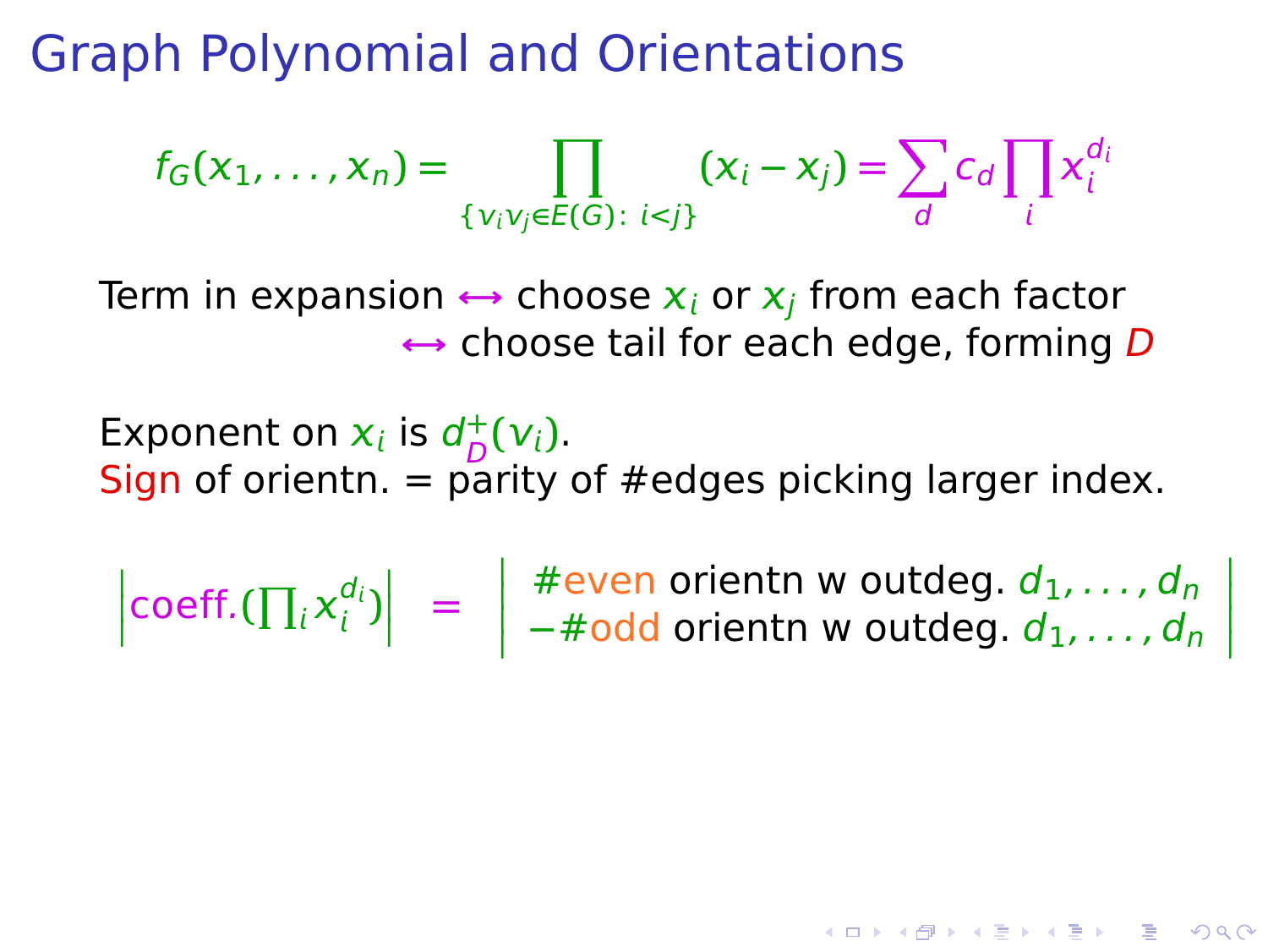$$
f_G(x_1,\ldots,x_n)=\prod_{\{v_iv_j\in E(G):\ i
$$

Term in expansion  $\leftrightarrow$  choose  $x_i$  or  $x_j$  from each factor **↔** choose tail for each edge, forming D

Exponent on  $x_i$  is  $d_D^+$  $_{D}^{+}(V_{i}).$ Sign of orientn.  $=$  parity of #edges picking larger index.

$$
\begin{array}{rcl}\n\left|\text{coeff}(\prod_i x_i^{d_i})\right| & = & \left|\begin{array}{c}\n\text{#even orientn w outdeg. } d_1, \dots, d_n \\
-\text{#odd orientn w outdeg. } d_1, \dots, d_n \\
\text{#even-sized circulations in } D \\
-\text{#odd-sized circulations in } D\n\end{array}\right|\n\end{array}
$$

where D is a fixed orientation w outdegrees  $d_1, \ldots, d_n$ .

I I I I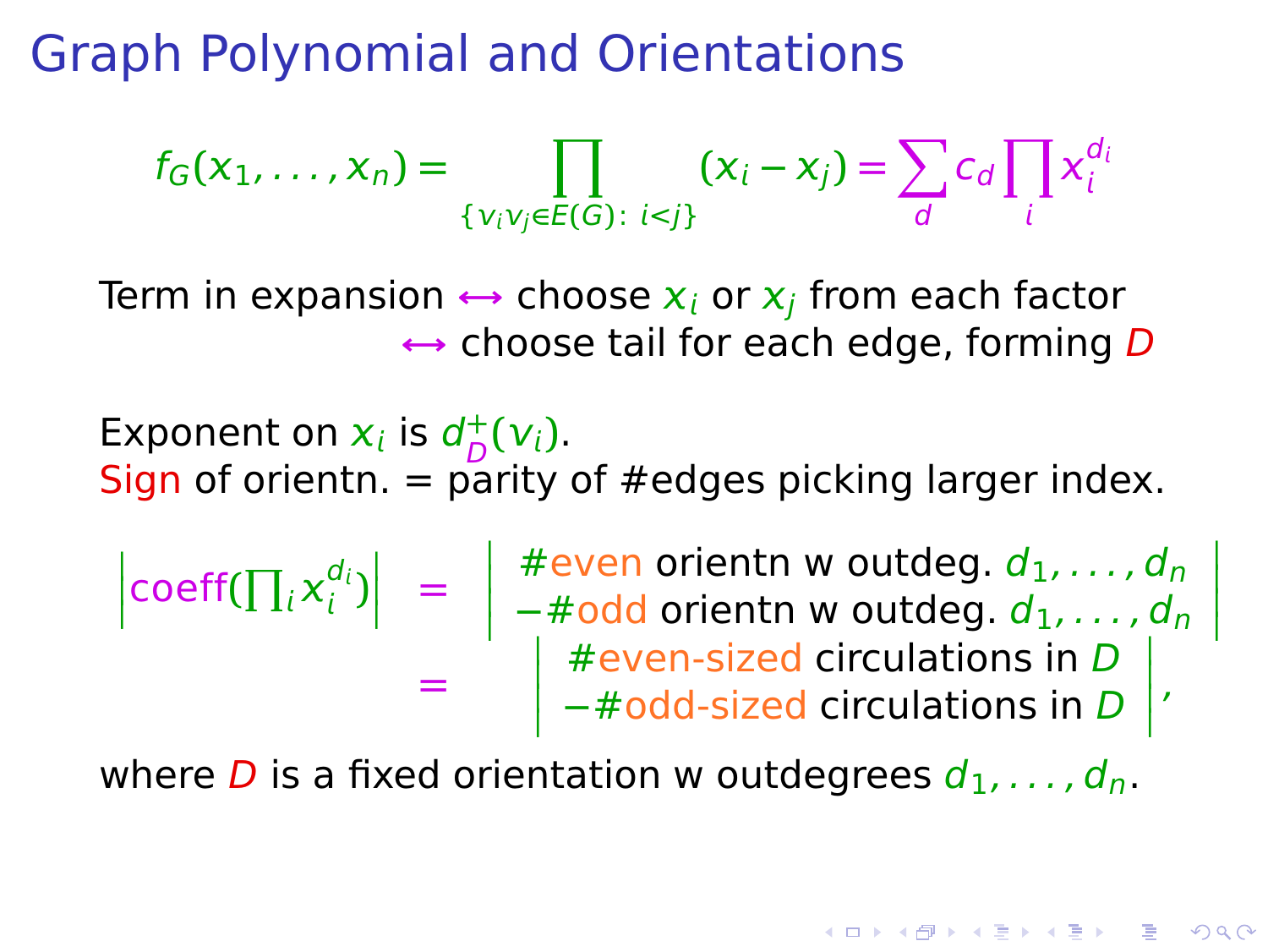$$
f_G(x_1,\ldots,x_n)=\prod_{\{v_iv_j\in E(G):\ i
$$

Term in expansion  $\leftrightarrow$  choose  $x_i$  or  $x_j$  from each factor **↔** choose tail for each edge, forming D

Exponent on  $x_i$  is  $d_D^+$  $_{D}^{+}(V_{i}).$ Sign of orientn.  $=$  parity of #edges picking larger index.

$$
\begin{array}{rcl}\n\left|\text{coeff}(\prod_i x_i^{d_i})\right| & = & \left|\begin{array}{c}\n\text{#even orientn w outdeg. } d_1, \ldots, d_n \\
-\text{#odd orientn w outdeg. } d_1, \ldots, d_n \\
\text{#even-sized circulations in } D \\
-\text{#odd-sized circulations in } D\n\end{array}\right|\n\end{array}
$$

where D is a fixed orientation w outdegrees  $d_1, \ldots, d_n$ . Bijection needed!

I I I I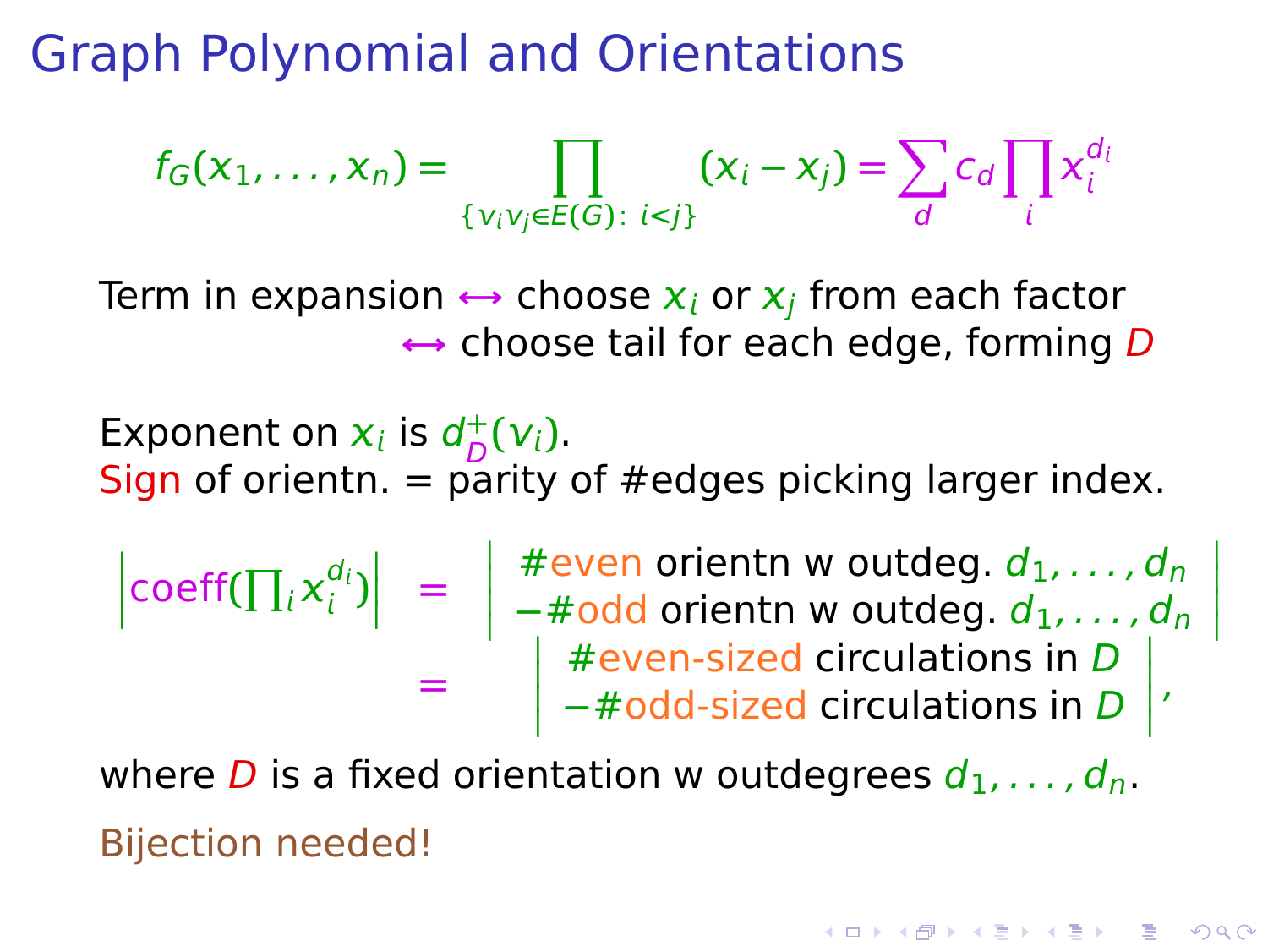#### Concluding the Alon-Tarsi Theorem

Bijection: Given a fixed orientation  $D$  with outdegrees  $d_1, \ldots, d_n$ , each orientation  $D'$  with the same outdegrees as  $D$  corresponds to a circulation in  $D$ whose edges are those reversed in D'.

**YO A REPART AND YOUR**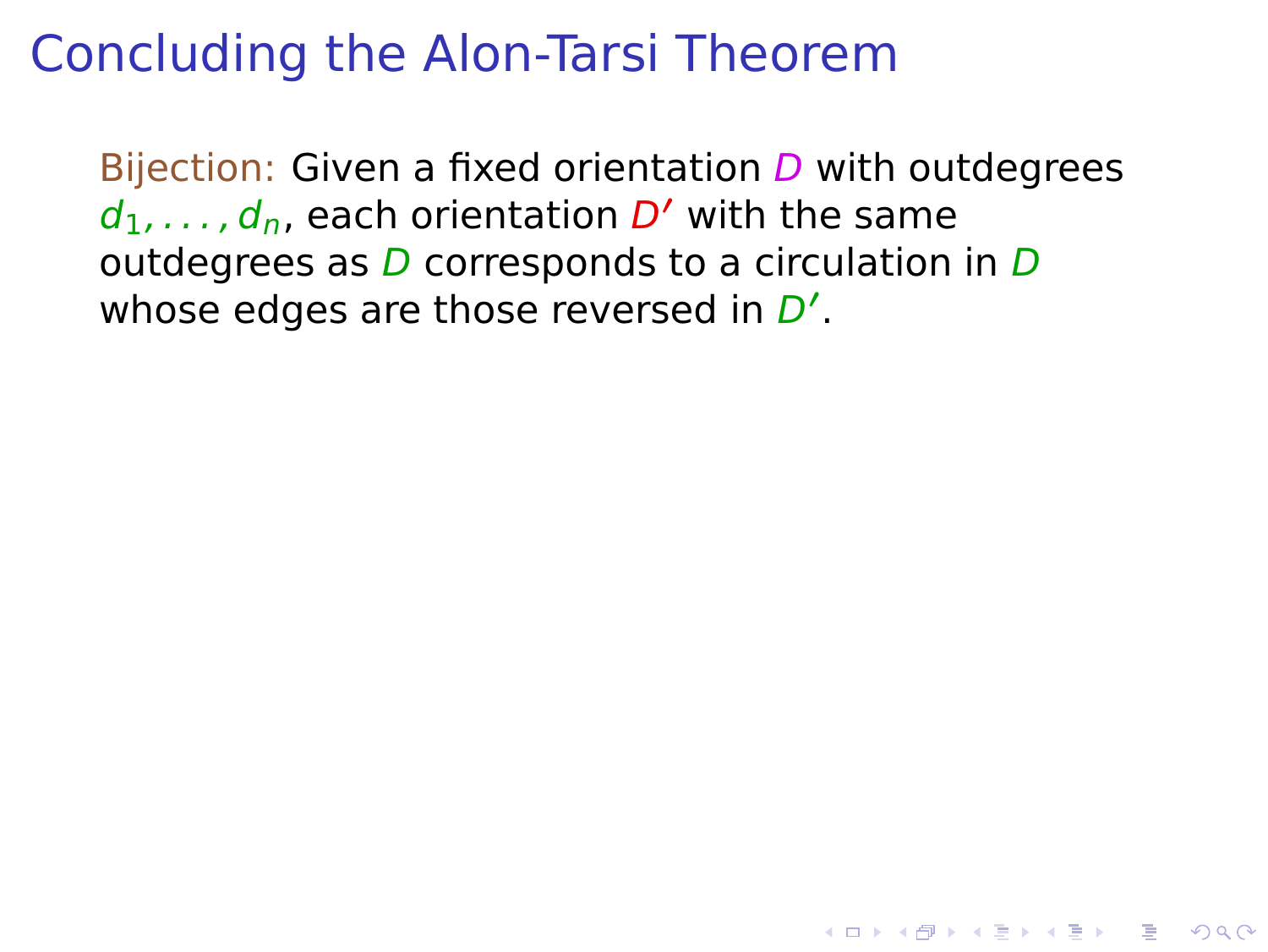#### Concluding the Alon-Tarsi Theorem

Bijection: Given a fixed orientation  $D$  with outdegrees  $d_1, \ldots, d_n$ , each orientation  $D'$  with the same outdegrees as  $D$  corresponds to a circulation in  $D$ whose edges are those reversed in D'.



**KORA ERREY ADAMS**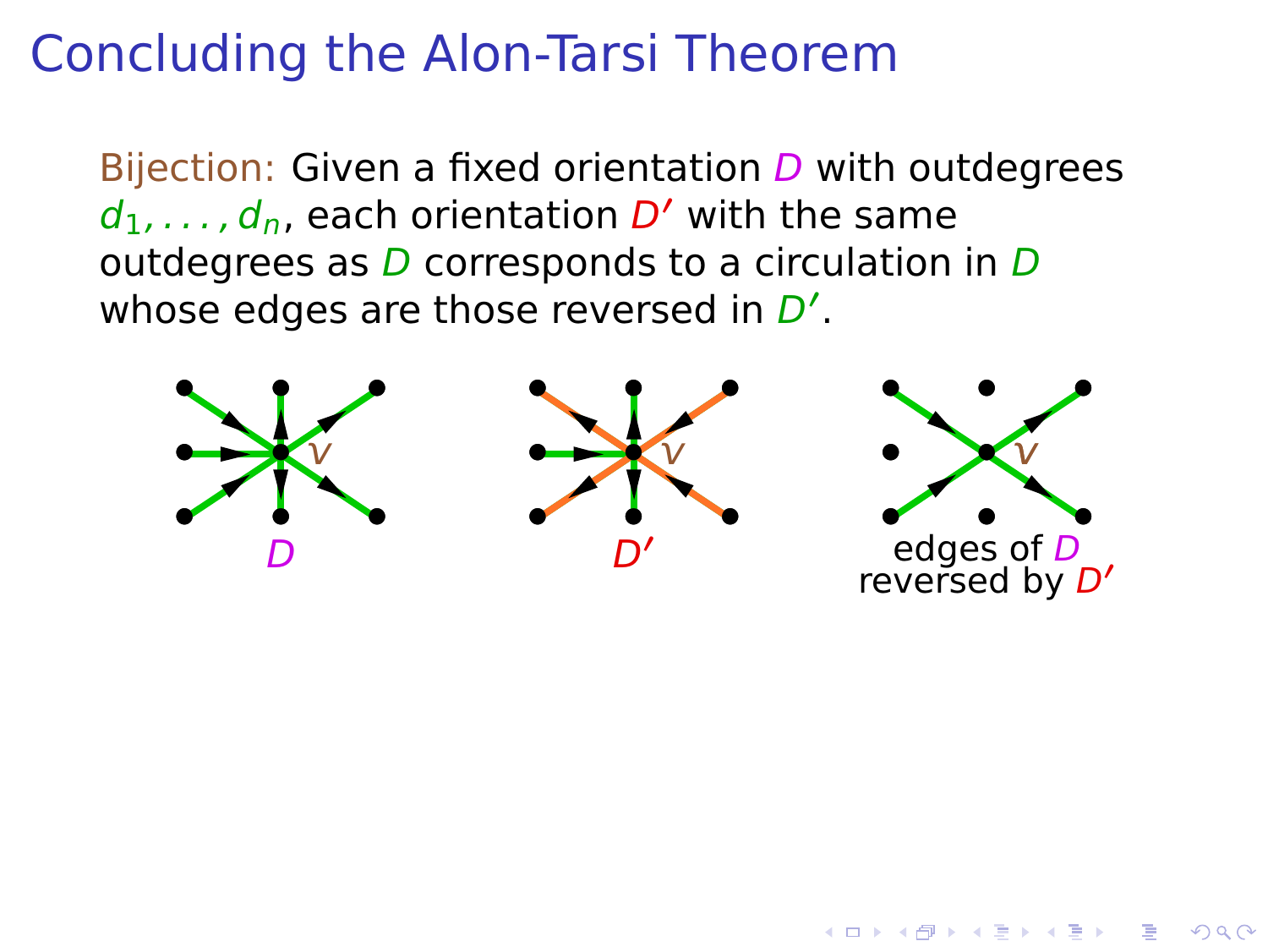### Concluding the Alon-Tarsi Theorem

Bijection: Given a fixed orientation  $D$  with outdegrees  $d_1, \ldots, d_n$ , each orientation  $D'$  with the same outdegrees as  $D$  corresponds to a circulation in  $D$ whose edges are those reversed in D'.



 $diff(D) \neq 0 \Rightarrow$  coeff( $\prod_i x_i^{d_i}$  $\binom{u_i}{i} \neq 0$  $\Rightarrow$   $f(s) \neq 0$  for some  $s \in \prod S_i$ where each  $S_i$  is fixed with  $|S_i| > d_i$  $\Rightarrow \chi_{\ell}(G) \leq 1 + \Delta^{+}(D)$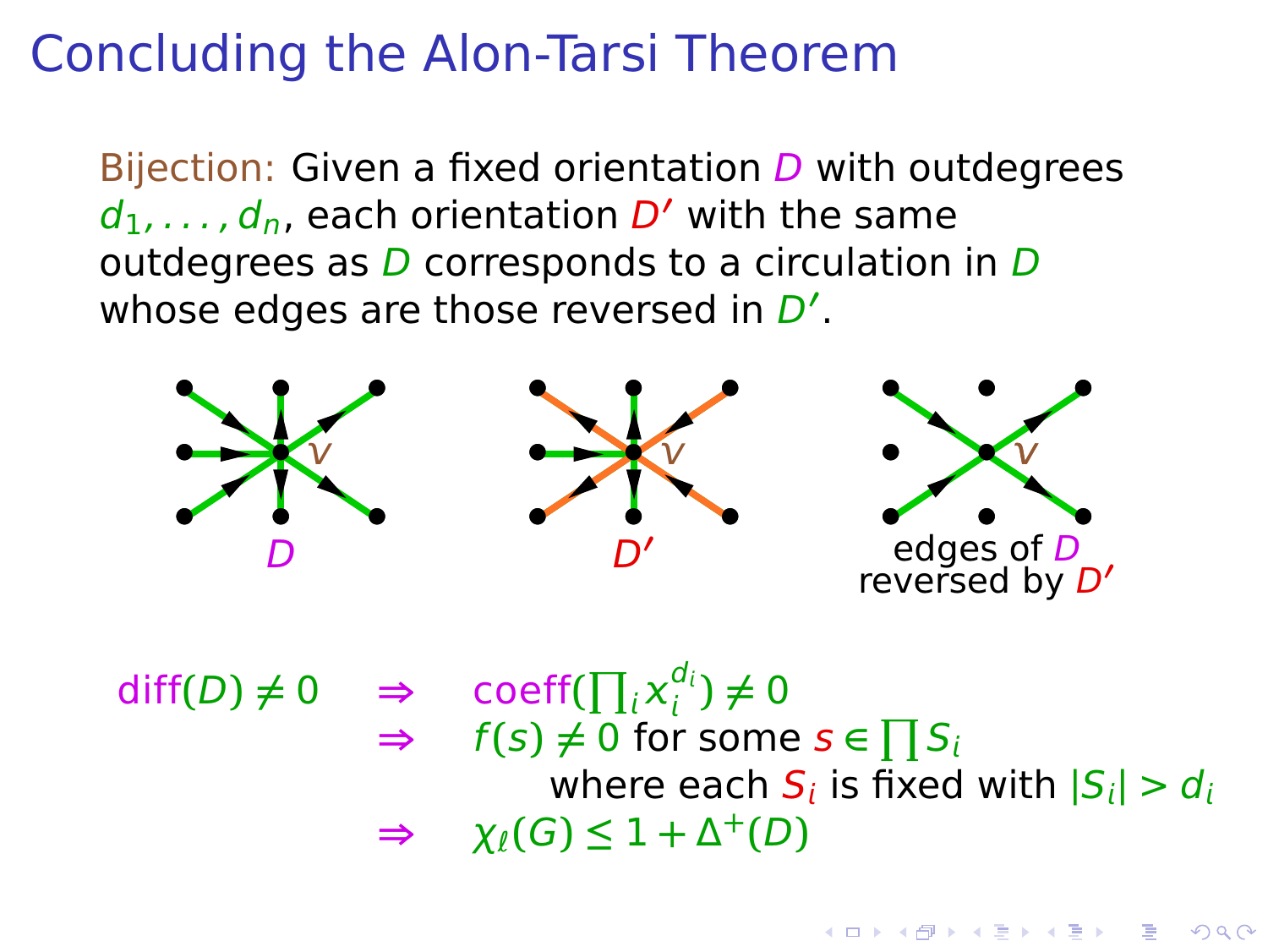# Alon–Tarsi for Hypergraphs

Plan of action (for a  $k$ -uniform hypergraph  $H$ ):

0. Order the vertices  $v_1, \ldots, v_n$ .

1. Define a hypergraph polynomial  $f_H$  such that  $f_H(x) = 0$  precisely when coloring  $v_i$  with  $x_i$  for all i gives the same number to all vertices of some edge.

2. Generalize graph orientation to hypergraphs to interpret exponents in monomials.

3. Nullstellensatz **⇒** If lists are bigger than the corresponding exponents in a monomial term in  $f_H$  with nonzero coefficient, then  $H$  has an L-coloring.

4. Interpret coefficients in terms of some structure we can count to obtain a sufficient condition for an orientation of  $H$  to quarantee  $L$ -coloring.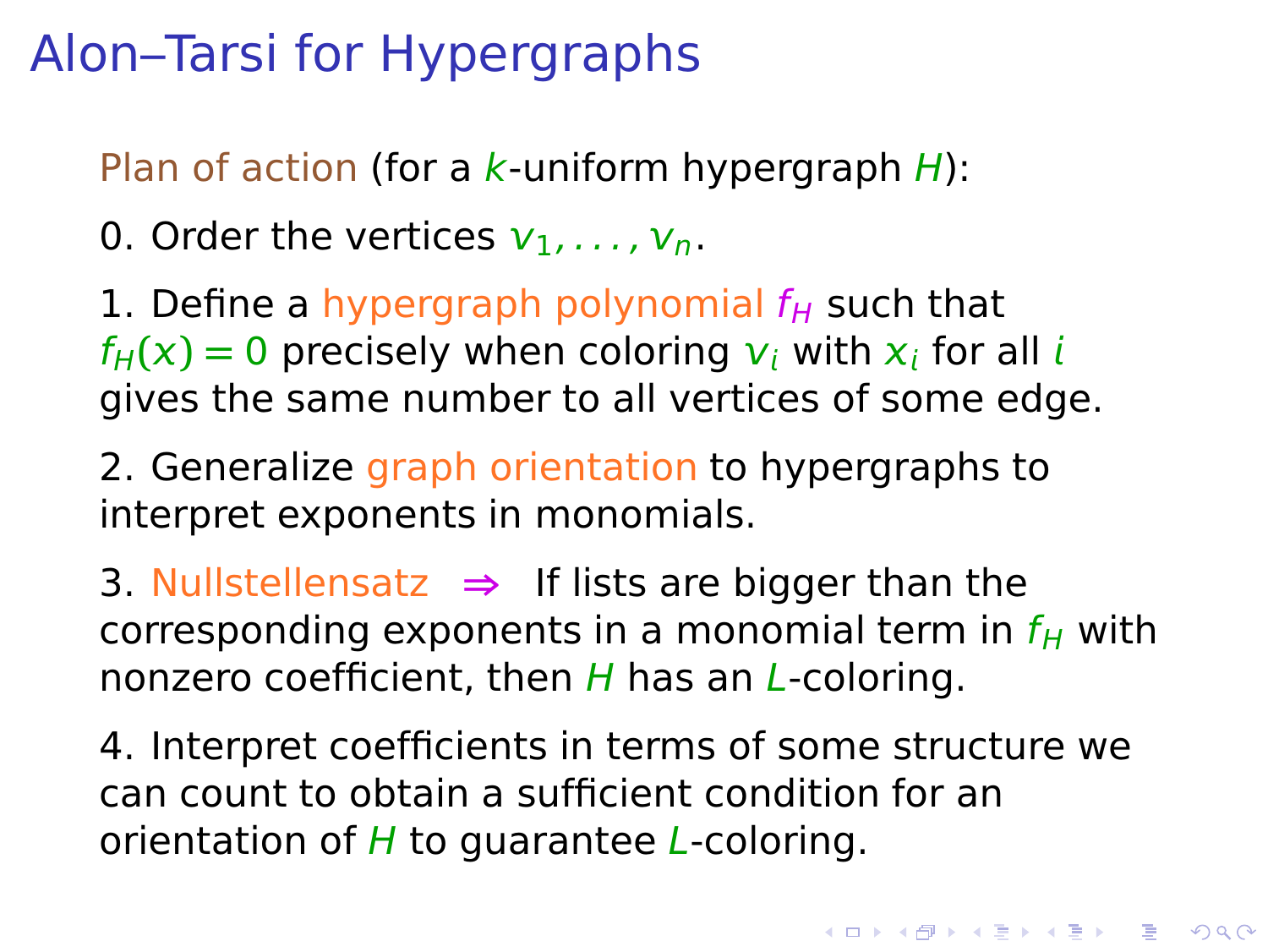# The Hypergraph Polynomial (k prime)

**Def.** For a k-uniform hypergraph H with vertices  $v_1, \ldots, v_n$ , the hypergraph polynomial  $f_H$  is defined by

$$
f_H(x_1,\ldots,x_n)=\prod_{v_{i_0}\cdots v_{i_{k-1}}\in E(H)}(x_{i_0}+\theta x_{i_1}+\cdots+\theta^{k-1}x_{i_{k-1}}),
$$

where  $\theta$  is a kth root of unity and the vertices of each edge are written in increasing order of indices.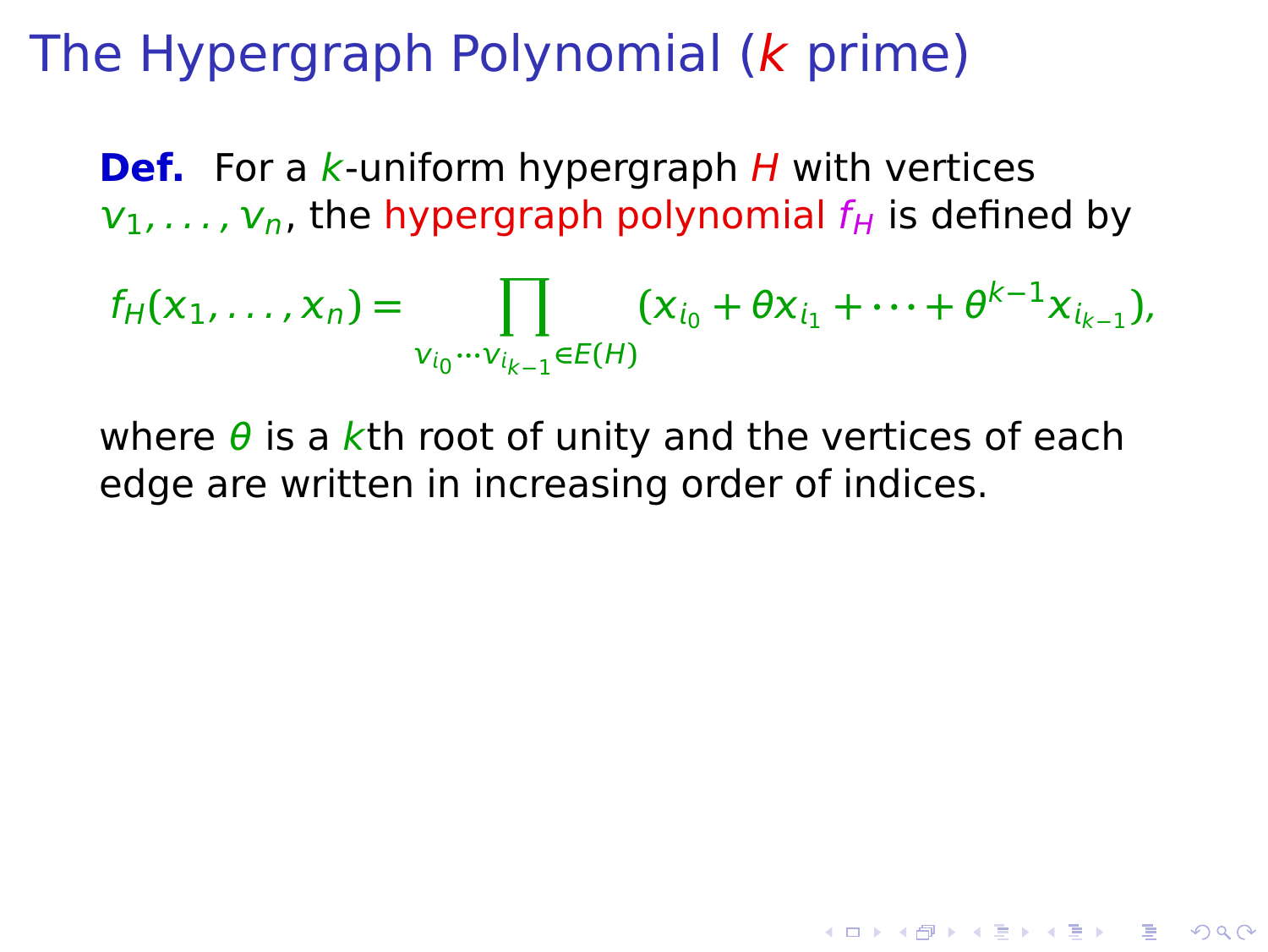# The Hypergraph Polynomial (k prime)

**Def.** For a k-uniform hypergraph H with vertices  $v_1, \ldots, v_n$ , the hypergraph polynomial  $f_H$  is defined by

$$
f_H(x_1,\ldots,x_n)=\prod_{v_{i_0}\cdots v_{i_{k-1}}\in E(H)}(x_{i_0}+\theta x_{i_1}+\cdots+\theta^{k-1}x_{i_{k-1}}),
$$

where  $\theta$  is a kth root of unity and the vertices of each edge are written in increasing order of indices.

When numbers  $x_1, \ldots, x_n$  are assigned to  $v_1, \ldots, v_n$ ,  $f_H(x_1, \ldots, x_n) = 0 \Leftrightarrow$  numbers are equal on some edge.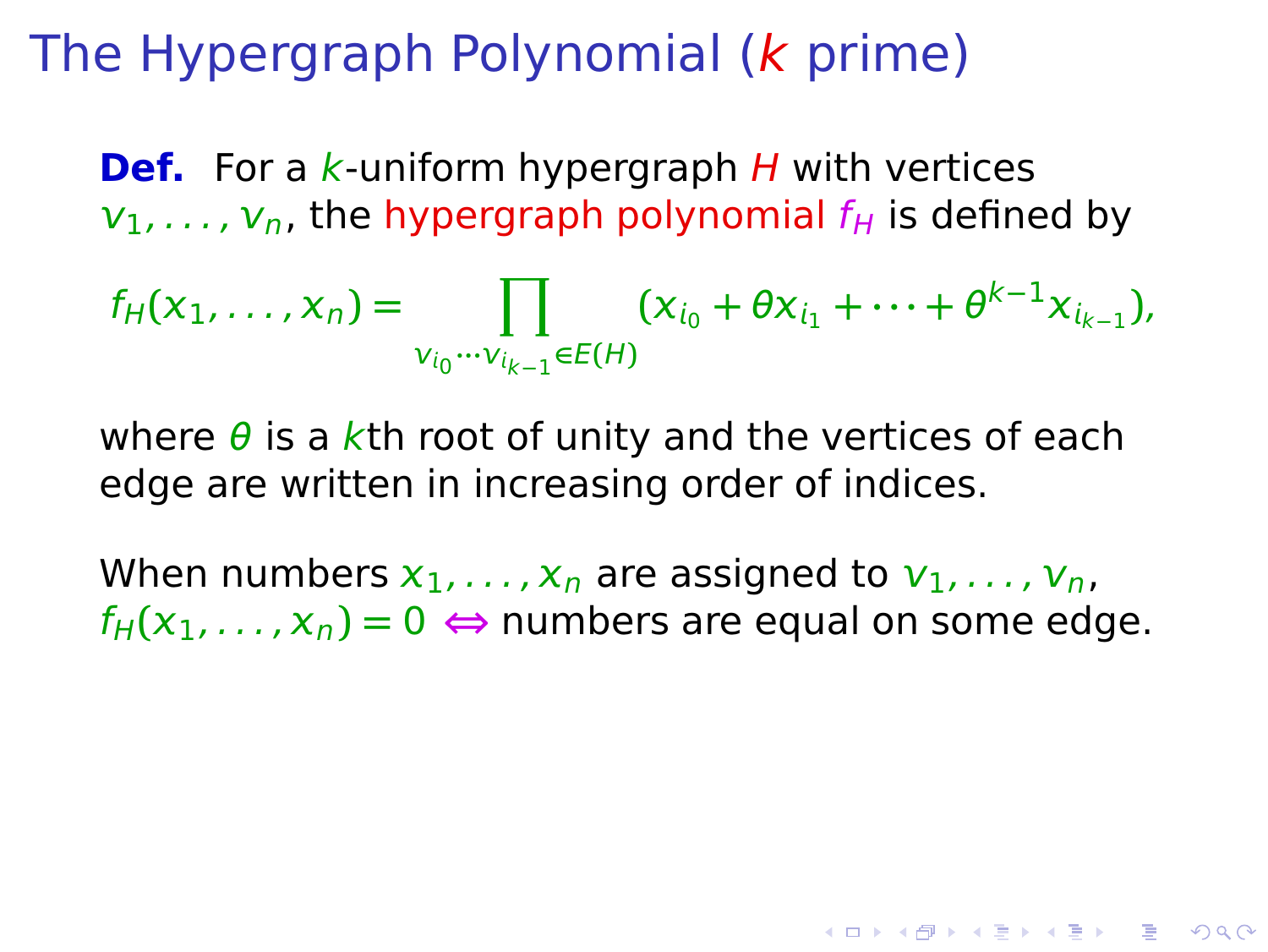# The Hypergraph Polynomial (k prime)

**Def.** For a k-uniform hypergraph H with vertices  $v_1, \ldots, v_n$ , the hypergraph polynomial  $f_H$  is defined by

$$
f_H(x_1,\ldots,x_n)=\prod_{v_{i_0}\cdots v_{i_{k-1}}\in E(H)}(x_{i_0}+\theta x_{i_1}+\cdots+\theta^{k-1}x_{i_{k-1}}),
$$

where  $\theta$  is a kth root of unity and the vertices of each edge are written in increasing order of indices.

When numbers  $x_1, \ldots, x_n$  are assigned to  $v_1, \ldots, v_n$ ,  $f_H(x_1, \ldots, x_n) = 0 \Leftrightarrow$  numbers are equal on some edge.

**Def.** An orientation of a hypergraph chooses one source vertex in each edge.

Terms like  $\theta^j \prod x_i^{d_i}$  $\frac{a_i}{b_i}$  in the expansion of  $f_H(x)$  come from orientations with  $v_i$  chosen as the source in  $d_i$  edges.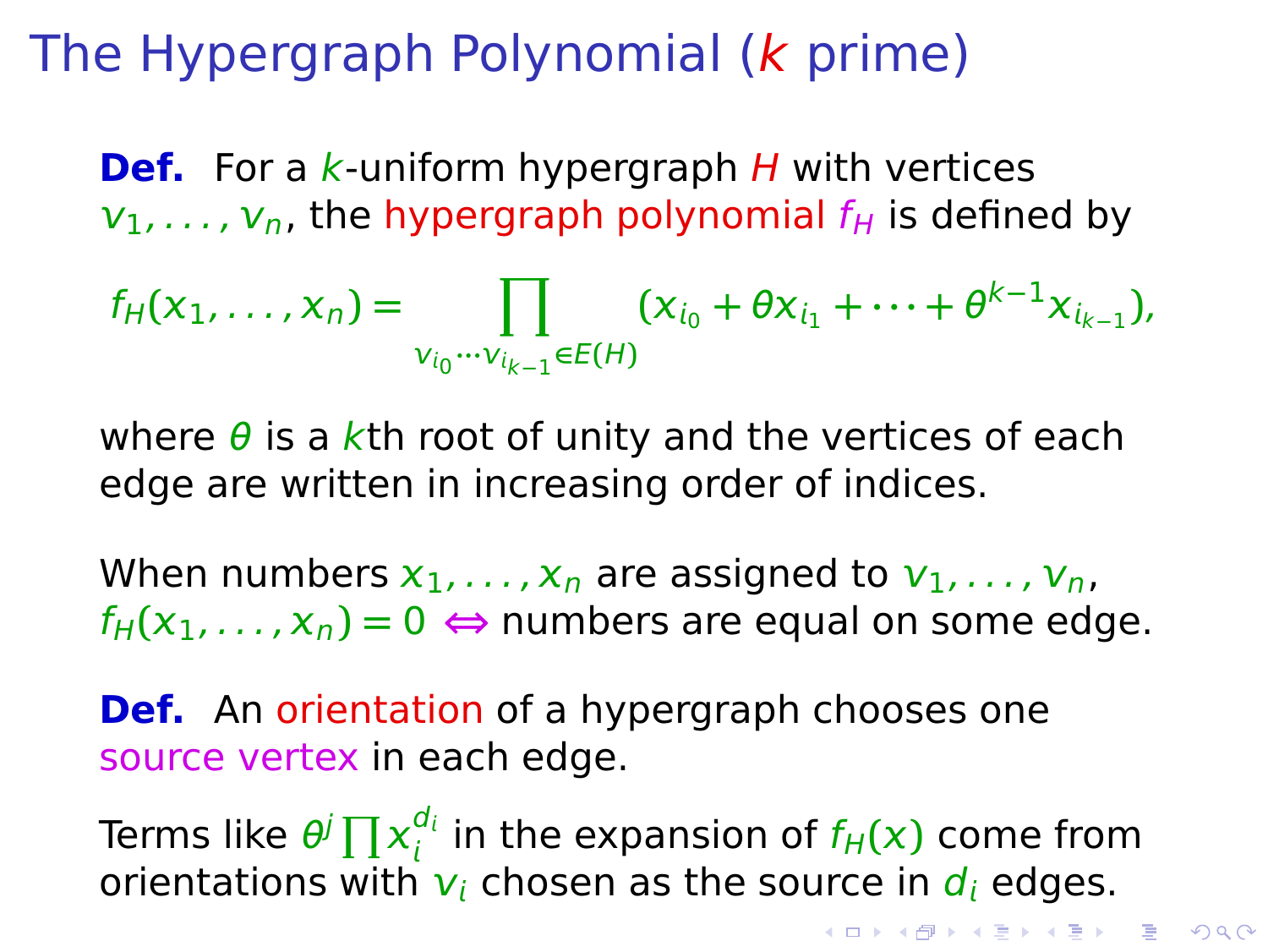# The Hypergraph List Coloring Theorem

**Thm.** (Ramamurthi–West [2005]) For prime k, let D be an orientation of a  $k$ -uniform hypergraph  $H$  such that the number of balanced partitions with modular sum  *is* not the same for all *j*. If each  $|L(v_i)|$  is larger than the number of edges in which  $D$  chooses  $v_i$  as the source, then  $H$  has an  $L$ -coloring.